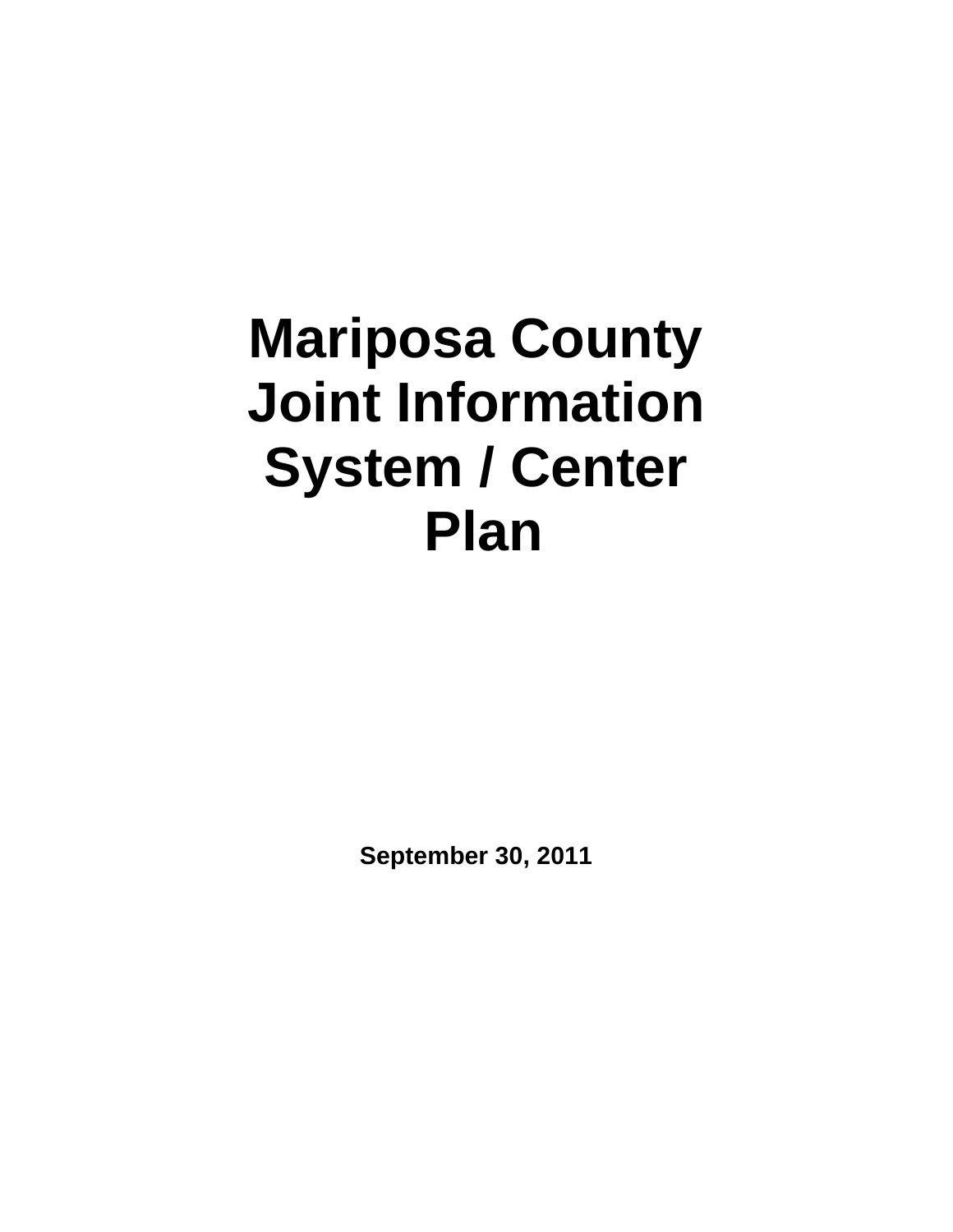| L                                            |  |  |  |
|----------------------------------------------|--|--|--|
| П.                                           |  |  |  |
| А.<br><b>B.</b>                              |  |  |  |
| III.                                         |  |  |  |
| IV.                                          |  |  |  |
| А.<br>В.<br>C.<br>D.<br>Ε.<br>F.             |  |  |  |
| $V_{\cdot}$                                  |  |  |  |
| Α.<br>В.<br>C.<br>D.                         |  |  |  |
| VI.                                          |  |  |  |
| А.<br>В.<br>C.<br>D.<br>Е.<br>F.<br>G.<br>Η. |  |  |  |
|                                              |  |  |  |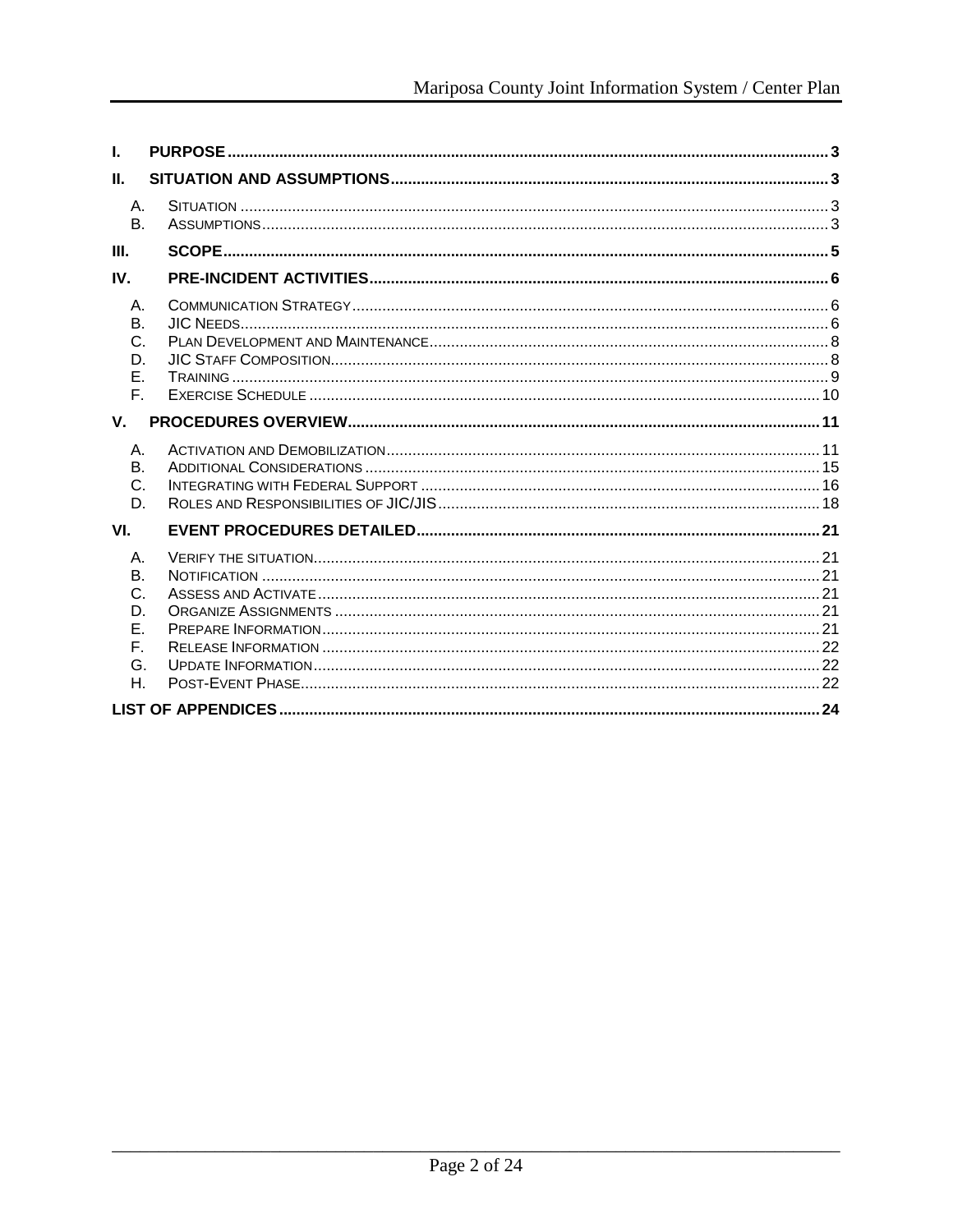## <span id="page-2-0"></span>**I. Purpose**

Gathering, producing, and disseminating emergency information in a multi-agency response requires a well organized, coordinated process. Sharing this information and delivering pertinent information to the public as a collaborative effort is the Joint Information System (JIS). The Mariposa County Joint Information Center (JIC) is a physical location where Public Information Officers (PIO)s from organizations involved in incident management activities, utilize the National Incident Management System (NIMS) to work together in conjunction with the Emergency Operations Center (EOC) and/or the incident commander to provide critical emergency information, crisis communications, and public affairs support. The Mariposa County JIC serves as a focal point for the gathering, verifying, coordinating and disseminating of information to the public and media concerning incident response, recovery, and mitigation. The Mariposa County JIC structure is designed to work equally well for large or small situations and can expand or contract to meet the needs of the incident. The goal of the JIC is to "get the right information to the right people at the right time."

## <span id="page-2-1"></span>**II. Situation and Assumptions**

## <span id="page-2-2"></span>A. Situation

- 1. Many hazards may necessitate the activation of Mariposa County's Joint Information System (JIS), including civil disturbances, hazardous materials events, large-scale loss or shortage of essential public services, fires, floods, health emergencies, air pollution emergencies and severe weather events.
- 2. Several agencies in Mariposa County such as Mariposa County Sheriff's Office, Mariposa County Fire Department, Mariposa County Human Services Department, and Mariposa County Health Department, may have established public information programs, personnel and/or protocols.
- 3. Large emergencies or disasters may attract regional and national media representatives. These outside media representatives will have little or no knowledge of local media working relationships. As such, a clearly identified JIS and JIC are necessary.
- <span id="page-2-3"></span>B. Assumptions
	- 1. During emergency situations, the general public and media will demand information about the emergency situation and instruction on proper selfprotection actions.
	- 2. The media, particularly television, internet, and newspapers, will perform an essential role in providing emergency instructions and the most current information to the public. Depending on the severity of the emergency (or the media's perception of the severity of the emergency) regional and national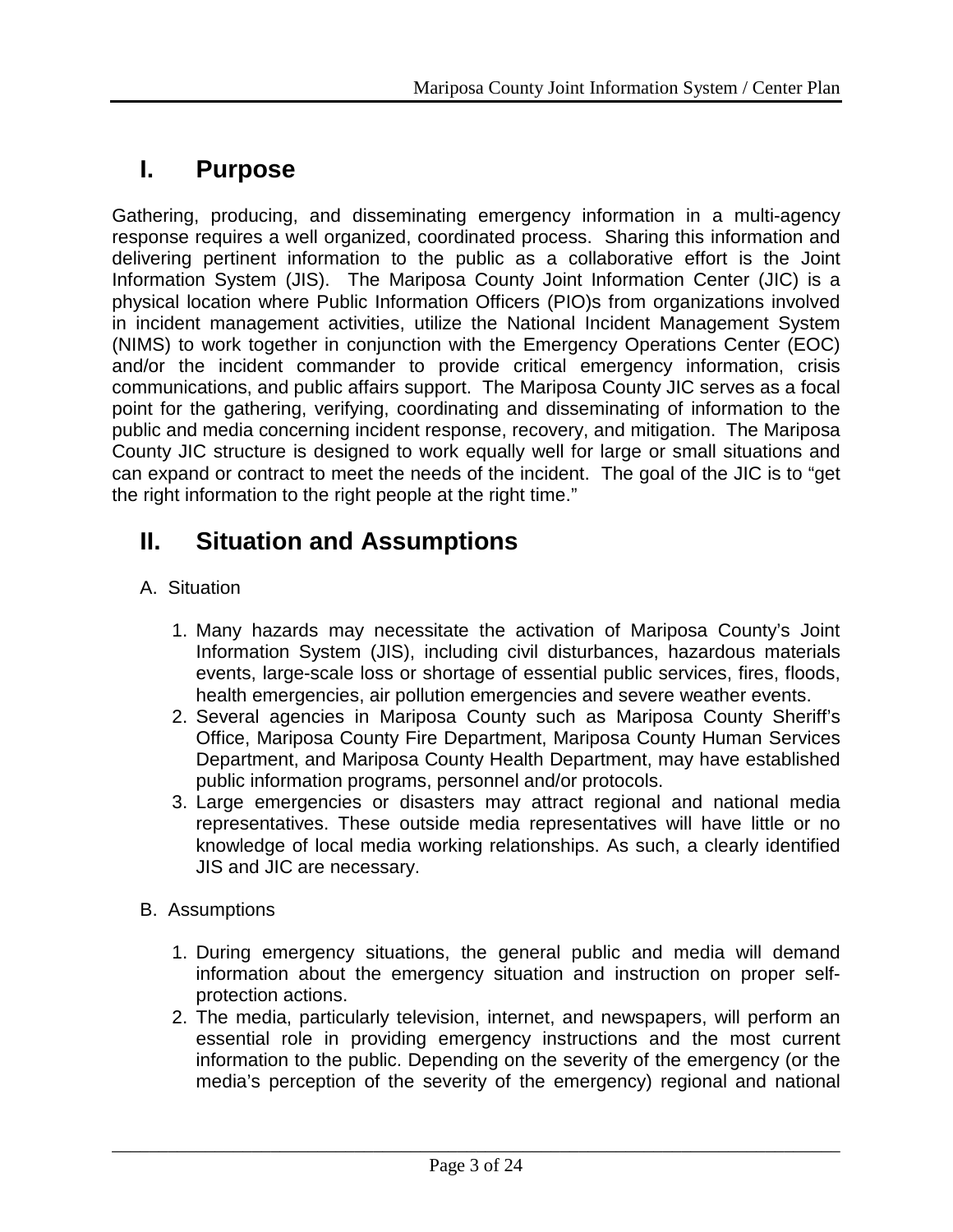media may also cover the story and demand information and comment from local officials.

- 3. Depending on the severity of the incident, telephone communications may be sporadic, interrupted or impossible. The JIS must be flexible enough to continue providing effective information during these situations.
- 4. A JIC operation will pool the assets so that each individual agency will have far greater resources than if it is functioning alone.
- 5. An activated JIC will disseminate information to the public faster, more accurately, more thoroughly, and with less risk of conflict.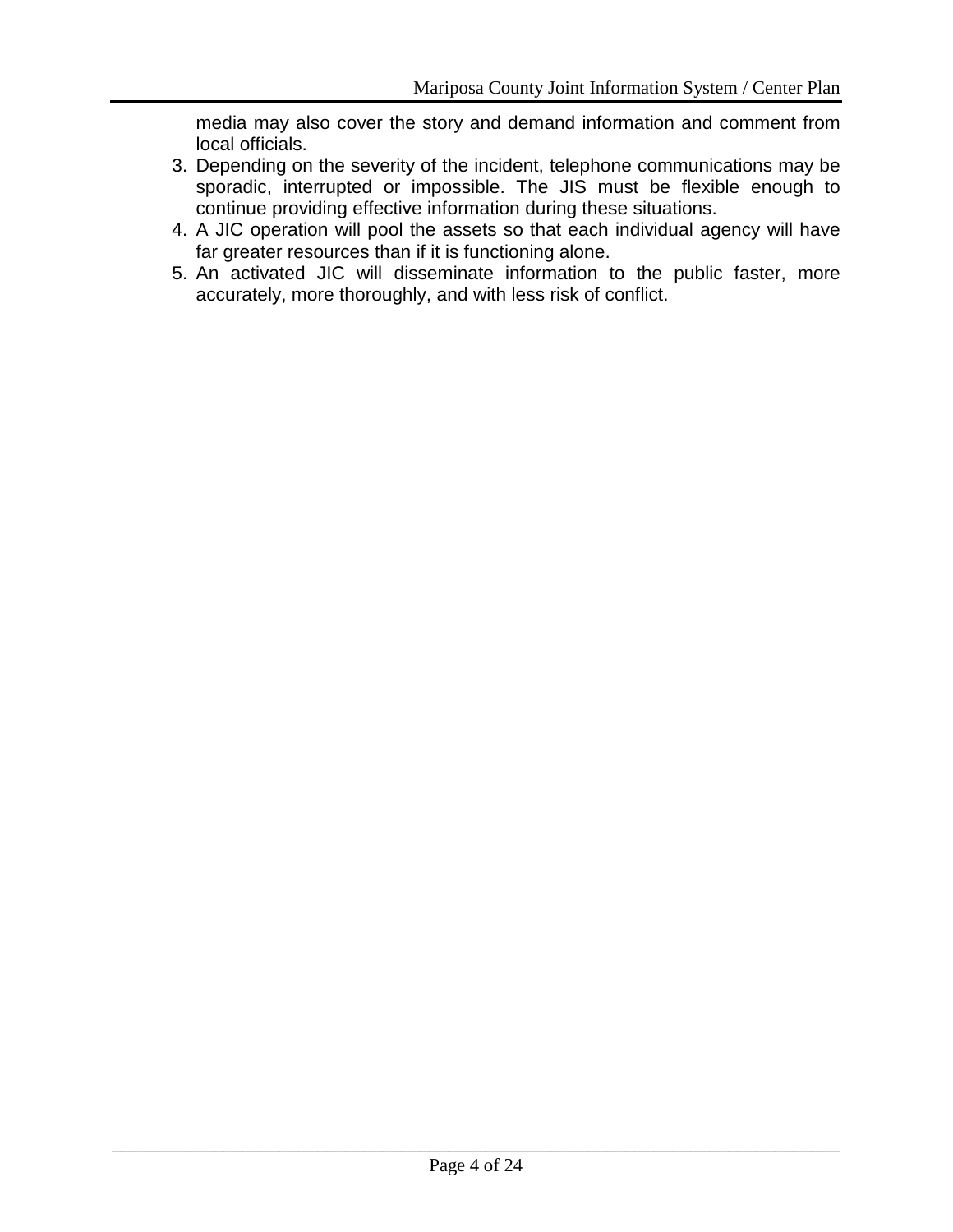## <span id="page-4-0"></span>**III. Scope**

The Mariposa County Joint Information Center (JIC) will be established in conjunction with the Mariposa County Emergency Operations Center (EOC).

Under the EOC, the JIC is led by the event appointed Lead Public Information Officer (PIO). Lead PIOs are determined by the Incident or Unified Commander(s) and is based on jurisdictional authority for the incident and/or delegation of the jurisdictional authority of the incident.

The Lead PIO has four primary responsibilities:

- To gather and analyze incident data. This involves understanding how an Incident operates and developing an effective method for obtaining up-to-date information from appropriate Incident Sections.
- To verify information. That is, to serve as the source of accurate and comprehensive information about the incident and the response to a specific set of audiences.
- To coordinate a consistent message for each incident. This involves employing techniques for obtaining community feedback to provide response agencies with insight into community information needs.
- To disseminate the information to the public. The JIC will use various communication methods to meet the goals of timeliness and effectiveness.

The Lead PIO is also responsible for ensuring effective information flow and meets the expectations of various audiences when multiple organizations come together to respond to an emergency or to manage an event. The Mariposa County JIC is a centralized "communication hub" that serves to achieve communication goals of the incident.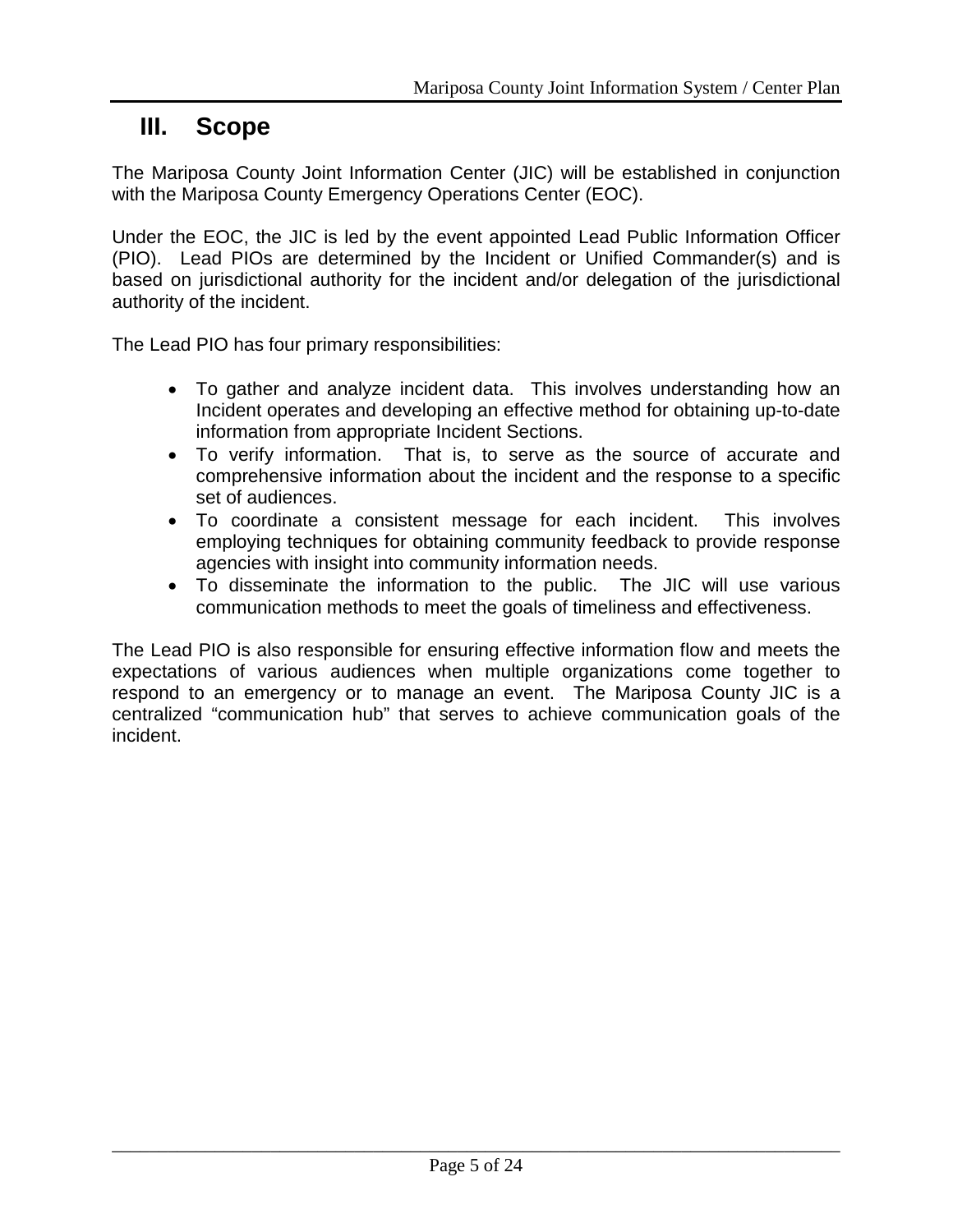## <span id="page-5-1"></span><span id="page-5-0"></span>**IV. Pre-Incident Activities**

## A. Communication Strategy

A list of media agencies are established and maintained to ensure contact information is available for the incident. (*See: Appendix 1 – Media Contacts*)

It is critical to identify the types of information delivery systems to the public and to use the best strategy to meet the needs of the incident. Understanding media deadlines is critical for proper JIC function. Listed below are types of delivery systems available in Mariposa County:

- Posters
- Brochures
- Radio
- Television
- Newspapers
- Email
- Websites
- Social Media
- Community Meetings
- Incident Poster Boards
- News Conferences

Timelines, accuracy, and knowledge of the incident assure that the media will recognize the JIC as the source of information for the incident.

Allowing the media access to visual images, providing a location for interviews, and providing a spokesperson to get the message out is critical to success of the operation.

### <span id="page-5-2"></span>B. JIC Needs

- 1. Facilities
	- a. Mariposa County Fire Training Room
	- b. Mariposa County Human Services Conference Room
	- c. Mariposa County Health Department Conference Room
- 2. Equipment and Supplies
	- a. Television with local and national news capability
	- b. AM/FM Radio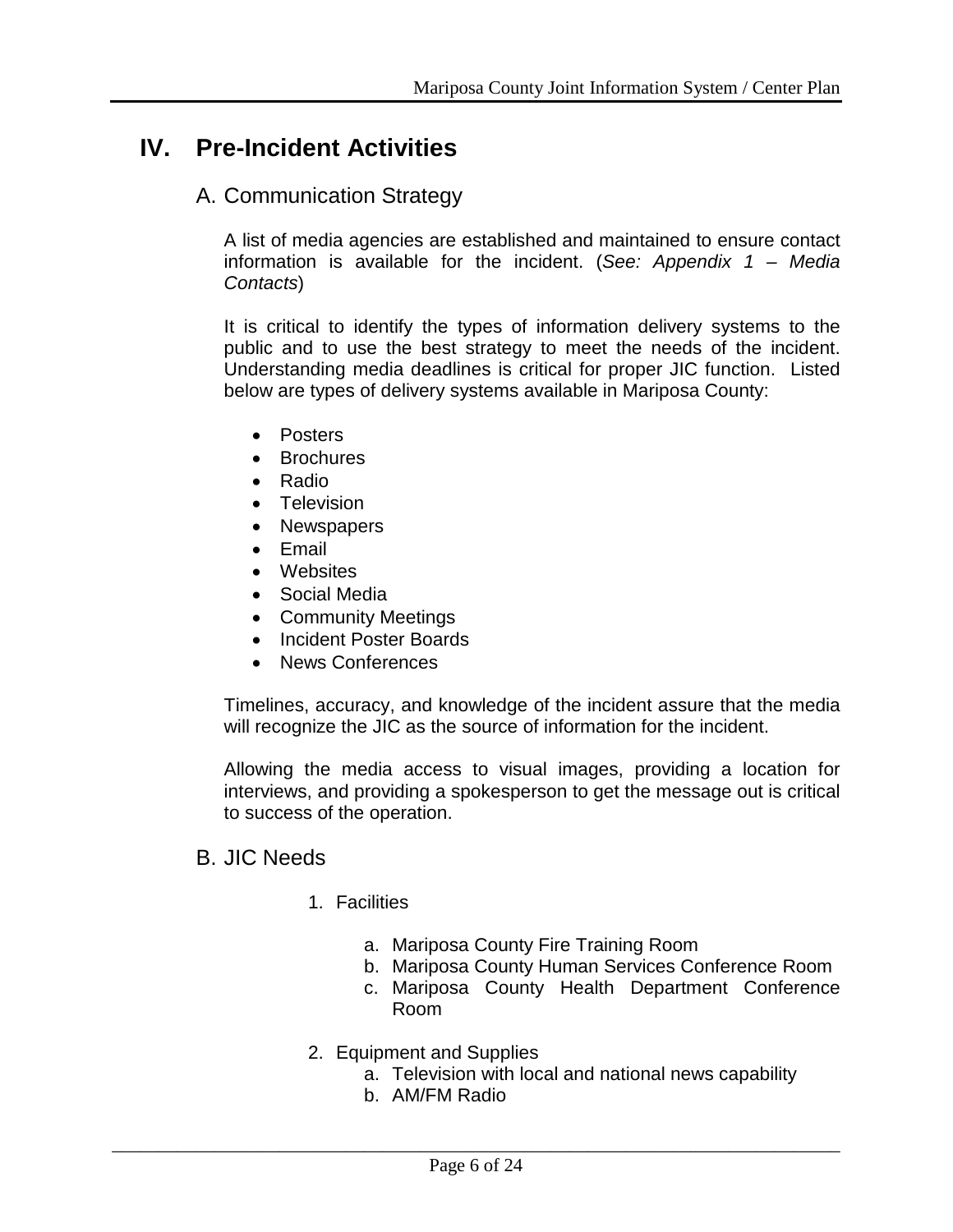- c. Incident Radio (Scanner is sufficient)
- d. At minimum 4 phones with multi-line system, dedicated lines, and one phone with secured line.
- e. At minimum 4 internet capable computer systems with County LAN Access.
- f. At minimum 1 associated computer system must have Microsoft office capability including Microsoft Publisher
- g. Satellite Phones
- h. Cellular Phones
- i. FAX Machine
- j. Copy Machine
- k. Scanner
- l. Miscellaneous Office Supplies
- m. Crisis Communications Risk Communication Tool Kit
- n. Back up generator system for electric power to facility
- o. (*See: Appendix 2– JIC Operations, "Joint Information Equipment Checklist"*)
- 3. Developed Internet Capability
	- a. Social Media
		- i. Facebook
			- 1. Mariposa County Information for Emergencies and Disasters
		- ii. Twitter
			- 1. @mariposacountyemergency
		- iii. (*See: Appendix 3 – Internet and Social Media*)
	- b. County Website
		- i. Access to main website [www.mariposacounty.org](http://www.mariposacounty.org/) and the ability to alter main page with a pre-templated crisis communications page for incident information dissemination
	- c. County Email Account
		- i. [MariposaCountyInformation@mariposacounty.](mailto:MariposaCountyInformation@mariposacounty.org) [org](mailto:MariposaCountyInformation@mariposacounty.org)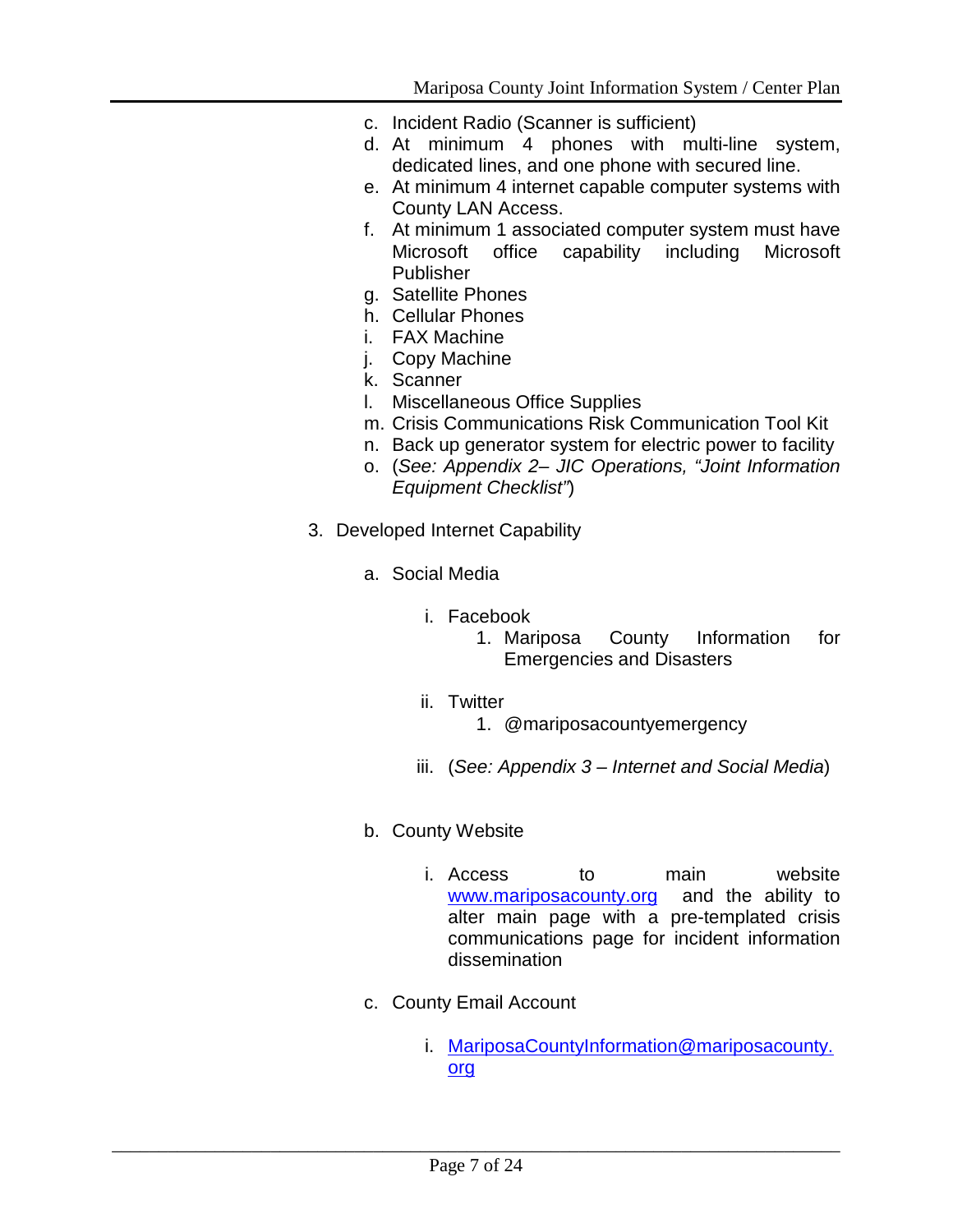Email Groups will be populated with all available emails for mass dissemination

- d. Google Group Host (Mariposa County Emergency Group)
	- i. Open to community members that would like to post available resources on internet for use by those with needs during a disaster
	- ii. Open to community members that would like to post resource needs on internet during a disaster

## <span id="page-7-0"></span>C. Plan Development and Maintenance

Responsibility for the Mariposa County JIC/JIS Plan – including the appendices, checklists and notification lists – lies with the JIC Committee. The plan shall be maintained and kept current on the following schedule: (*See: Appendix 6 – MOU between JIC Participating Agencies*)

- 1. Review and update the JIC Plan and associated appendices every three years.
- 2. Resource inventories/database lists and checklists should be reviewed and updated annually.
- 3. Verify notification lists each year and submit any changes to the JIC Committee.

## <span id="page-7-1"></span>D. JIC Staff Composition

- i. The JIC Primary Staff will be composed of Mariposa County public safety, emergency, human services and health personnel. In addition to the Mariposa County Chief Administrative Officer (CAO) and a Mariposa County Board of Supervisors representative, a primary and secondary (back up) agency representative from the following agencies: Mariposa County Fire Department, Mariposa County Sheriff's Department, Mariposa County Human Services, Mariposa County Technical Services, and the Mariposa County Health Department will be recruited and/or selected to be Public Information Officers for their respective agencies. (*See: Appendix 6 – MOU Between JIC Participating Agencies*)
- ii. Specific to incident response, additional affected and co-response or stakeholder agency appointed PIOs may also integrate into the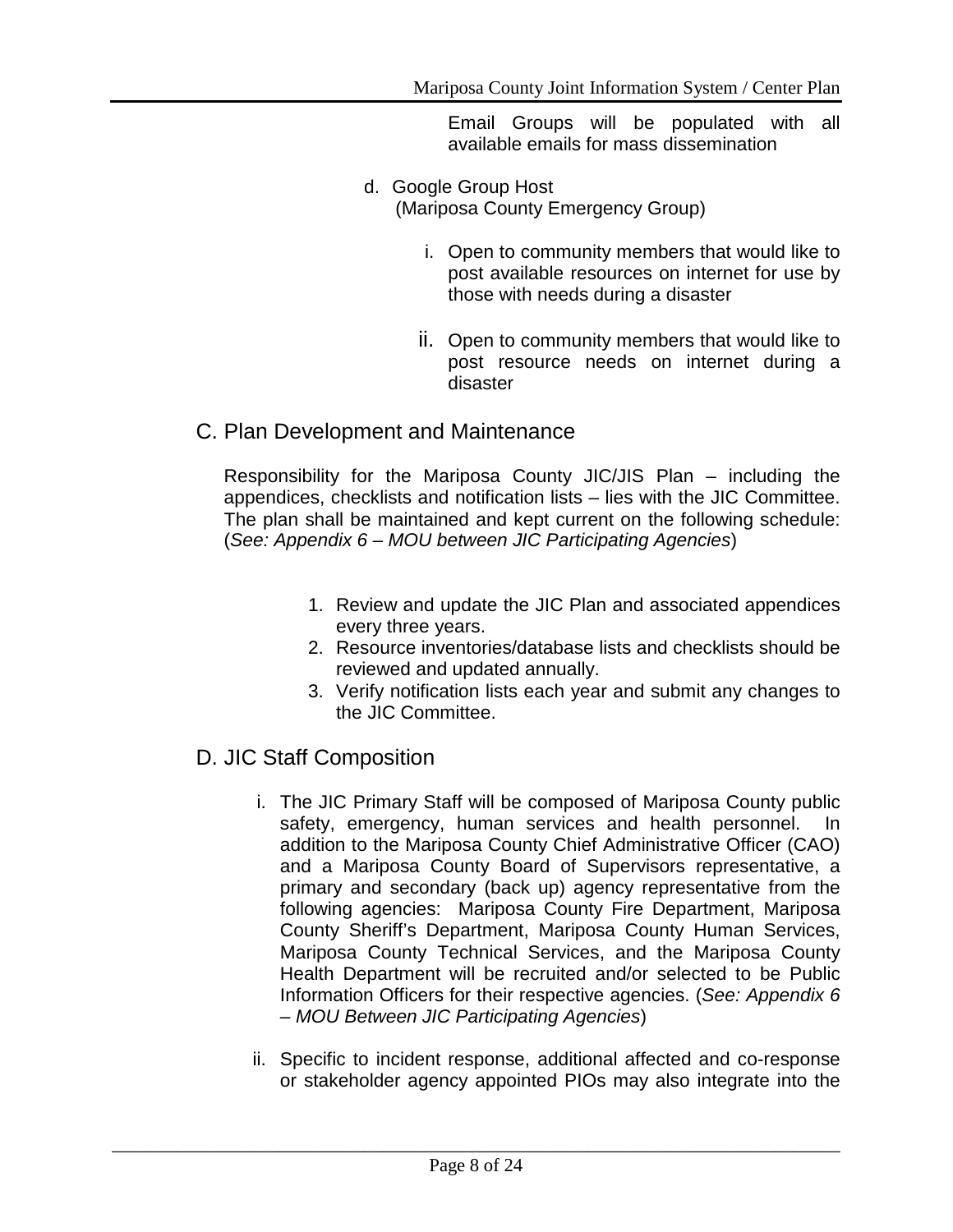JIC as deemed appropriate by the Lead PIO with approval from the Incident or Unified Commander(s).

iii. All appointed JIC Staff will compose a committee led by the appointed JIC Committee Chair and Vice Chair that will meet, at minimum, annually to discuss incidents, update information, review training completion, refresh JIC knowledge and send a test through the emergency information dissemination system. (*See: Appendix 6 – MOU Between JIC Participating Agencies*)

## <span id="page-8-0"></span>E. Training

i. All appointed JIC Staff will complete the following training as needed (available at [www.training.fema.gov](http://www.training.fema.gov/) or through local courses ):

### **Required training for the Command and General Staff:**

• Introduction to the Incident Command System (ICS-100) <http://training.fema.gov/EMIWeb/IS/is100.asp>

• ICS for Single Resources and Initial Action Incidents (ICS-200) <http://training.fema.gov/EMIWeb/IS/is200.asp>

• Intermediate Incident Command System (ICS-300) <http://www.fema.gov/about/contact/statedr.shtm>

• National Incident Management System (NIMS), An Introduction (IS-700) <http://training.fema.gov/EMIWeb/IS/is700.asp>

#### **Recommended courses:**

• Basic Public Information Officers Course (G-290) <http://training.fema.gov/EMIWeb/EMICourses/E388.asp> and <http://www.fema.gov/about/contact/statedr.shtm>

• Advanced Public Information Officer (E-388) <http://training.fema.gov/EMIWeb/EMICourses/E388.asp>

• Advanced Incident Command System (ICS-400) <http://www.fema.gov/about/contact/statedr.shtm>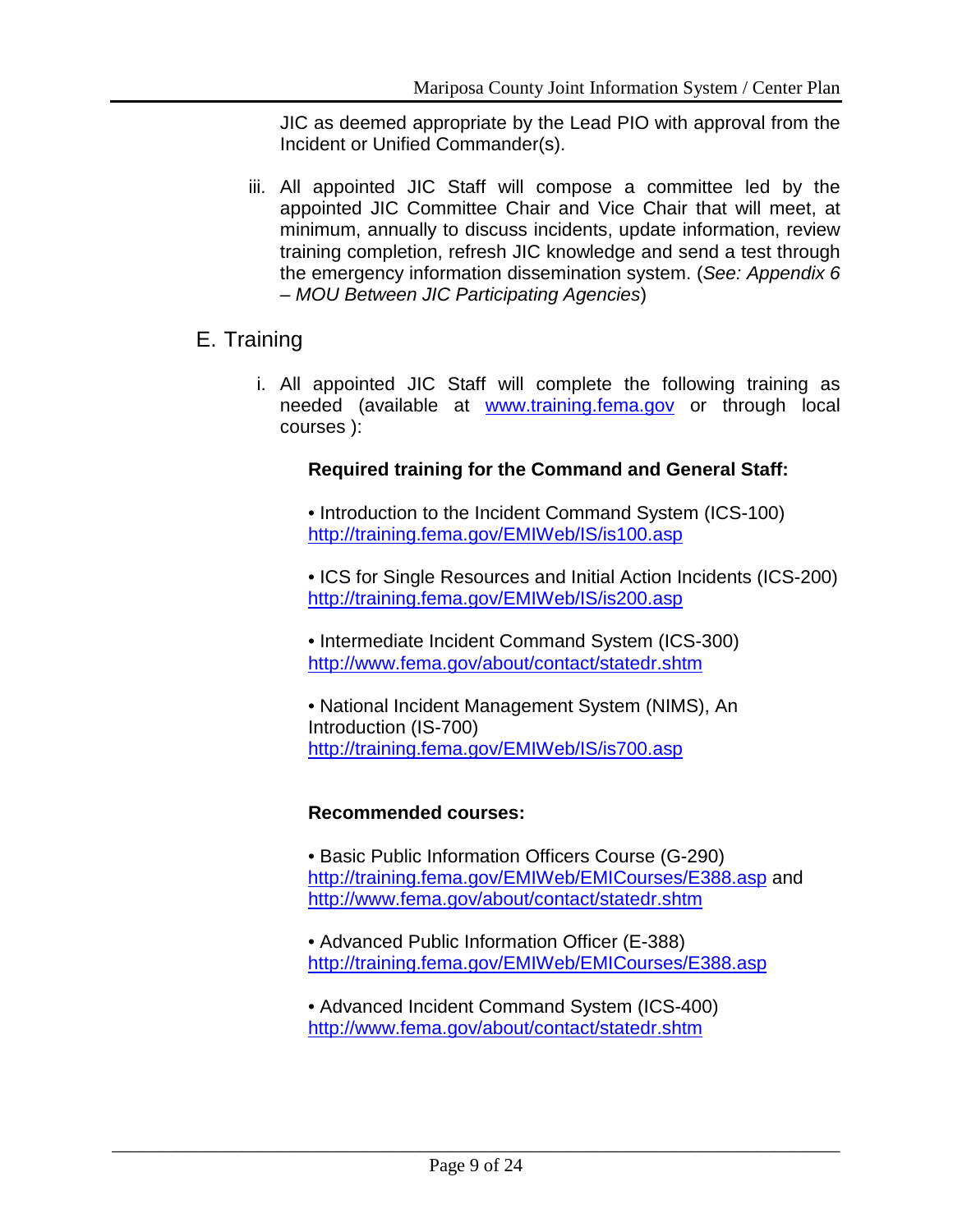• National Incident Management Systems (NIMS), Public Information Systems (IS-702) <http://training.fema.gov/EMIWeb/IS/is702.asp>

- National Response Plan (NRP), An Introduction (IS-800) <http://training.fema.gov/EMIWeb/IS/is800a.asp>
- ii. All appointed JIC Staff will be expected to be proficient in those skills and qualities necessary to create, apply, and distribute information via tactile and/or electronic methods.
- <span id="page-9-0"></span>F. Exercise Schedule
	- i. The exercise schedule will consist of Notification tests conducted annually as a component of the JIC Committee annual meeting.
	- ii. Participation as a JIC/JIS component in functional, full-scale, and table top exercises as developed, where the JIC is a testing component.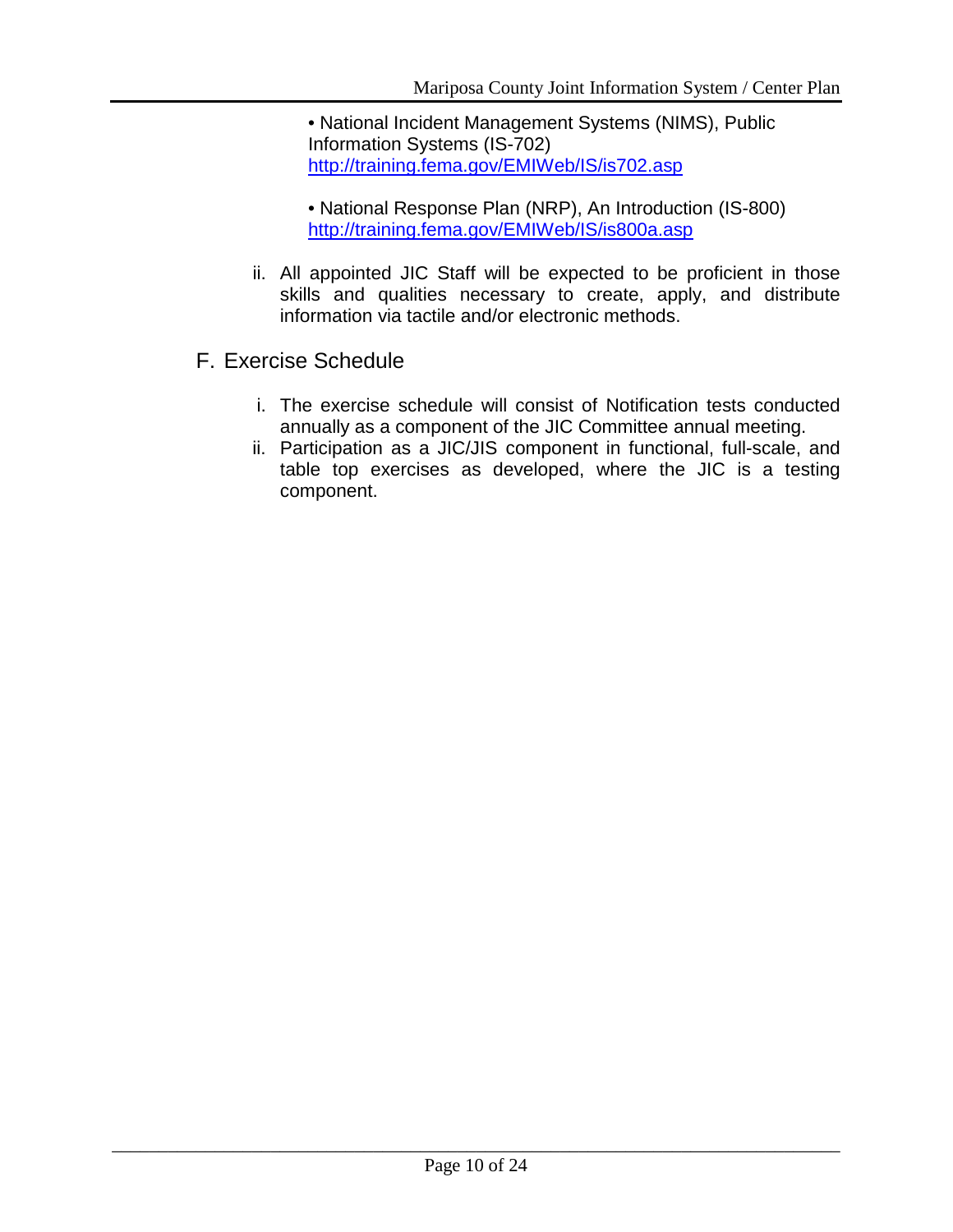## <span id="page-10-1"></span><span id="page-10-0"></span>**V. Procedures Overview**

- A. Activation and Demobilization
	- i. Criteria
		- 1. The opening of or the potential to open the Emergency Operations Center
		- 2. During those events where public information is paramount to mitigation and the responding agency is requesting assistance in disseminating information
	- ii. Partial Activation (*See: Appendix 2– JIC Operations*)
		- 1. Notification and Information Dissemination
			- a. Only those persons and resources necessary to assist in Activation Criteria (2) above will be contacted by the requesting agency
				- May include providing information to JIC committee participants for rapid dissemination only, i.e., AFFECTED AGENCY (creates info) ► JIC AGENCY #1, JIC AGENCY #2, JIC AGENCY #3, etc. ► PUBLIC (This process multiples the dissemination point enhancing message delivery speed.)
				- May include single information blast thru public information components and officers as deemed acceptable by releasing agency, JIC committee, and collaborative agencies
		- 2. Demobilization
			- a. All participants will track personnel time cost per incident for possible future reimbursement. \*Not all incidents are reimbursed, particularly small scale, local incidents. Participation in partial activation is voluntary, though highly encouraged.
	- iii. Full Scale Activation
		- 1. Notification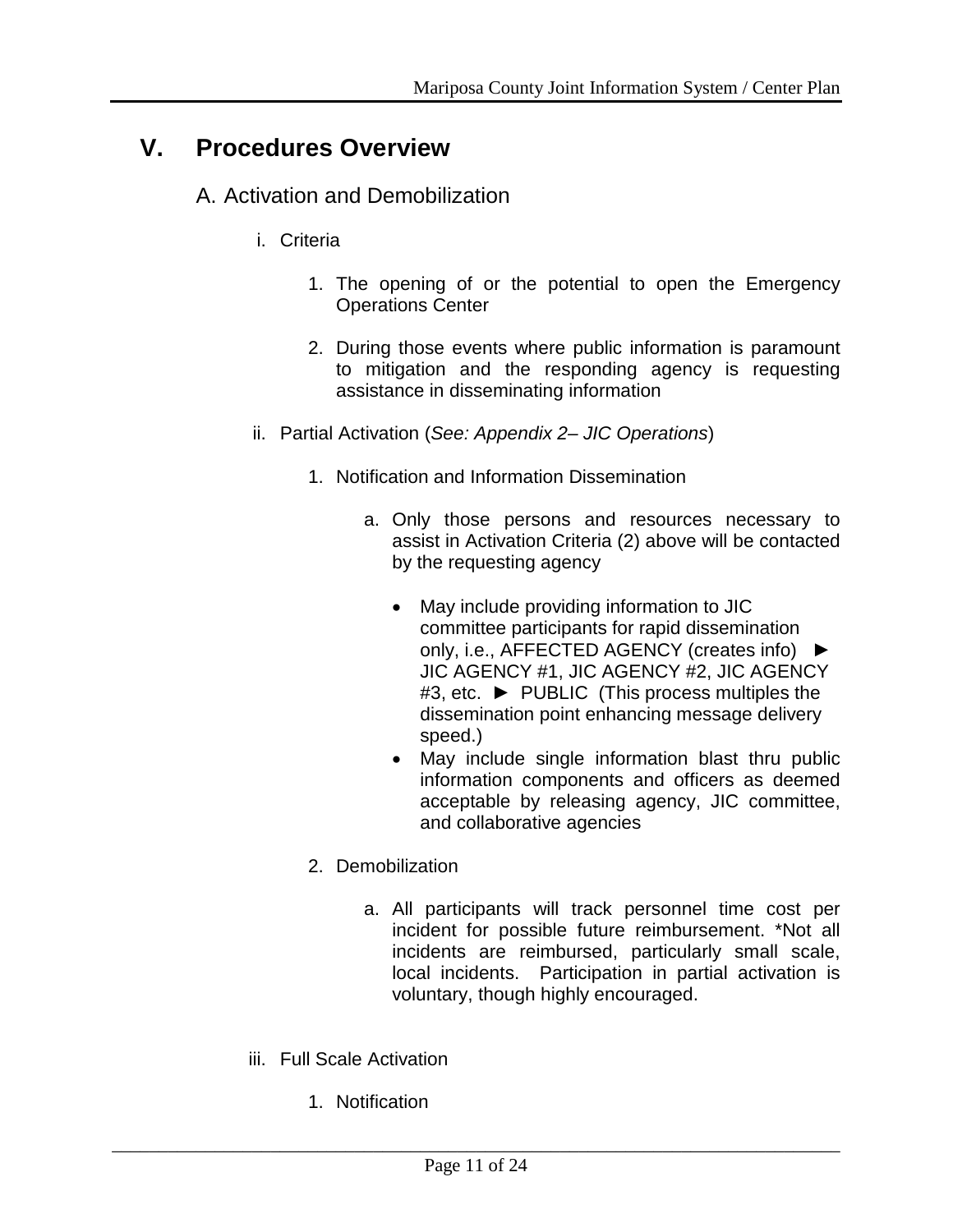- a. All JIC participants assemble at designated location immediately and/or at a pre-established time
- b. The Lead PIO notifies the Incident Commander or Unified Commander that the JIC is functioning
- **c.** The Lead PIO notifies the media that the JIC is functioning and provides contact information to include an email address and direct phone number **for media only (***See: Appendix 2– JIC Operations***)**
- d. The JIC receives information from the Lead PIO
- e. The Lead PIO assigns the JIC Manager position
- 2. Information Gathering
	- a. The Lead PIO gathers information thru all available channels and verifies the information with the Incident Commander / Unified Command before updating the JIC.\
	- b. The Lead PIO ensures an appropriate timeline for message creation, approval, and delivery is received from IC/UC and relayed to the JIC.
	- c. The Lead PIO delivers all created messages and seeks approval from the IC/UC.
	- d. The Lead PIO conveys approval from IC/UC to JIC.
	- e. The JIC Manager ensures all activities related to message creation, message dissemination and rumor control are accomplished in a timely and efficient manner given the situation, circumstances, and staffing levels available to the JIC.
	- f. The JIC Manager, dependent on operational periods and event, will determine the need for a constantly open JIC versus scheduled openings.
	- g. The JIC Manager will relay logistical needs, i.e., needs for supplies, personnel, etc… through the Lead PIO.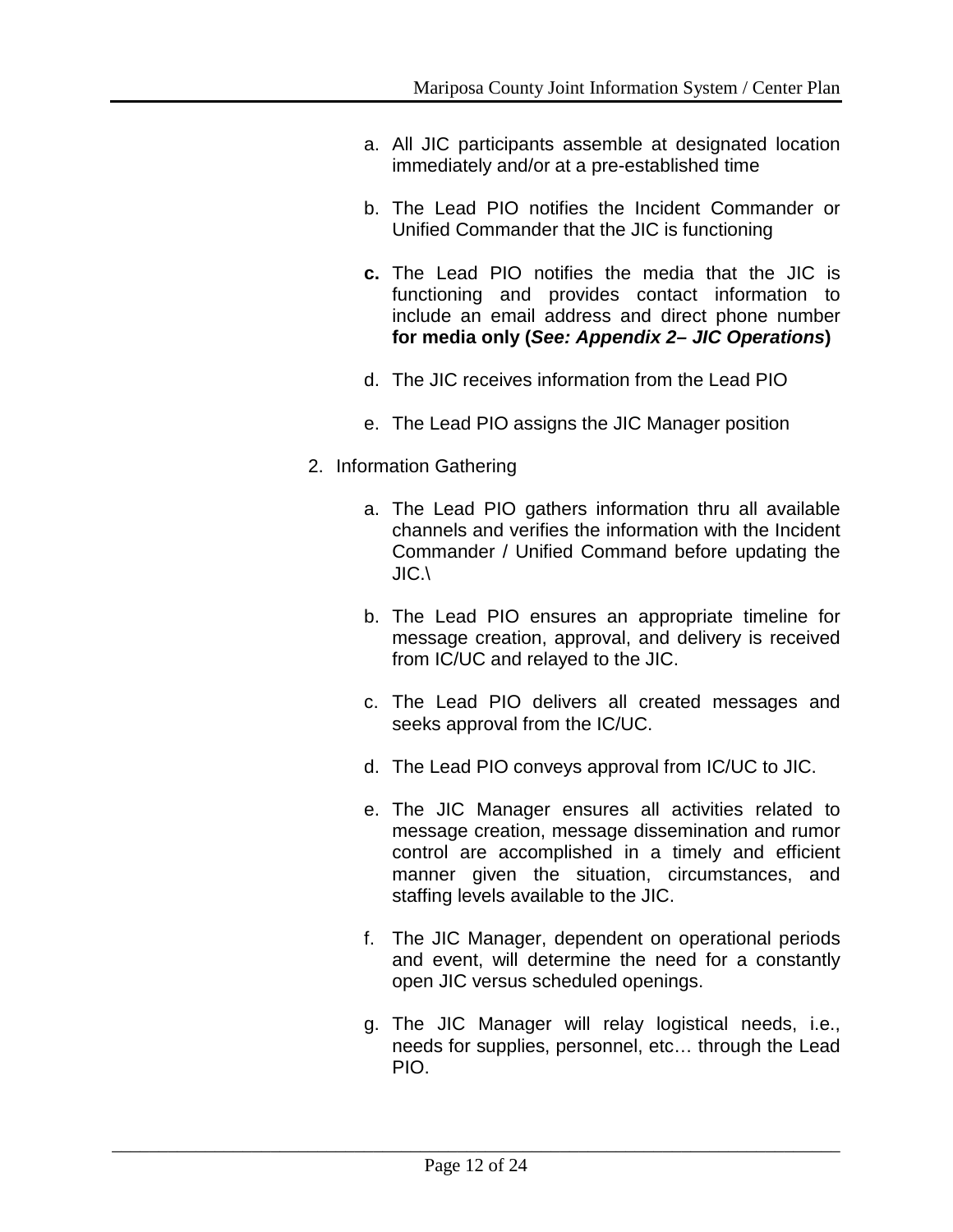- 3. Message Creation
	- a. A universal message is created and agreed upon by the JIC
- 4. Message Dissemination

The message dissemination process is dependent largely on the population one is trying to reach and the urgency by which one is trying to reach them. There are several methods to disseminate messages and each situation or event will determine which methods, as one or in combination with others, will work best.

The four main message disseminating tactics are as follows:

### **a) web based**

- email messaging
- social media (facebook, twitter)
- web page information

(*See: Appendix 3 – Internet and Social Media*)

### **b) off the grid**

- Sandwich Boards
- Bullhorn and Car
- Flyers on bulletin boards
	- Post office
	- Entrance stations
	- Markets
	- (*See: Appendix 8 – Community Posting Locations*)
- Fax and/or email via Tourism
	- Hotels
	- $-$  B & B's
	- Restaurants
- Simple Message into Rumor Mill (the more simple, the less likely it will be distorted.)
- Radio Scanners: Purposefully broadcasting a public service message over frequently scanned public service frequencies, i.e., Sheriff Dispatch, Fire Dispatch, and Ambulance Dispatch. Usually only considered for extreme events.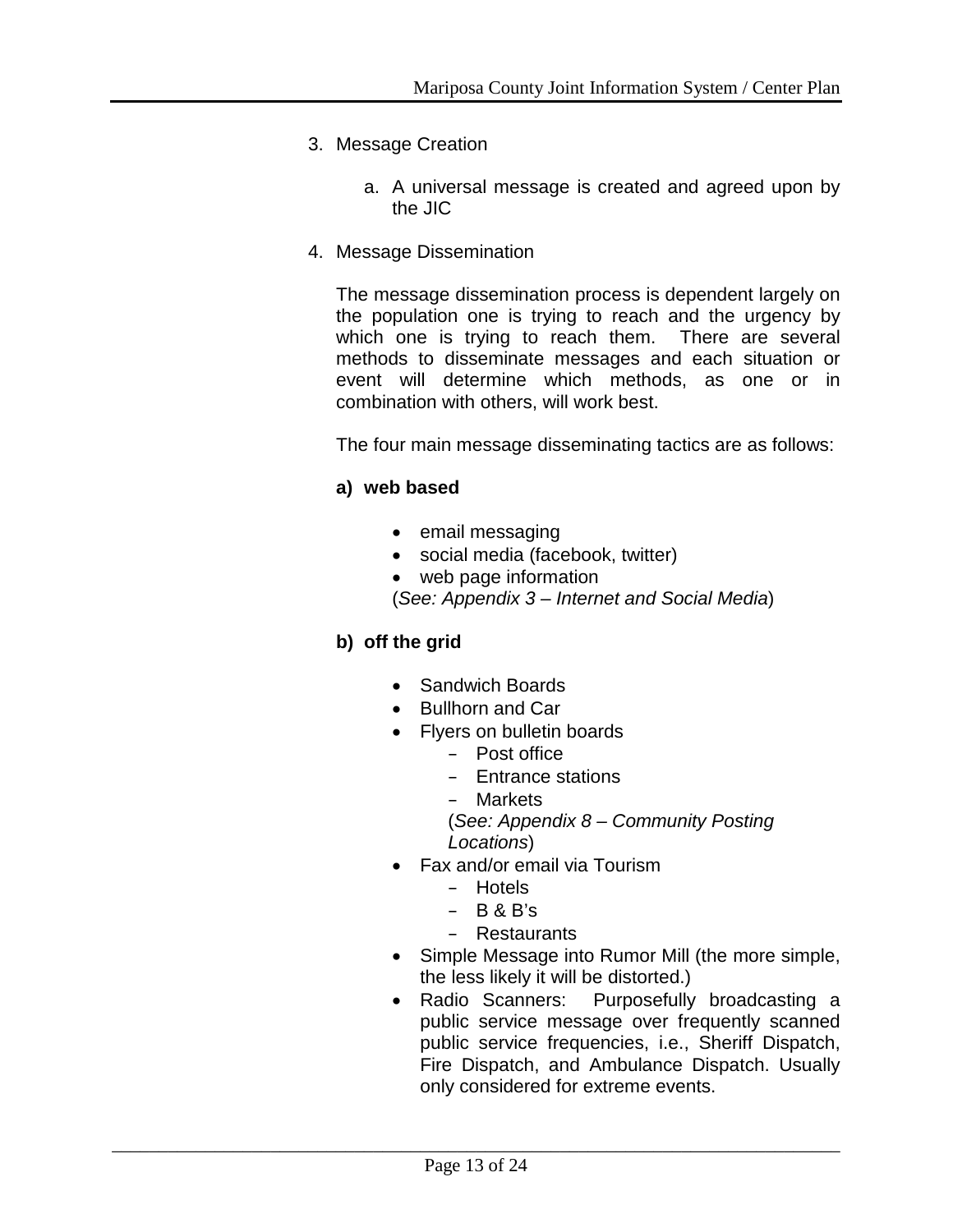- Cal-Trans Electric Signs: located on roadways and in affected communities.
- Ham Radios: Pre-coordinating with HAM Radio groups to establish a plan to deploy HAM Radio Operators to the affected community and Operations Center during emergency events.
- Phone Tree: One person calls two people, two people call four people (like cell division)
	- Community
		- School
	- Churches
- Flyer to go Home from School with Students: Slow, but effective - unless the word "shot" is on it and a child has a sharpee pen.
- Door-to-Door
	- First Responders
	- Police Auxiliary
- Radio PSA's Public radio stations will convey emergency information when requested.
- Fax Blast: Pre-programmed fax numbers work well as an avenue to disseminate messages over a large group.
- Via City/County Government Agencies: Provide the information to government employees and ask that they share the information with as many people as possible (friends, family, acquaintances) – again, the message must be simple to avoid twisting the information into misinformation.
- Dedicated emergency radio frequency AM/FM: Public must be pre-educated and/or signage displayed throughout the affected area.
- Text message blast: Sending text message over cell phone numbers.
- Electronic Message Boards: Used at schools, fairgrounds, stadiums, etc…

## **c) by phone**

- 966-1133 When emergency events occur, information is recorded on the line so that the community can call to receive updates. When there are no emergencies, the line has recorded community information from Health, Fire, and Sheriff.
- Answering phone inquiries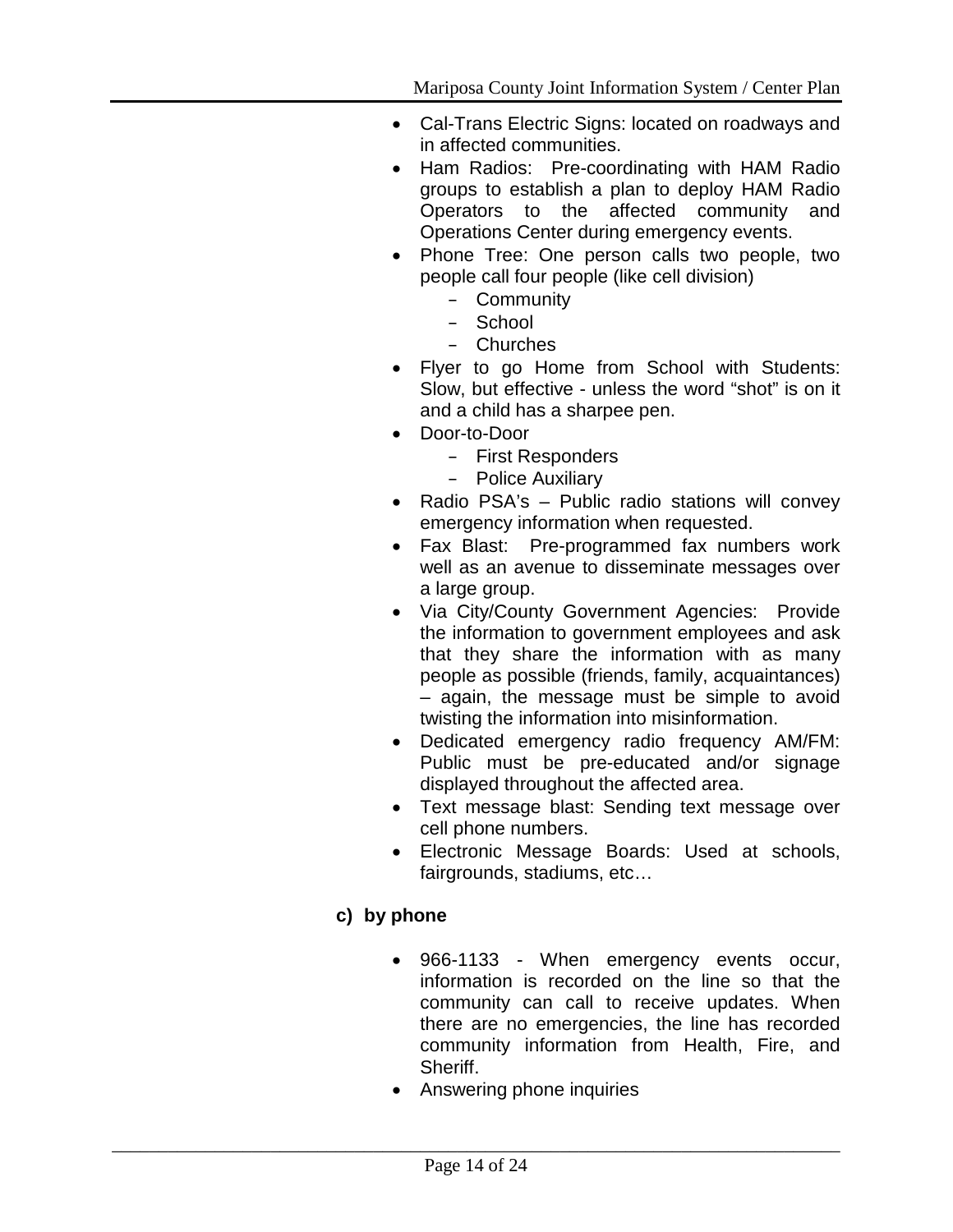• Reverse 911 / Code Red (Sheriff's Office Only)

### **d) by media**

- press releases
- press briefings
- posting information on local television community bulletin boards

(*See: Appendix 4 – Message Development*) (*See: Appendix 5 – Community Outreach*)

- 5. Rumor Control
	- a. Media
	- b. Community
- 6. Demobilization
	- a. As new information decreases and / or becomes stagnant, the JIC Manager in consultation with the Lead PIO may begin releasing active personnel following the event established demobilization processes.
	- b. During events where multiple operational periods exist over an extended period of time, and the information continues to change and/or requires frequent rumor control tactics, a change in shift between JIC members may be necessary. The oncoming shift will be briefed by the outgoing personnel respective to their job functions. The outgoing personnel will be demobilized following the event established demobilization processes.

## <span id="page-14-0"></span>B. Additional Considerations

- 1. High profile and large events may require additional staff beyond the trained JIC personnel. Requests for additional assistance will be made by the JIC Manager to the Lead PIO. The Lead PIO will then request personnel through the IC/UC. A resource request must include the following information:
	- i. Quantity of personnel requested
	- ii. Time they will be needed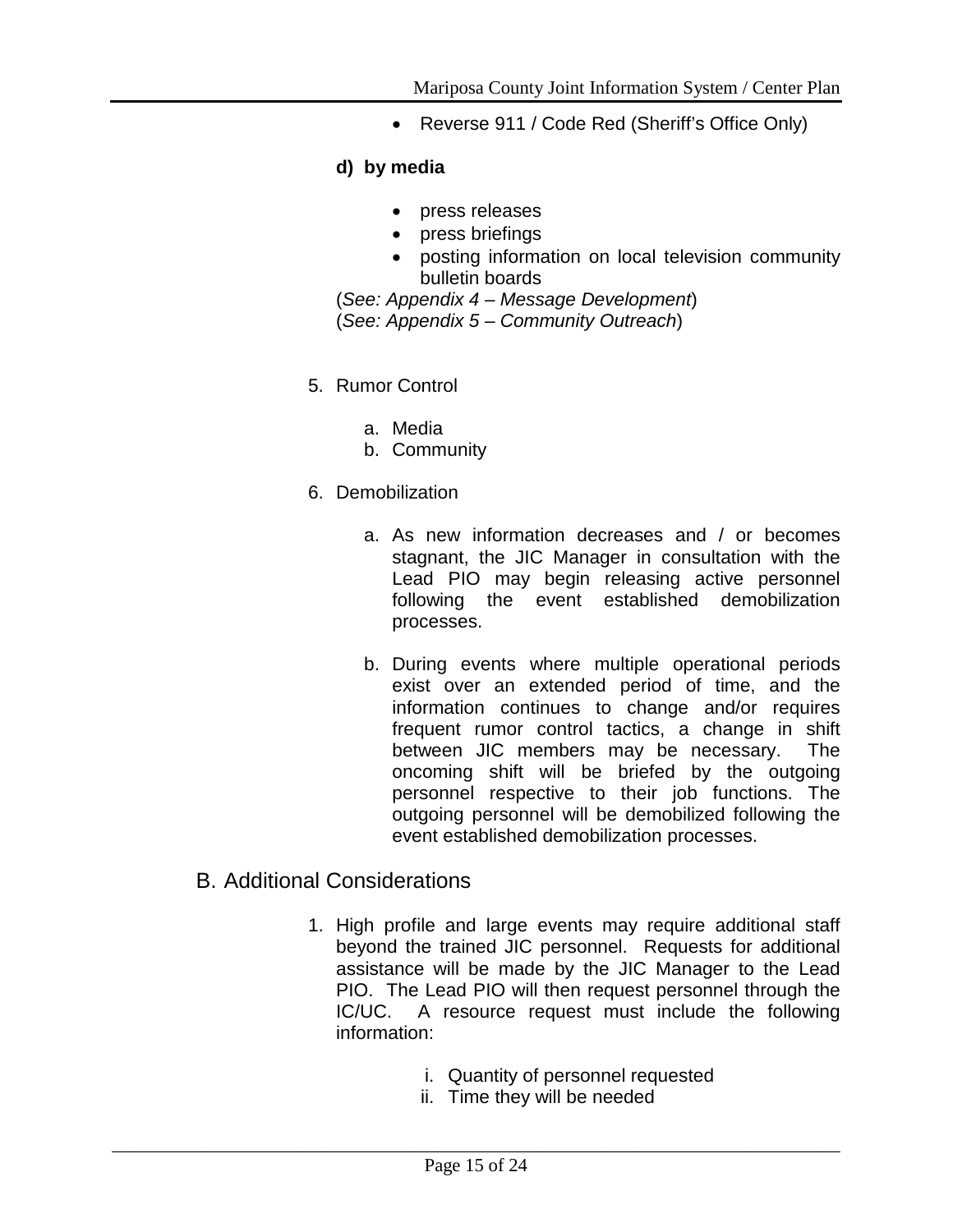- iii. Location to report to
- iv. How long they will be needed
- v. What **type** of skills they MUST have (example):
	- 1. typing >40wpm
	- 2. computer graphics
	- 3. web programming
- vi. What type of skills desired for the incident (example):
	- 1. specific trade knowledge
	- 2. technical specialist
	- 3. research proficient
- 2. It is ultimately important to create a span of control environment of 3-7 personnel per 1 supervisor with 5 personnel to 1 supervisor being the optimal ratio. When additional personnel are added, the original JIC members should be placed into Team Leader positions specific to the task they are assigned (examples are included, however, it is not absolutely necessary to fill all positions and/or the JIC manager may create additional positions as determined to be necessary):
	- i. Research and Rumor Control Team Leader
	- ii. Media Operations Leader
	- iii. Logistics Team Leader
	- iv. Internet Information Team Leader
	- v. Flier/Brochure Team Leader
	- vi. Community Posting Team Leader

#### <span id="page-15-0"></span>C. Integrating with Federal Support (this section taken from the FEMA *Basic Guidance for Public Information Officers* publication)

Federal support in an incident will operate under the standard operating procedures of Emergency Support Function (ESF) #15. Under the title of External Affairs, ESF #15 integrates and coordinates the functional areas of public affairs, community relations, State, tribal, local, and territorial affairs, the private sector, and congressional affairs. ESF #15 is led primarily by staff from the U.S. Department of Homeland Security (DHS)/Federal Emergency Management Agency (FEMA), but may also be led by personnel from other Federal agencies during specific response scenarios.

During an incident or planned event that requires a coordinated Federal response, DHS/FEMA will contact the affected State, tribal, or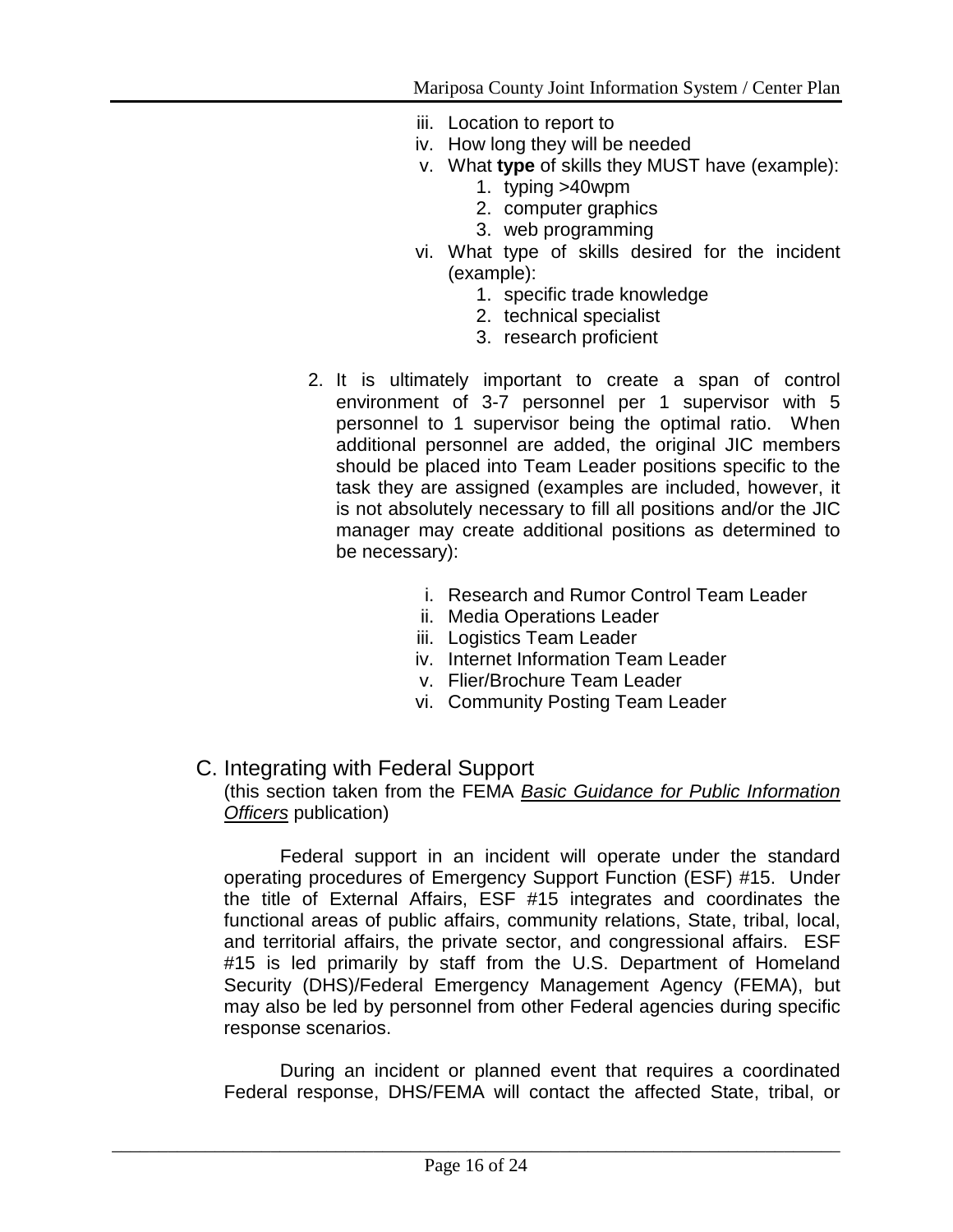local jurisdictions to identify their public information needs. Based on this information, DHS/FEMA and ESF #15 will support State, tribal and local communications plans with staff and other resources, which may include:

- satellite trucks:
- communications equipment;
- items for a media center such as TVs, computers, podiums, microphones, etc.; and
- personnel

DHS/FEMA encourages Federal, State, tribal, and local entities to work in partnership to ensure effective and efficient emergency information is produced and disseminated. The Department encourages co-locating with the incident JIC, as it facilitates coordination, cooperation, and unified messaging between the Federal government's ESF #15 functions and their counterparts with State, tribal, and local agencies. The following diagram shows the ESF #15 organizations and functions at the field level (figure 3). Each of the six divisions that make up ESF #15 are represented by their own organizational chart; the structure for the JIC and Planning and Products sections are shown, but they are all a part of one large organizational chart that makes up ESF #15. Each division resides in the Joint Field Office (JFO), but the JIC could co-locate with a State-operated JIC if it is not part of the JFO.



Communications protocols: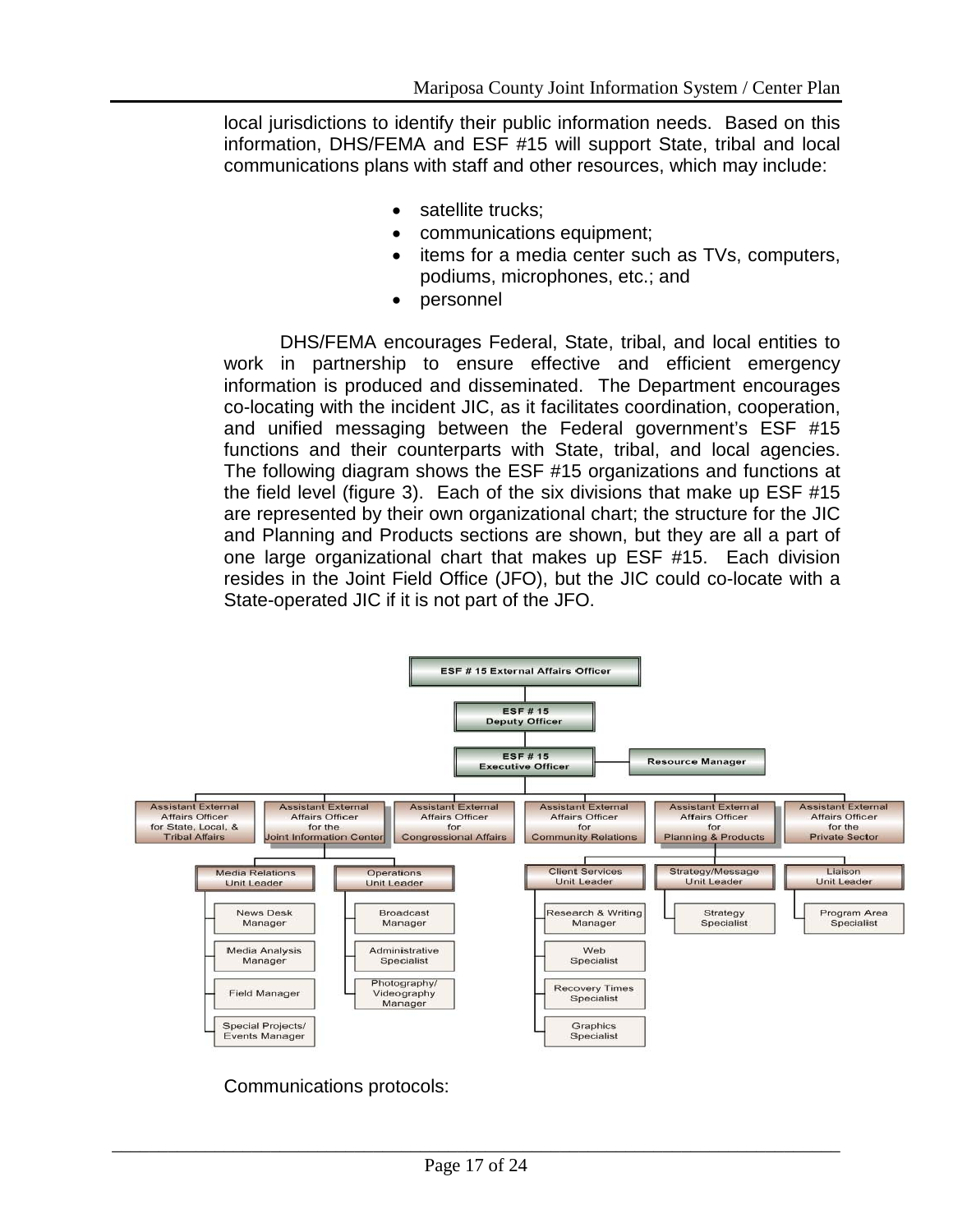Pre-identified incident communications protocols are established and ready for use during large scale incidents and incidents requiring a coordinated Federal response. Two primary tools are described below.

National incident communications conference line (NICCL): The NICCL was created to be a single source of coordination for DHS with all other Federal agencies. It can work as a call-in conference or as an open line that can be monitored 24 hours a day for the exchange of information and updates. It is primarily for Federal-to-Federal information sharing but can also include communicators from the primarily impacted State and local community. Specifically, the NICCL:

- is used for transmission and exchange of information primarily targeted to support senior State and local officials;
- originates with DHS Public Affairs and is an executive call to discuss happening events and their agencies' roles, activities, and response; and
- is typically conducted twice daily, but it could be staffed 24 hours a day and used as an open line for information dissemination if required by an incident.

State incident communications conference line (SICCL): The SICCL was created primarily to bring States together to share information and discuss issues that have an effect on all of them following an incident. This line is typically used during a multiple State disaster such as a hurricane where impacted States may request support from other States. The SICCL is not a 24/7 line. Instead, it is a scheduled conference call, which would be set up as needed to address issues. In summary, the SICCL is:

- used for the transmission and exchange of information primarily targeted to State and local communicators; and
- typically activated with a multiple State incident, and there is need for cross border coordination.
- <span id="page-17-0"></span>D. Roles and Responsibilities of JIC/JIS
	- 1. *Incident Command / Unified Command*: Appoints the PIO and requests activation of a JIC as soon as possible during those events that will require public information gathering and dissemination. Shares the incident information on a priority basis that all information will be updated continuously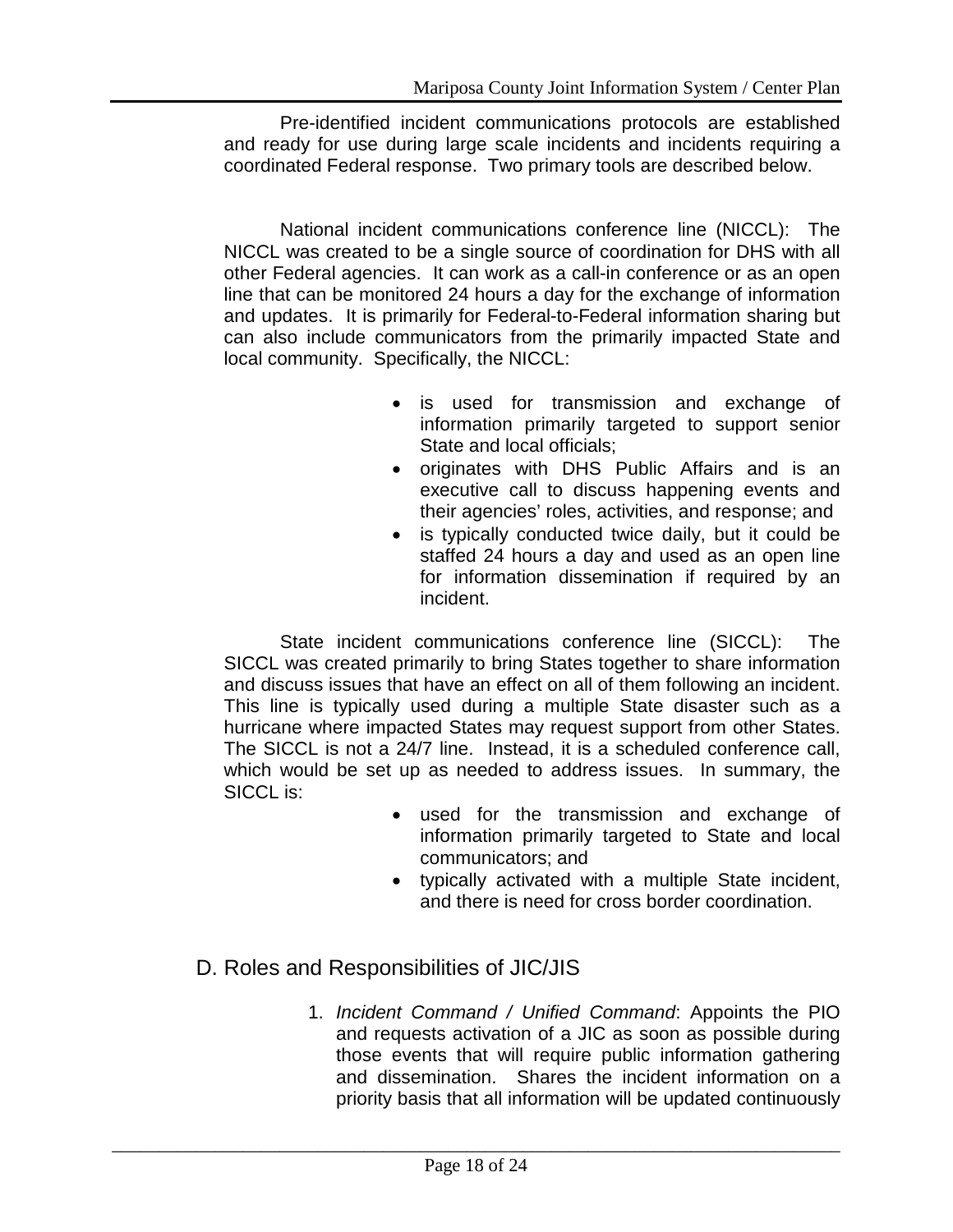through the event. Approves or suggests changes to created material and messages from the JIC in a timely manner.

- 2. *Lead Public Information Officer*: Supports the information needs of the response by serving as the liaison between command and the JIC. Establishes, maintains, and deactivates the JIC. The lead PIO also represents and advises the Incident Command / Unified Command on all public information matters relating to the incident.
- 3. *JIC Manager*: Supervises the operations of the JIC. Executes plans and policies as directed by the Lead Public Information Officer. The JIC Manager provides direction to team leaders to ensure that all functions are well organized and operating effectively.
- 4. *Research and Rumor Control Team Leader*: Gathers, analyzes and verifies information from all parts of the JIC and Incident by performing the following as needed –
	- a. Monitors and analyzes media
	- b. Displays information for use in the JIC
	- c. Participates in developing consistent messages for the incident and provides information documents to the Media Operations Leader for dissemination
	- d. Supports the development and modification of communications and outreach strategy
	- e. Assumes the responsibility of JIC Manager as needed
- 5. *Media Operations Leader*: Disseminates information to the public and ensures that all of the following are performed –
	- a. Prepares speakers prior to interviews
	- b. Conducts news conferences and town meetings
	- c. Sends approved press releases to the media
	- d. Implements community outreach activities
- 6. *Logistics Team Leader*: Participates in development and implementation of the JIC by providing the resources needed to accomplish the JIC goals by ensuring the following –
	- a. Identify service/support needs
	- b. Prepare and implement plan for mobilization, communication, and demobilization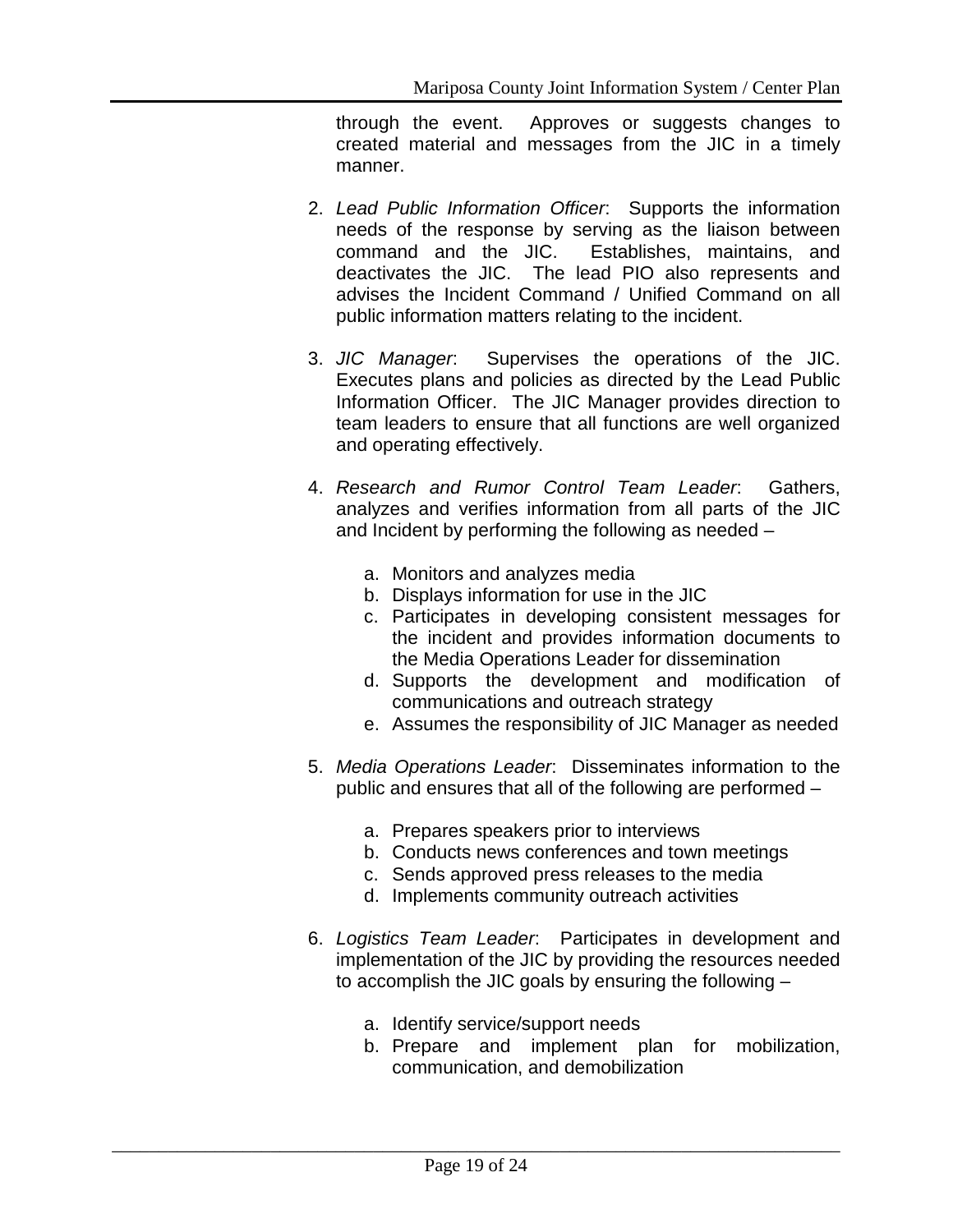- c. Provide all support and service requirements needed to facilitate effective and efficient JIC management
- d. Provide facilities, transportation, supplies, equipment, maintenance, food, communication, and computers for the JIC
- 7. *Internet Information Team Leader*: Disseminates and updates approved information through the following internet based devices –
	- a. Mariposa County Website
	- b. Mariposa Emergency Facebook Page
	- c. Mariposa Emergency Twitter Account
	- d. Mariposa County Emergency EMAIL Bank
- 8. *Flier/Brochure Team Leader*: Creates documents for distribution to the public including community bulletin board fliers, brochures, and posters.
- 9. *Community Posting Team Leader*: Posts approved fliers, posters, and brochures as needed in pre-designated community locations.

(*See: Appendix 2– JIC Operations*)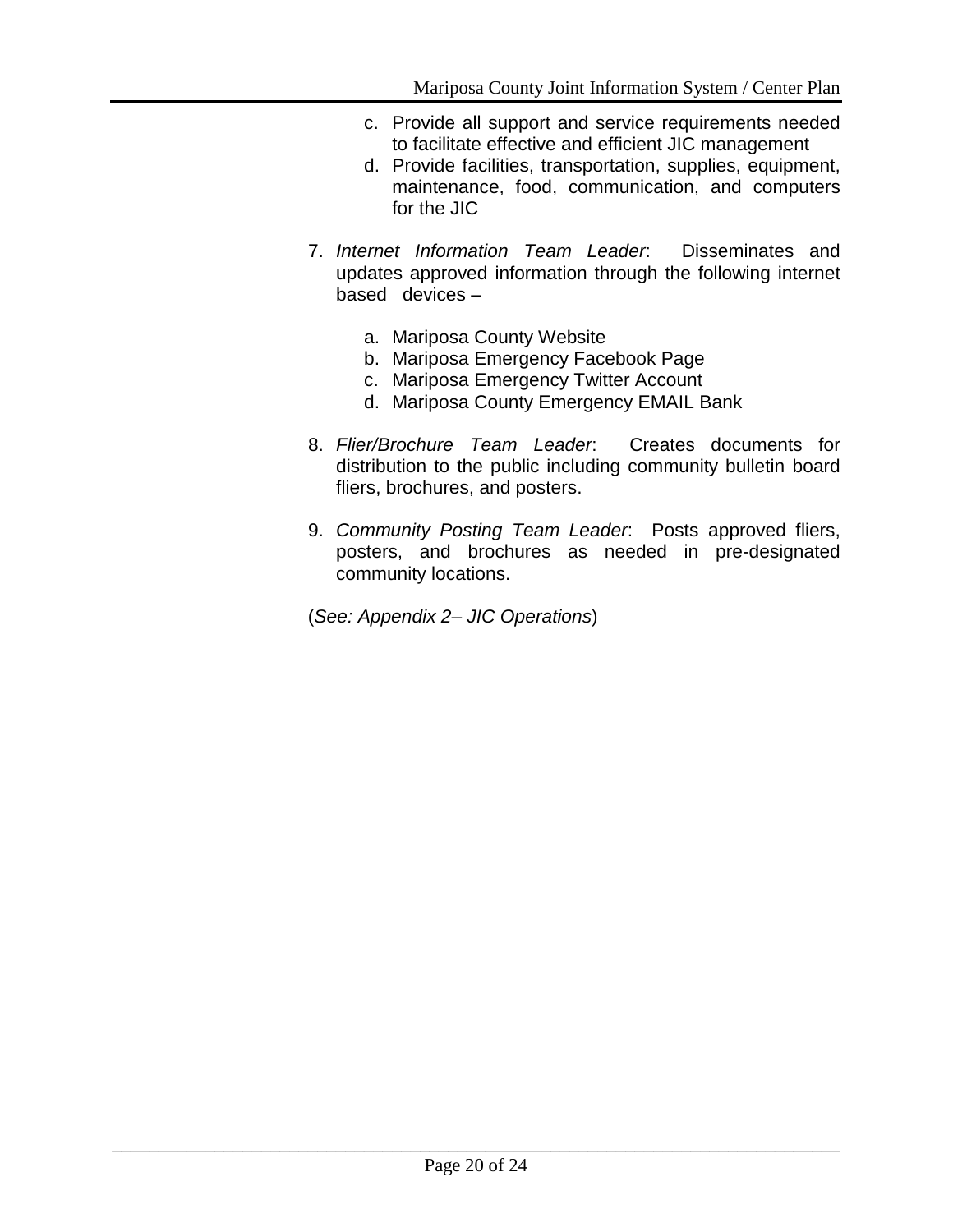## <span id="page-20-1"></span><span id="page-20-0"></span>**VI. Event Procedures Detailed**

- A. Verify the situation
	- i. Get the facts
	- ii. Obtain information from additional
	- iii. Ascertain information origination and determine credibility
	- iv. Review and critically judge all information
	- v. Determine whether the information is consistent with other sources in other communities/cities
	- vi. Determine whether the characterization of the event is plausible
	- vii. Clarify information through subject matter experts (SMEs) if necessary
	- viii. Attempt to verify the magnitude of the event and human impact
- <span id="page-20-2"></span>B. Notification
	- i. Conduct JIC Participant's notification and relay determined JIC location
- <span id="page-20-3"></span>C. Assess and Activate
	- i. Continue to gather and check the facts
	- ii. Determine who is being affected by the crisis. What are their perceptions? What do they want and need to know?
	- iii. Determine what the public should be doing.
	- iv. Activate plan to join Joint Information Center (JIC) or begin emergency communication operation
	- v. Activate crisis Web site, hotlines and approved materials and fact sheets.
	- vi. Activate spokesperson(s)
	- vii. Activate media monitoring
	- viii. Activate Internet monitoring
	- ix. Monitor what is being said about the event. Is the information accurate?

## <span id="page-20-4"></span>D. Organize Assignments

- i. Determine the current priorities
- ii. Identify subject matter experts
- iii. Decide whether communication should operate 10, 12, 20 or 24 hours a day
- iv. Develop a preliminary assessment of event length
- <span id="page-20-5"></span>E. Prepare Information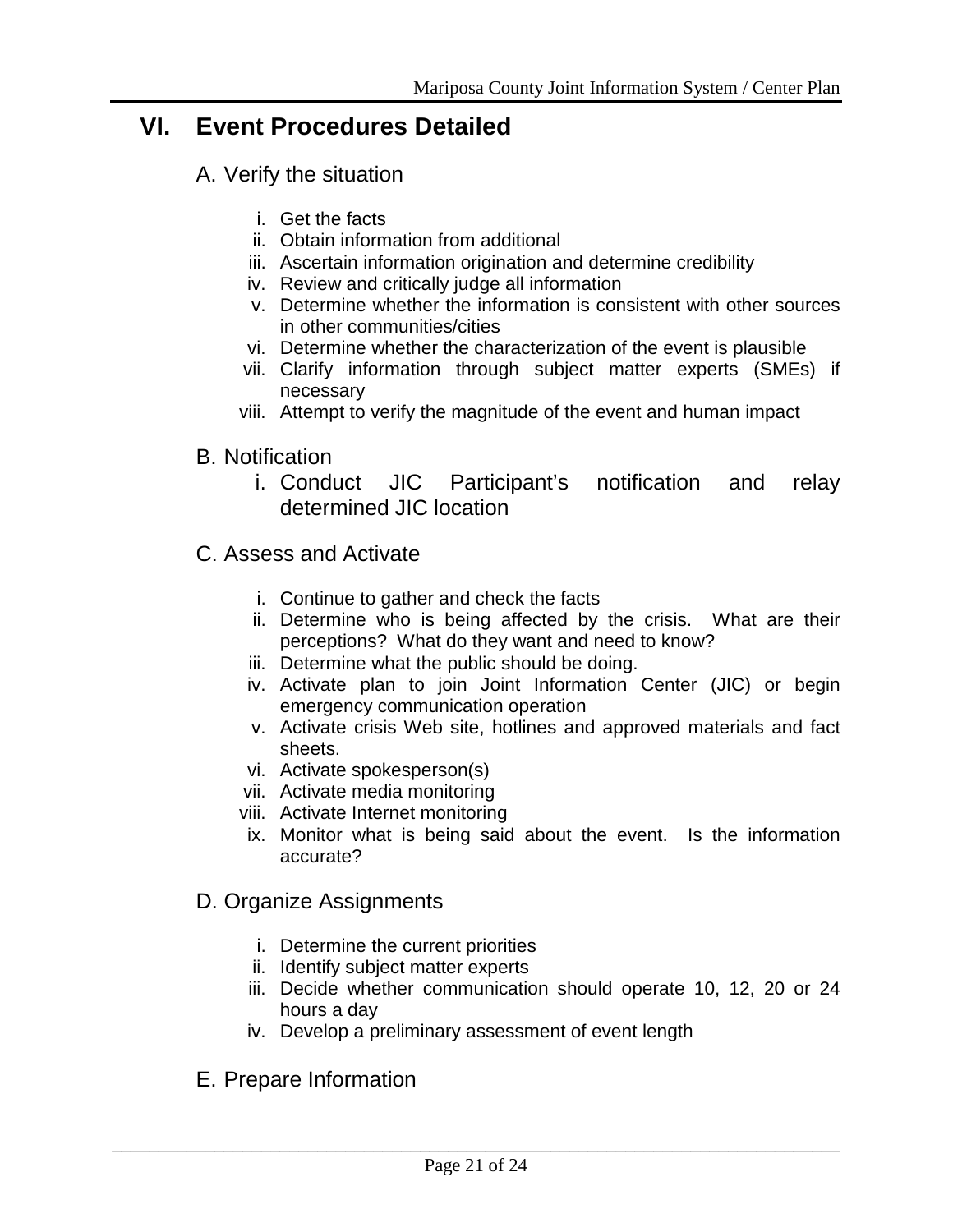- i. Determine special populations
- ii. Prepare initial media statement
- iii. Develop event Q&A
- iv. Draft and obtain approval on initial news release
- v. Confirm media contact list
- <span id="page-21-0"></span>F. Release Information
	- i. Distribute news release to media contacts via E-mail or blast fax
	- ii. Staff hotline (if applicable)
	- iii. Upload media materials produced to date to your Web site
	- iv. Ensure spokesperson(s) are standing by for potential media inquiries
	- v. Distribute media materials to partner/stakeholder organizations. Establish regular briefing schedule and protocols with them
	- vi. Establish regular briefing schedule and protocols for working with the media
- <span id="page-21-1"></span>G. Update Information
	- i. Send follow-up release with additional event information and details of any scheduled news conferences/media briefings
	- ii. Create additional materials including fact sheet and media advisory for news conferences/media briefings, as necessary
	- iii. Conduct news conference
	- iv. Secure place and determine time
	- v. Notify media of scheduled news conference
	- vi. Gather information addressing unanswered journalist questions
	- vii. Disseminate additional information
	- viii. Send additional information to media, as available
	- ix. Continue to monitor media coverage
- <span id="page-21-2"></span>H. Post-Event Phase
	- i. Obtain feedback and conduct crisis evaluation
	- ii. As soon as feasible following a crisis, conduct an evaluation of the organization's response
	- iii. Compile and analyze media coverage
	- iv. Conduct a "hot wash" (an immediate review of what went right and what went wrong) to capture lessons learned
	- v. Share results within your agency
	- vi. Determine need for changes to the JIC/JIS Plan and the crisis and emergency risk communication plan
	- vii. Determine need to improve policies and processes
	- viii. Institutionalize changes with appropriate training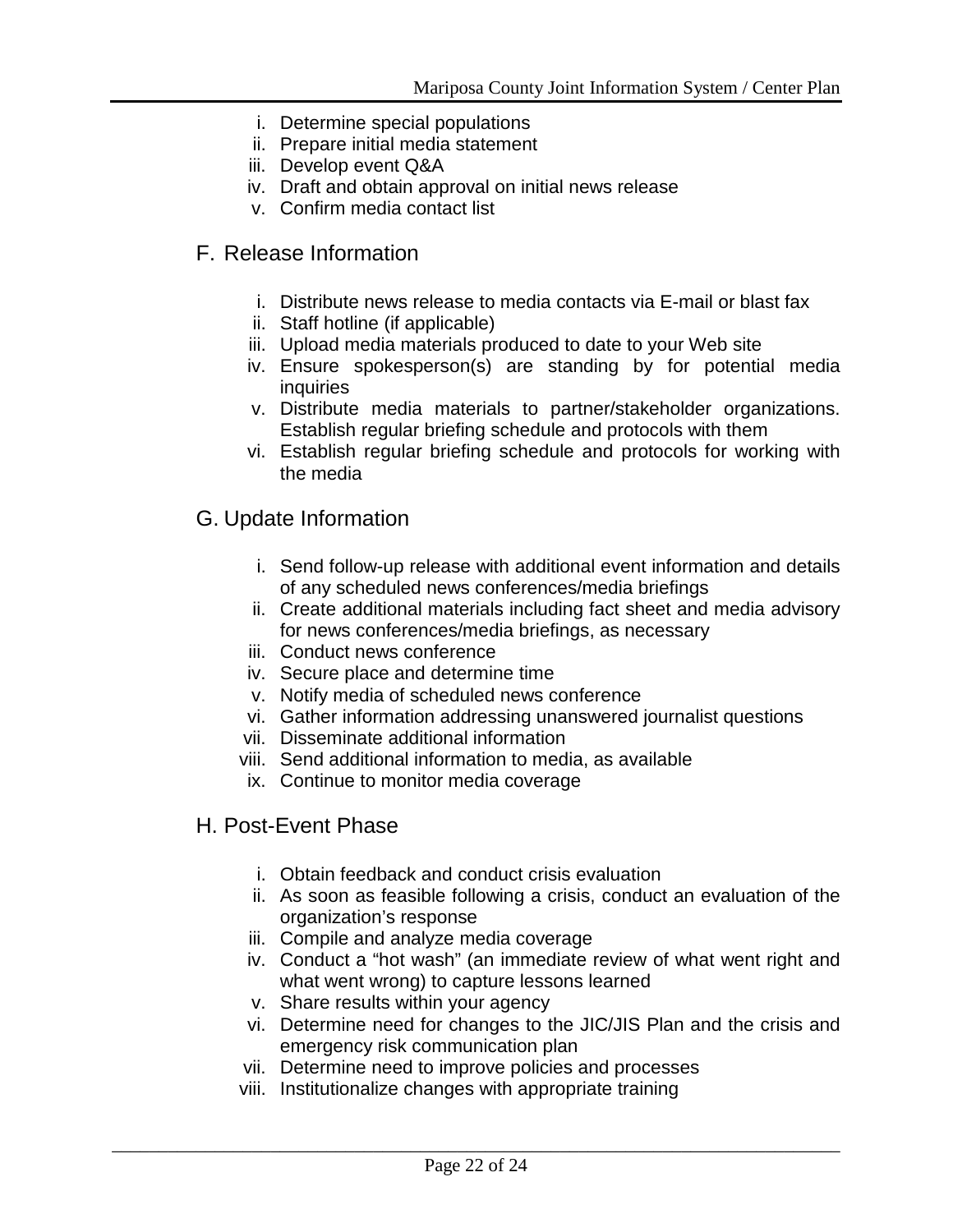- ix. Revise crisis plan policies and procedures based on lessons learned
- x. Conduct public education
	- 1. Once the crisis has subsided, you may need to carry out additional public education activities. Ask the following questions:
		- a. What are the public's perceptions and information needs related to the crisis?
		- b. Do you need to focus on "worried well" (psychosomatic) individuals and other mental health messaging?
		- c. Do you need to update your community on the crisis status through town hall meetings, flyers or other outreach activities?
- xi. Measurement
	- 1. Include several benchmarks and measurement devices to evaluate the JIC work and compare them to the original goals and objectives. Keep in mind that these measurement devices are more likely to be quantitative rather than qualitative and can be used in order to conduct an effective evaluation.
	- 2. Sample Measurement:
		- Time measured from information receipt to initial dissemination.
		- Amount and quality of media coverage (i.e., were the messages consistent and did they come across in coverage?)
		- Number of calls to the hotline or number of hits on the Web site.
		- Quality of documented feedback from target audience (i.e., were the majority of people informed and calm or ill-informed and panicked?).
		- Number of stakeholders/partners communicated with and quality of relationship.
		- Web site hits or visits via other social networks.
	- 3. All measurements and feedback must be documented and submitted to the Event Planning Section as the event closes so that the good practices and improvement needs may be documented accordingly in the After Action Review and Improvement Plan Process.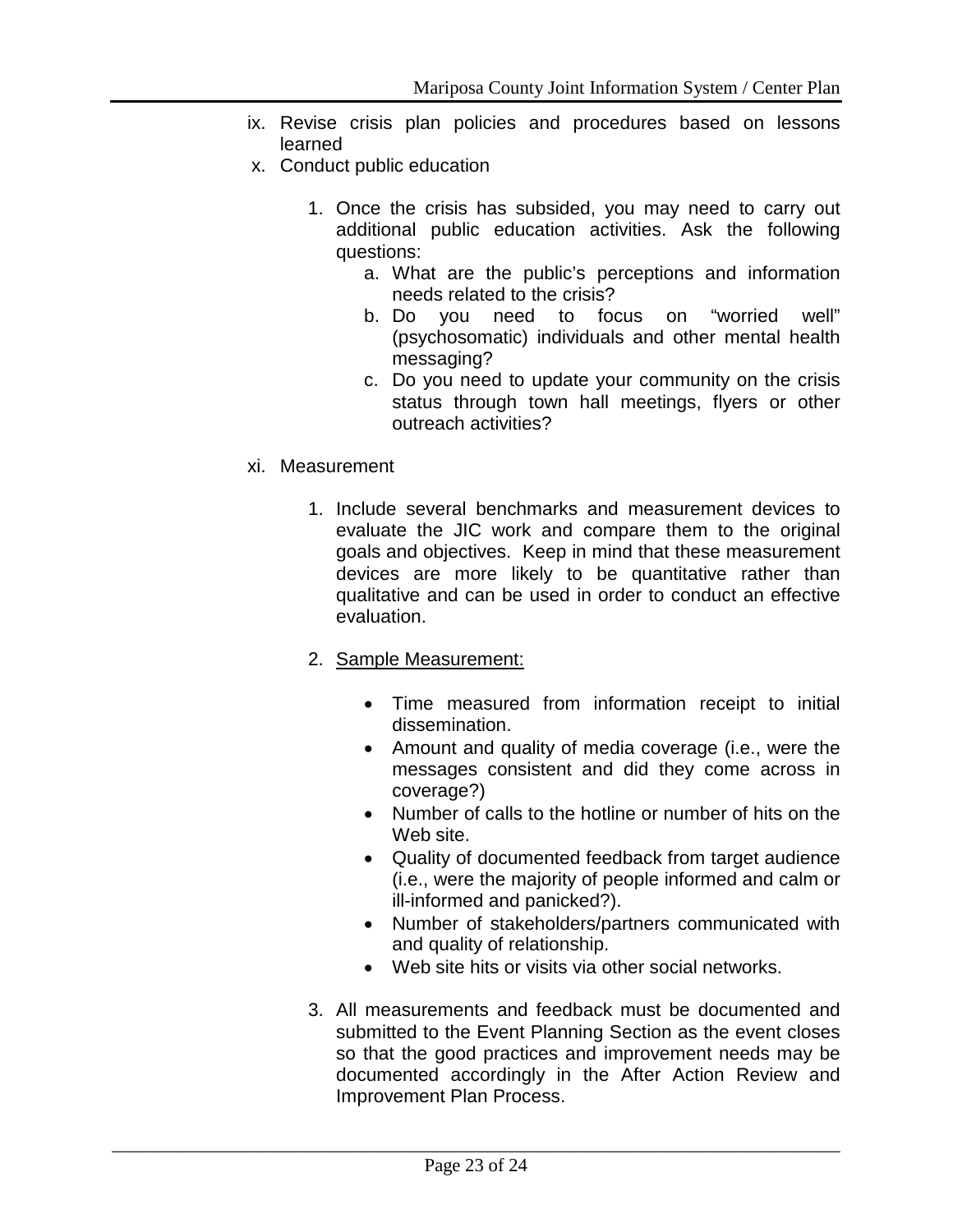## <span id="page-23-0"></span>**List of Appendices**

- Appendix 1 Media Contacts
- Appendix 2– JIC Operations
- Appendix 3 Internet and Social Media
- Appendix 4 Message Development
- Appendix 5 Community Outreach
- Appendix 6 MOU Between JIC Participating Agencies
- Appendix 7 Confidentiality and HIPPA
- Appendix 8 Community Posting Locations
- Appendix 9 EMAIL Group Contact List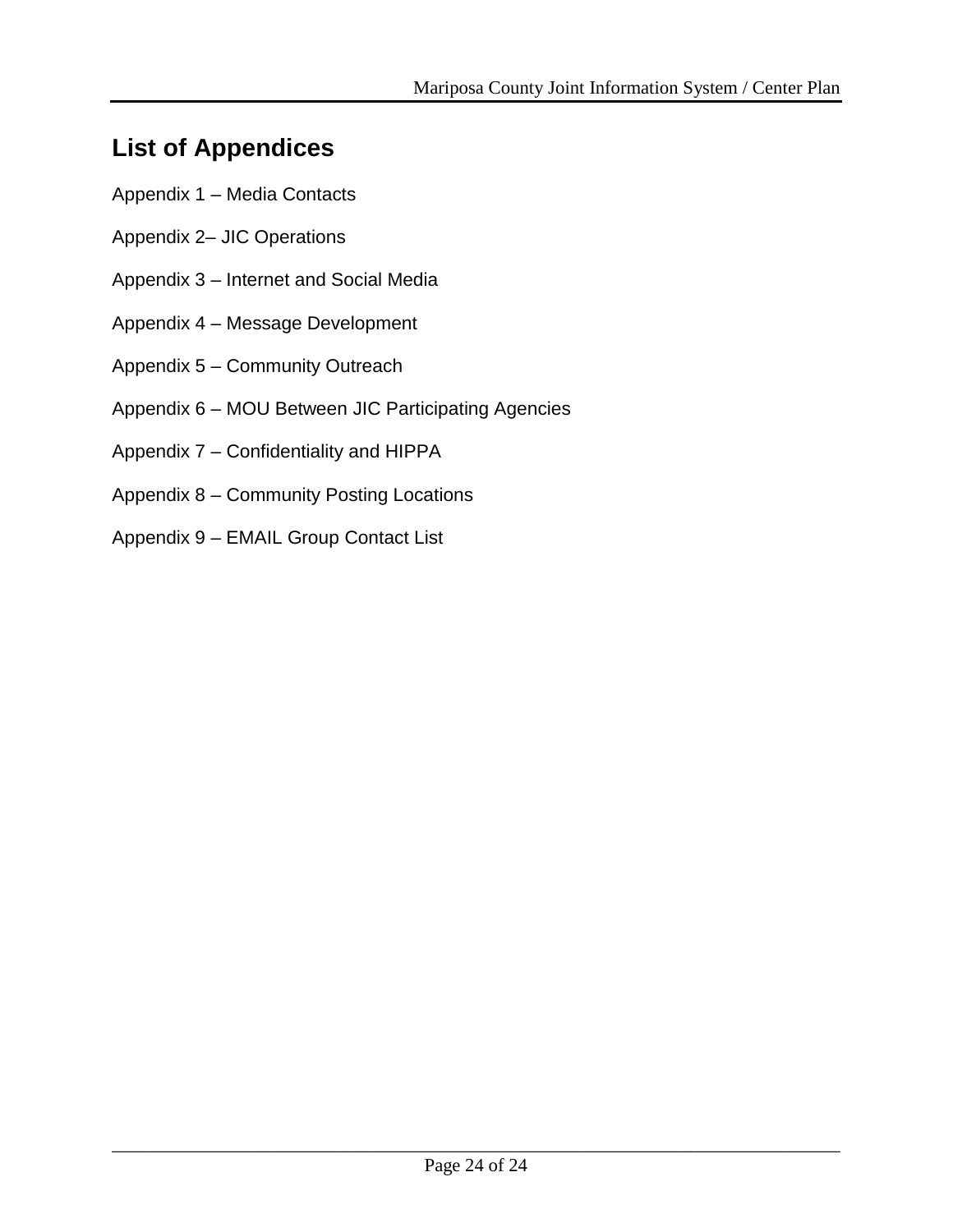# **Appendix 1**

# **Media Contacts**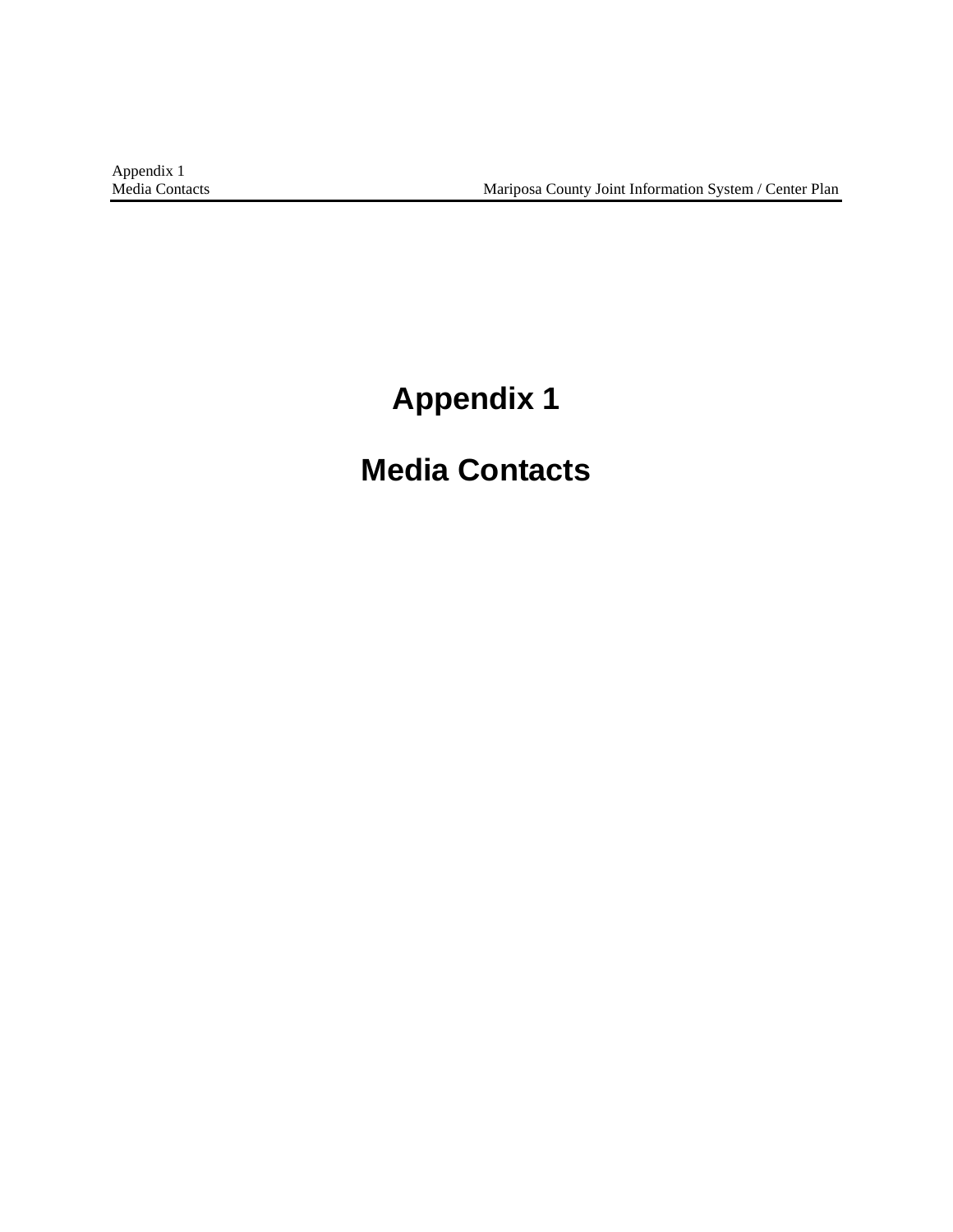## **MEDIA - ENGLISH**

| <b>CONTACT NAME</b>                                                            | <b>FACILITY</b>                                                                                       | PHONE # /FAX $#$ E-MAIL                    |                                                                | <b>MAILING</b><br><b>ADDRESS</b>                          |
|--------------------------------------------------------------------------------|-------------------------------------------------------------------------------------------------------|--------------------------------------------|----------------------------------------------------------------|-----------------------------------------------------------|
| <b>MARIPOSA:</b>                                                               |                                                                                                       |                                            |                                                                |                                                           |
| <b>MARIPOSA GAZETTE</b><br><b>DEADLINE: PRIOR WEEK - WEDNESDAY 5 PM</b>        | <b>MARIPOSA GAZETTE</b>                                                                               | <b>OFFICE - 966-2500</b><br>FAX - 966-3384 | mariposagazette@sti.net<br>mariposagazette@mariposagazette.com | <b>P.O. BOX 38</b><br><b>MARIPOSA</b>                     |
| <b>SIERRA SUN TIMES</b><br><b>DEADLINE: SAME DAY</b>                           | <b>SIERRA SUN TIMES</b>                                                                               | <b>OFFICE - 742-4136</b><br><b>NO FAX</b>  | sst@goldrushcam.com                                            |                                                           |
| <b>SIERRA MOUNTAIN TIMES</b>                                                   | <b>SIERRA MOUNTAIN TIMES</b>                                                                          |                                            | editor@sierramountaintimes.com                                 |                                                           |
| <b>DODIE HARTE, OWNER</b><br><b>DEADLINE: 15TH MONTH - PRIOR MONTH</b>         | YOSEMITE HIGHWAY HERALD OFFICE - 962-7425                                                             | FAX - 962-7717                             | kseaton@yosemitehwyherald.com                                  | P.O. BOX 462<br>BIG OAK FLAT, 95305                       |
| <b>FOOTHILL EXPRESS</b><br><b>DEADLINE: FRIDAY BEFORE NEXT PUBLISHING DATE</b> | <b>FOOTHILL EXPRESS</b><br>WHICH IS 1ST & 3RD THURSDAY OF MONTH - SEE WEBSITE FOR 2011 DEADLINE DATES | <b>OFFICE - 878-0300</b><br>FAX - 878-0400 | djwick@foothillexpress.com<br>diwick@lakedonepedro.net         | <b>5695 DONKEY LANE</b><br><b>COULTERVILLE, 95311</b>     |
| <b>DISCOVERER</b><br><b>LAKE DON PEDRO</b>                                     | <b>DISCOVERER</b><br><b>LAKE DON PEDRO</b>                                                            | <b>OFFICE - 852-2312</b><br>FAX - 852-2771 |                                                                |                                                           |
| <b>MERCED:</b><br><b>MERCED SUN STAR</b>                                       | <b>MERCED SUN STAR</b>                                                                                | <b>OFFICE - 722-1511</b><br>FAX - 384-2226 | hvanderveen@mercedsun-star.com                                 | 3033 G ST., 95340<br>P.O. BOX 739<br><b>MERCED, 95341</b> |
| <b>KAMB 101.5 FM</b>                                                           | <b>KAMB 101.5 FM</b>                                                                                  | <b>OFFICE - 723-1015</b><br>FAX - 723-1945 | sally@hrvr.com<br>kamb@celebrationradio.com                    | 90 E. 16TH ST.<br><b>MERCED, 95340</b>                    |
| <b>KUBB COUNTRY - 96.3 FM</b>                                                  | <b>KUBB COUNTRY - 96.3 FM</b>                                                                         | <b>OFFICE - 383-7900</b><br>FAX - 723-8461 |                                                                | 510 W. 19TH ST.<br><b>MERCED, 95340</b>                   |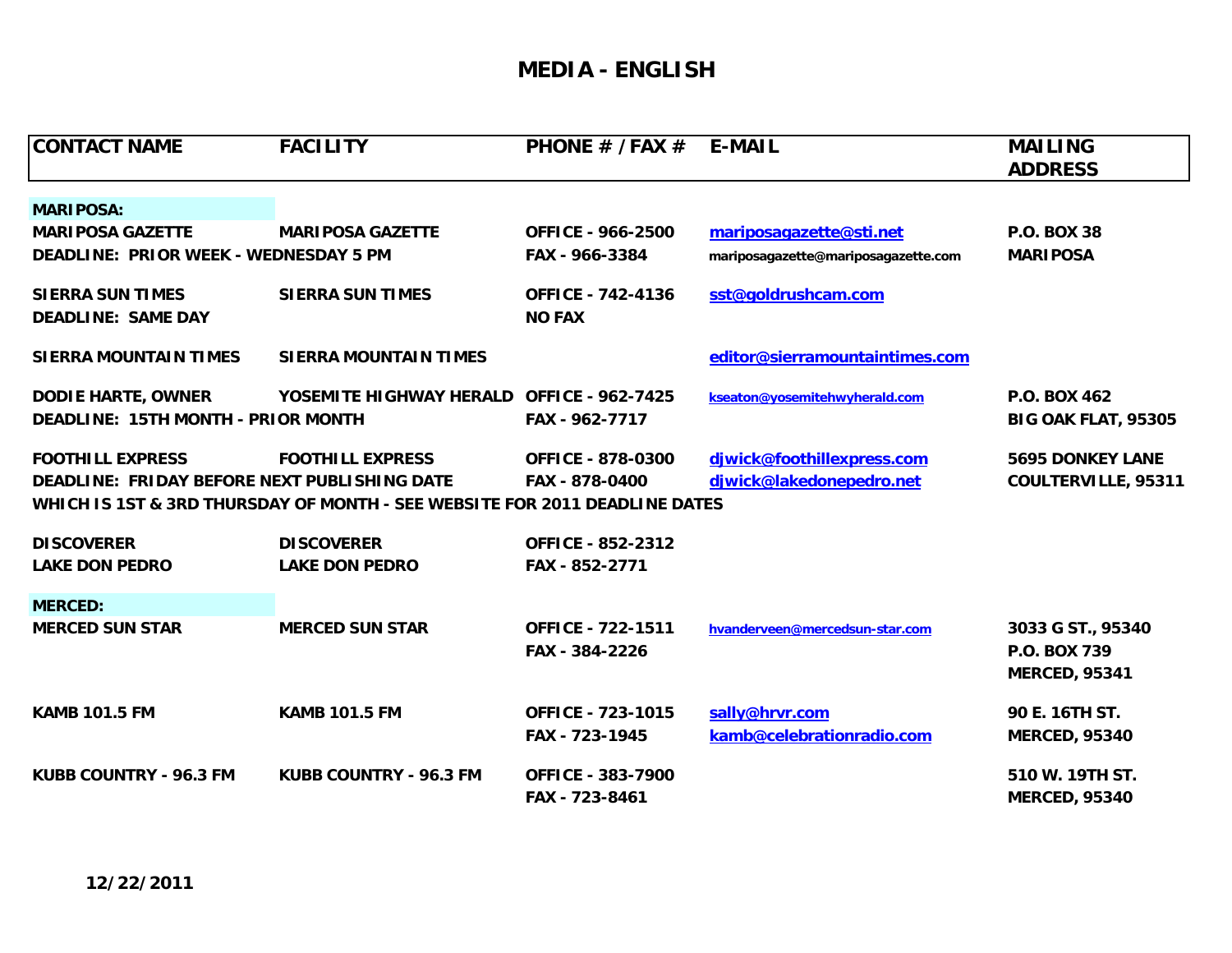## **MEDIA - ENGLISH**

| <b>CONTACT NAME</b>          | <b>FACILITY</b>              | PHONE # /FAX $#$ E-MAIL                      |                          | <b>MAILING</b>       |
|------------------------------|------------------------------|----------------------------------------------|--------------------------|----------------------|
|                              |                              |                                              |                          | <b>ADDRESS</b>       |
| <b>KABX 97.5 FM</b>          | <b>KABX 97.5 FM</b>          | <b>OFFICE - 723-2191</b>                     |                          | 1360 W. 18TH ST.     |
|                              |                              | FAX - 383-2950                               |                          | <b>MERCED, 95340</b> |
| <b>TUOLUMNE:</b>             |                              |                                              |                          |                      |
| <b>SONORA UNION DEMOCRAT</b> | <b>SONORA UNION DEMOCRAT</b> | <b>OFFICE - 532-7151</b>                     |                          | 84 S. WASHINGTON ST. |
|                              |                              | FAX - 532-5139<br><b>NEWSROOM - 532-6451</b> |                          | <b>SONORA, 95370</b> |
| <b>MADERA:</b>               |                              |                                              |                          |                      |
| <b>SIERRA STAR</b>           | <b>SIERRA STAR</b>           | OFFICE - 559-683-4464                        | editorial@sierrastar.com | P.O. BOX 305         |
|                              |                              | FAX - 559-683-8102                           |                          | OAKHURST, 93644      |
| <b>KAAT - 103.1 FM</b>       | <b>KAAT - 103.1 FM</b>       | OFFICE - 559-683-1031                        |                          | 40356 OAK PARK WAY   |
|                              |                              | FAX - 559-683-5488                           |                          | OAKHURST, 93644      |
| <b>FRESNO:</b>               |                              |                                              |                          |                      |
| <b>FRESNO BEE</b>            | <b>FRESNO BEE</b>            | OFFICE - 559-441-6111                        | www.thefresnobee.com     | 1626 E ST.           |
|                              |                              | OR 800-877-3400                              |                          | <b>FRESNO, 93786</b> |
|                              |                              | FAX - 559-441-6434                           |                          |                      |
| <b>KFSN - CHANNEL 30</b>     | <b>KFSN - CHANNEL 30</b>     | OFFICE - 559-442-1170                        |                          | 1777 G ST.           |
|                              |                              | FAX - 559-233-5844                           |                          | <b>FRESNO, 93706</b> |
|                              |                              | PR - 559-266-5024                            |                          |                      |
| <b>KSEE 24</b>               | <b>KSEE 24</b>               | OFFICE - 559-454-2424                        |                          | 5035 E. MCKINLEY AVE |
|                              |                              | FAX - 559-454-2496                           |                          | <b>FRESNO, 93727</b> |
| <b>KMPH - CHANNEL 26</b>     | <b>KMPH - CHANNEL 26</b>     | OFFICE - 559-252-5900                        |                          | 5111 W. MCKINLEY AVI |
|                              |                              | FAX - 559-454-2496                           |                          | <b>FRESNO, 93727</b> |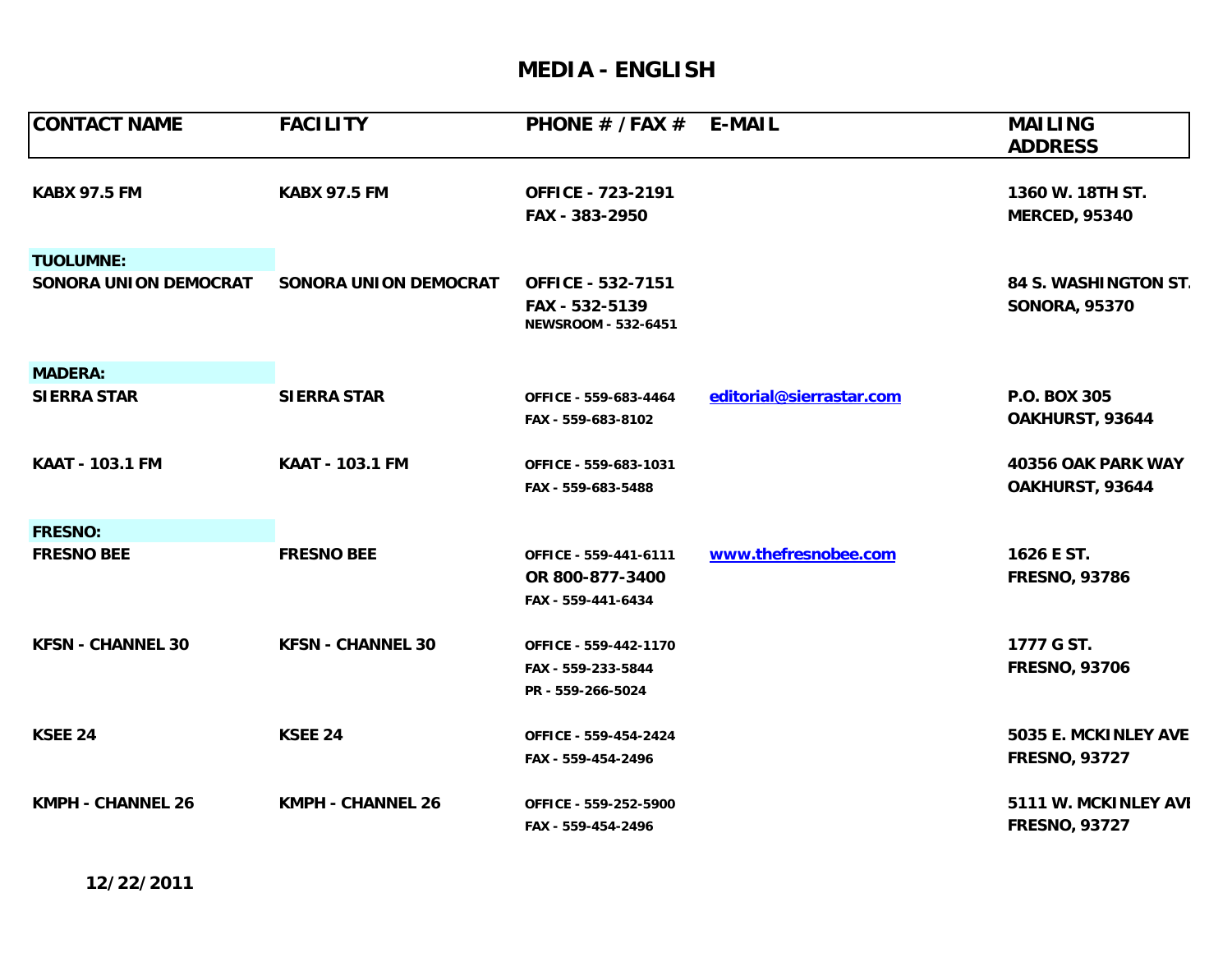## **MEDIA - ENGLISH**

| <b>CONTACT NAME</b>      | <b>FACILITY</b>          | PHONE # /FAX $#$         | <b>E-MAIL</b>        | <b>MAILING</b><br><b>ADDRESS</b> |
|--------------------------|--------------------------|--------------------------|----------------------|----------------------------------|
| <b>KAIL TV UPN 53</b>    | <b>KAIL TV UPN 53</b>    | OFFICE - 559-299-9753    |                      | 1590 ALLUVIAL AVE.               |
|                          |                          | FAX - 559-299-1523       |                      | <b>CLOVIS, 93611</b>             |
| <b>FRESNO:</b>           |                          |                          |                      |                                  |
| <b>KGPE - CHANNEL 47</b> | <b>KGPE - CHANNEL 47</b> | OFFICE - 559-222-2411    |                      | 4880 N. 1ST ST.                  |
|                          |                          | FAX - 559-490-0097       |                      | <b>FRESNO, 93726</b>             |
|                          |                          | PR - 559-225-5305        |                      |                                  |
| <b>KMJ RADIO 580 AM</b>  | KMJ RADIO 580 AM         | OFFICE - 559-490-5800    |                      | <b>1071 W. SHAW AVE.</b>         |
|                          |                          | FAX - 559-490-5878       |                      |                                  |
|                          |                          |                          |                      | <b>FRESNO, 93711</b>             |
| KISS COUNTRY - 93.7 FM   | KISS COUNTRY - 93.7 FM   | OFFICE - 559-490-5800    |                      | 1071 W. SHAW AVE.                |
|                          |                          | FAX - 559-490-4123       |                      | <b>FRESNO</b>                    |
| <b>STANISLAUS:</b>       |                          |                          |                      |                                  |
| <b>MODESTO BEE</b>       | <b>MODESTO BEE</b>       | <b>OFFICE - 578-2028</b> | mrandazzo@modbee.com | 1325 H ST.                       |
|                          |                          | 800-776-4237             |                      | <b>MODESTO, 95352</b>            |
|                          |                          | FAX - 578-2207           |                      |                                  |
| <b>KVIN 92.0 AM</b>      | <b>KVIN 92.0 AM</b>      |                          | theriver@KRVR.com    | <b>CERES</b>                     |
|                          |                          |                          |                      |                                  |
| <b>SACRAMENTO:</b>       |                          |                          |                      |                                  |
| <b>SACRAMENTO BEE</b>    | <b>SACRAMENTO BEE</b>    | OFFICE - 916-321-1000    | metro@sacbee.com     | 2100 Q ST.                       |
|                          |                          | OR 916-321-1020          |                      | P.O. BOX 15779                   |
|                          |                          | FAX - 916-321-1109       |                      | SACRAMENTO, 95852                |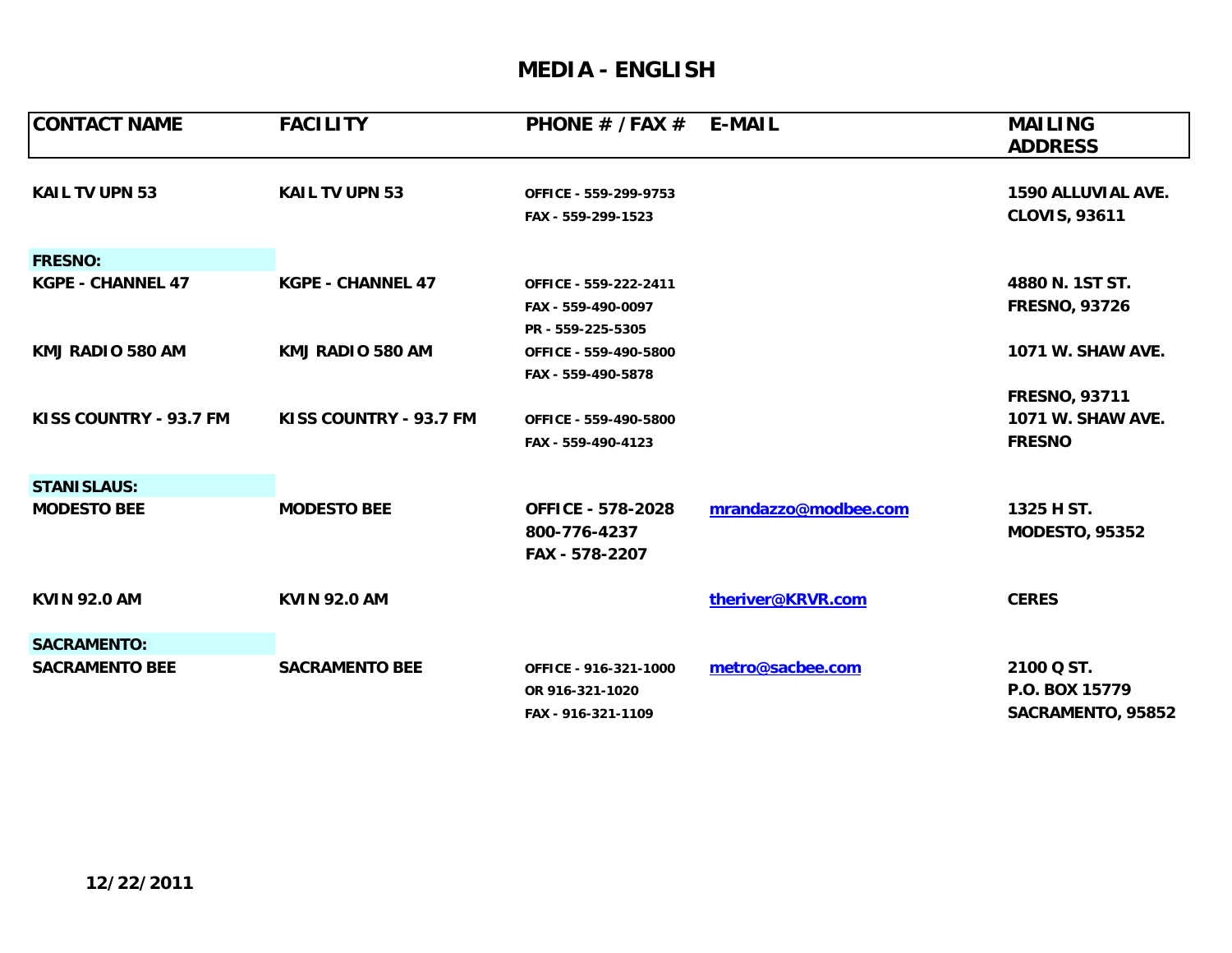## **MEDIA - SPANISH**

| <b>CONTACT NAME</b>      | <b>FACILITY</b>          | PHONE # /FAX #        | <b>E-MAIL</b>         | <b>MAILING</b>                  |
|--------------------------|--------------------------|-----------------------|-----------------------|---------------------------------|
|                          |                          |                       |                       | <b>ADDRESS</b>                  |
|                          |                          |                       |                       |                                 |
| <b>FRESNO:</b>           |                          |                       |                       |                                 |
| <b>KFTV - CHANNEL 21</b> | <b>KFTV - CHANNEL 21</b> | OFFICE - 559-222-2121 |                       | 3239 W. ASHLAN AVE.             |
| (SPANISH)                | (SPANISH)                | FAX - 559-222-2890    |                       | <b>FRESNO</b>                   |
| <b>KNSO TELEMUNDO 51</b> | <b>KNSO TELEMUNDO 51</b> | OFFICE - 559-252-5101 |                       | <b>30 RIVER PARK PLACE WEST</b> |
| (SPANISH)                | (SPANISH)                | FAX - 559-252-2747    |                       | <b>SUITE 200</b>                |
|                          |                          |                       |                       | <b>FRESNO, 93720</b>            |
| <b>KSJV 91.5 FM</b>      | <b>KSJV 91.5 FM</b>      | OFFICE - 559-455-5777 | www.radiobilingue.org | 5005 E. BELMONT AVE.            |
| <b>RADIO BILINGUE</b>    | <b>RADIO BILINGUE</b>    | FAX - N/A             |                       | <b>FRESNO</b>                   |
| <b>KMMM 107.1 FM</b>     | <b>KMMM 107.1 FM</b>     | OFFICE - 559-497-1100 |                       | <b>1110 E. OLIVE AVE.</b>       |
| <b>RADIO AMOR</b>        | <b>RADIO AMOR</b>        | FAX - 559-497-1125    |                       | <b>FRESNO</b>                   |
| LA BUENA 105.1 FM        | LA BUENA 105.1 FM        | OFFICE - 559-497-1100 |                       | <b>1110 E. OLIVE AVE.</b>       |
|                          |                          | FAX - 559-497-1125    |                       | <b>FRESNO</b>                   |
| <b>RADIO GUADALUPE</b>   | <b>RADIO GUADALUPE</b>   | OFFICE - 559-454-1300 |                       | 2125 N. BARTON AVE.             |
|                          |                          | FAX - 559-453-2430    |                       | <b>FRESNO, 93703</b>            |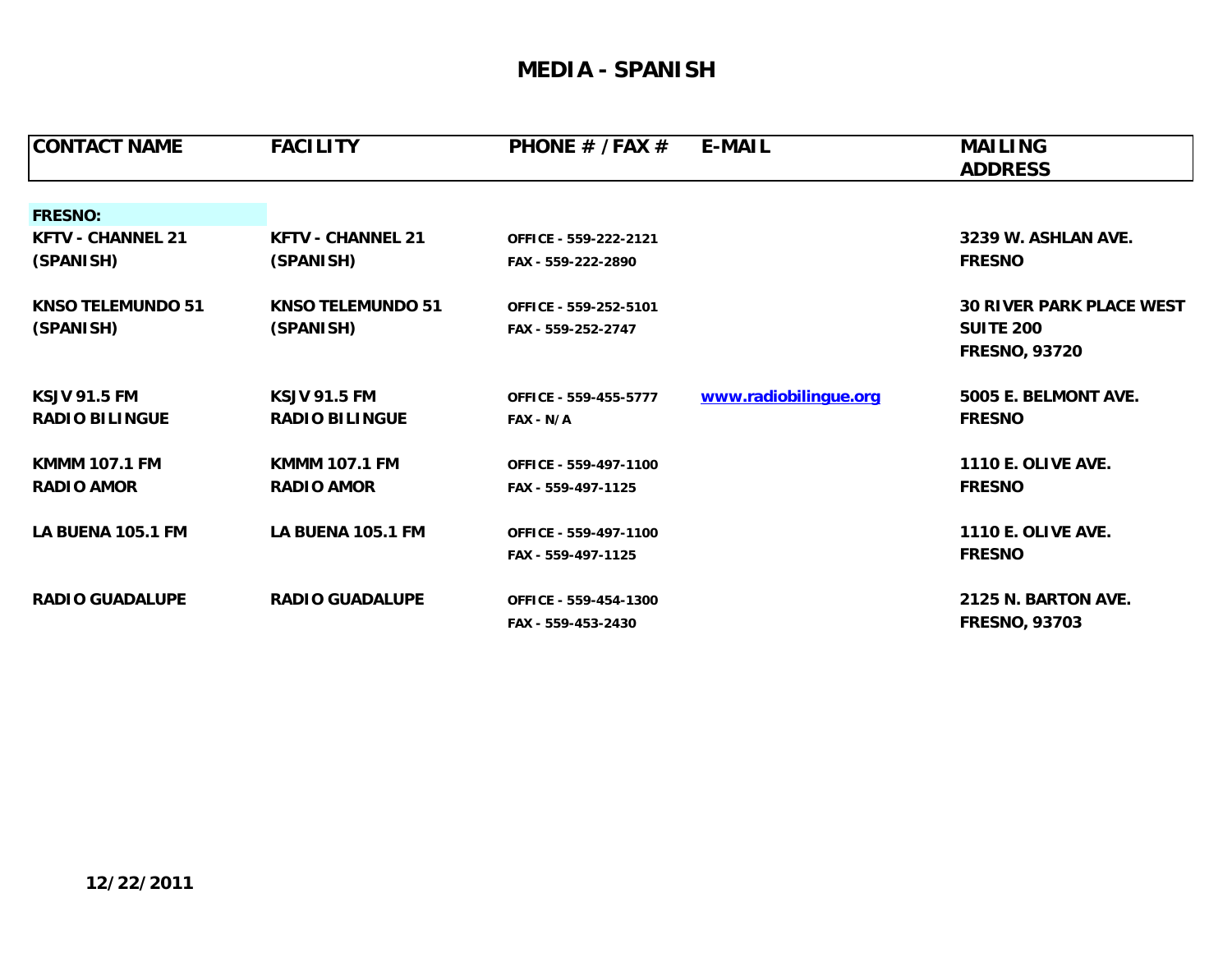# **Appendix 2**

# **JIC Operations**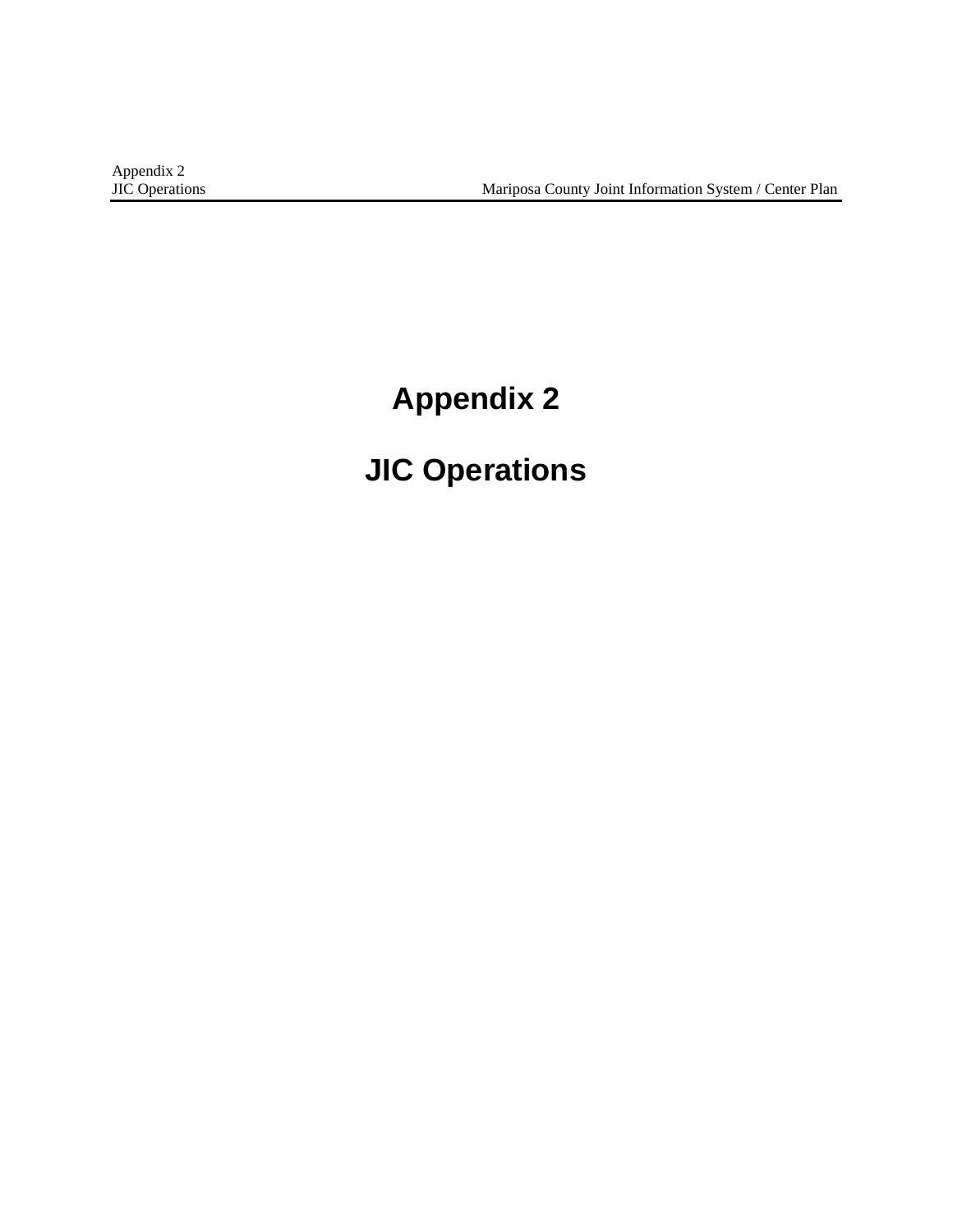## **Notification Contact Information NOT FOR PUBLIC DISTRIBUTION**

Primary Contacts

| <b>Agency</b> | <b>Name</b> | <b>Contact Information</b> |
|---------------|-------------|----------------------------|
|               |             | Office                     |
|               |             | Cell                       |
|               |             | Home                       |
|               |             | Other                      |
|               |             | Office                     |
|               |             | Cell                       |
|               |             | Home                       |
|               |             | Other                      |
|               |             | Office                     |
|               |             | Cell                       |
|               |             | Home                       |
|               |             | Other                      |
|               |             | Office                     |
|               |             | Cell                       |
|               |             | Home                       |
|               |             | Other                      |
|               |             | Office                     |
|               |             | Cell                       |
|               |             | Home                       |
|               |             | Other                      |
|               |             | Office                     |
|               |             | Cell                       |
|               |             | Home                       |
|               |             | Other                      |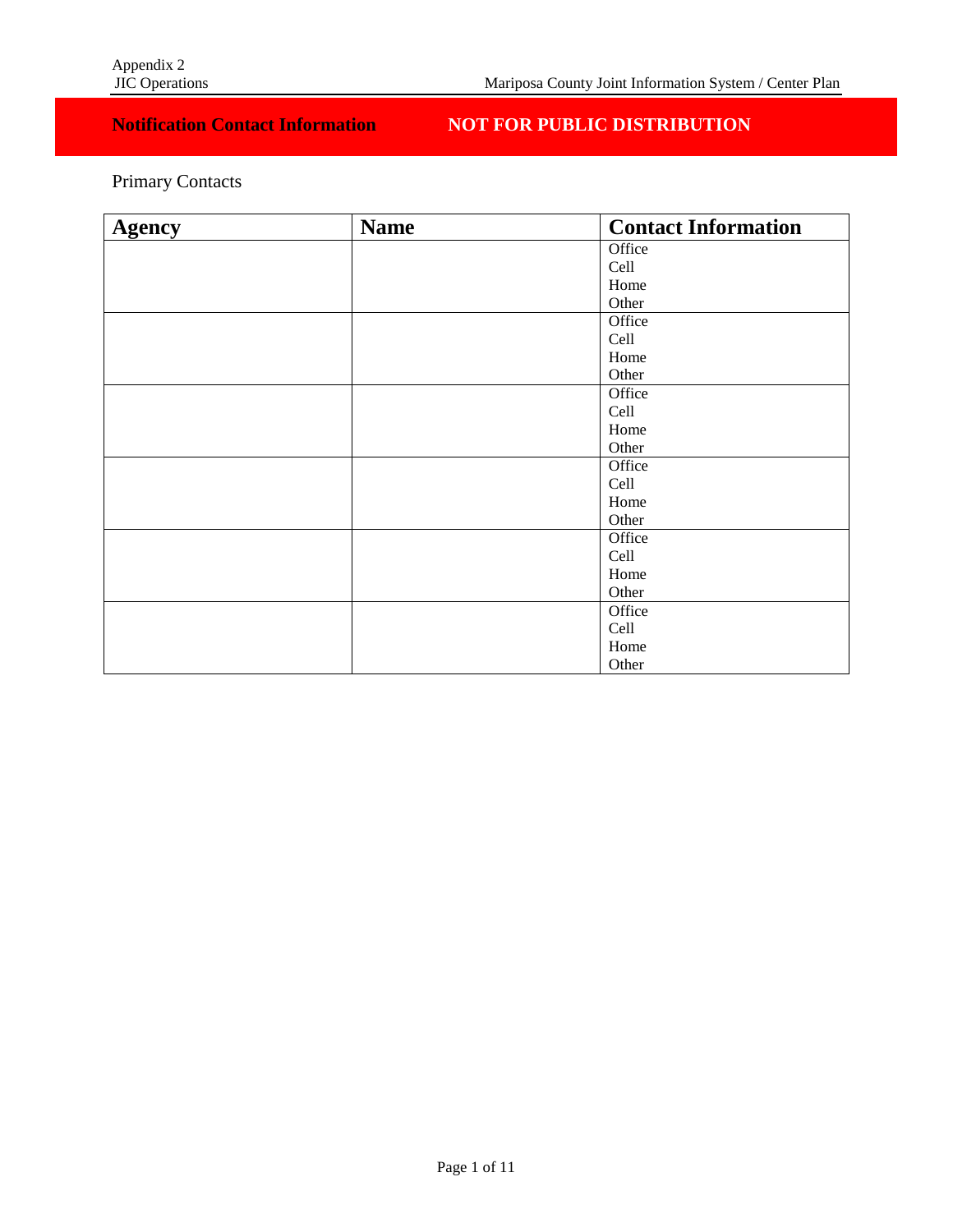## **Notification Contact Information NOT FOR PUBLIC DISTRIBUTION**

Alternate Contacts

| <b>Agency</b> | <b>Name</b> | <b>Contact Information</b> |
|---------------|-------------|----------------------------|
|               |             | Office                     |
|               |             | Cell                       |
|               |             | Home                       |
|               |             | Other                      |
|               |             | Office                     |
|               |             | Cell                       |
|               |             | Home                       |
|               |             | Other                      |
|               |             | Office                     |
|               |             | Cell                       |
|               |             | Home                       |
|               |             | Other                      |
|               |             | Office                     |
|               |             | Cell                       |
|               |             | Home                       |
|               |             | Other                      |
|               |             | Office                     |
|               |             | Cell                       |
|               |             | Home                       |
|               |             | Other                      |
|               |             | Office                     |
|               |             | Cell                       |
|               |             | Home                       |
|               |             | Other                      |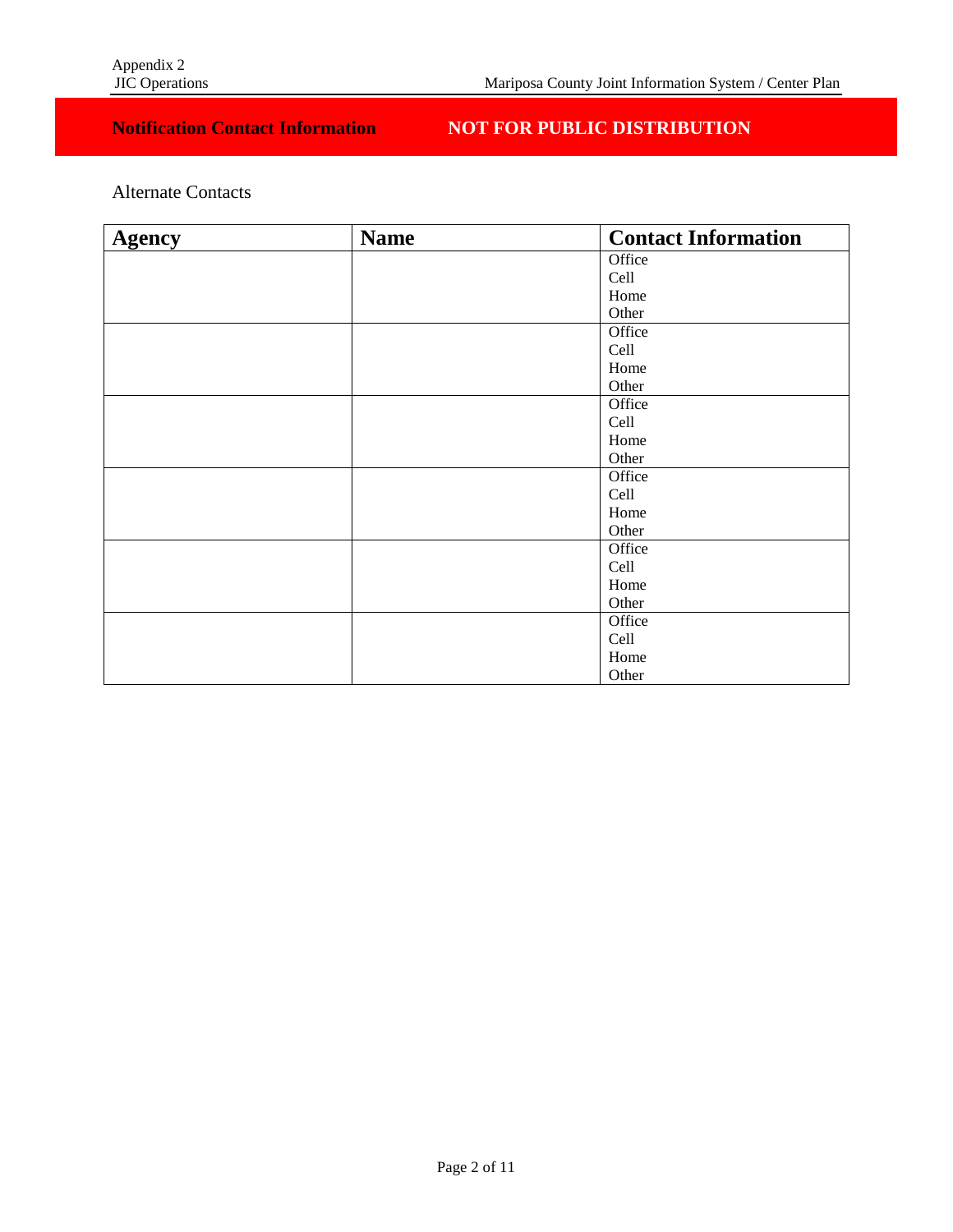## **Notification Contact Information NOT FOR PUBLIC DISTRIBUTION**

## **Dedicated Phone Listings**

| phone number for EOC to contact JIC          | ###-###-####               |
|----------------------------------------------|----------------------------|
| phone number for MEDIA ONLY to contact JIC   | ###-###-####               |
| phone number for public calls to call center | Not developed at this time |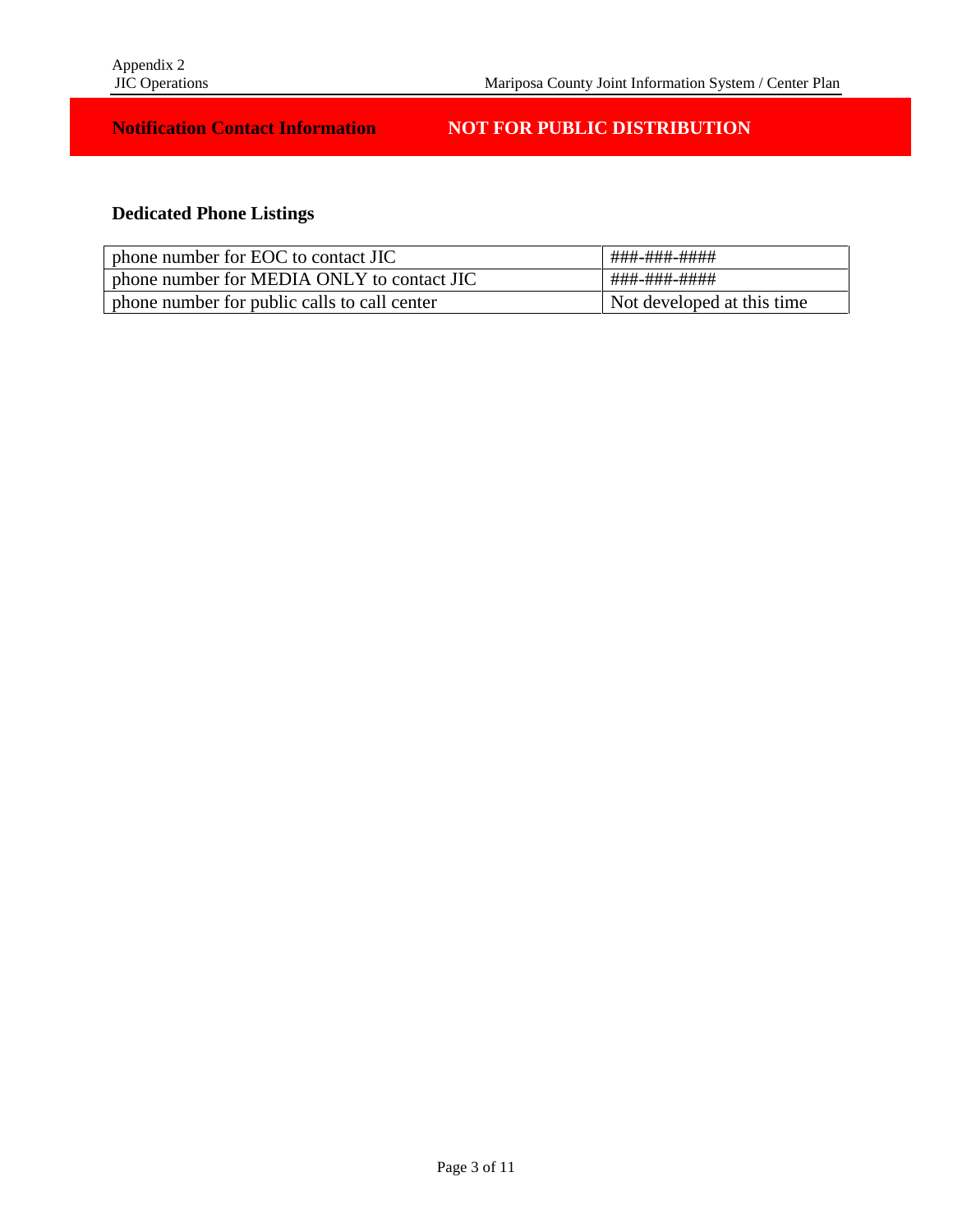## **Organizational Chart Partial Activation**

Partial Activation is considered when an agency, as a result of an unusual occurrence, an escalating situation, or intense media coverage, requests assistance from assigned JIC staff, through their respective agencies, to aid the agency in notifying the public and/or disseminating information rapidly into the community.

Assistance should only be requested for the following reasons:

- 1. Information must reach the community expediently to preserve health, life, environment, and/or property **AND**
- 2. The requesting agency's personnel and/or information delivery resources are overwhelmed and unable to complete the tasks in an expedient manner

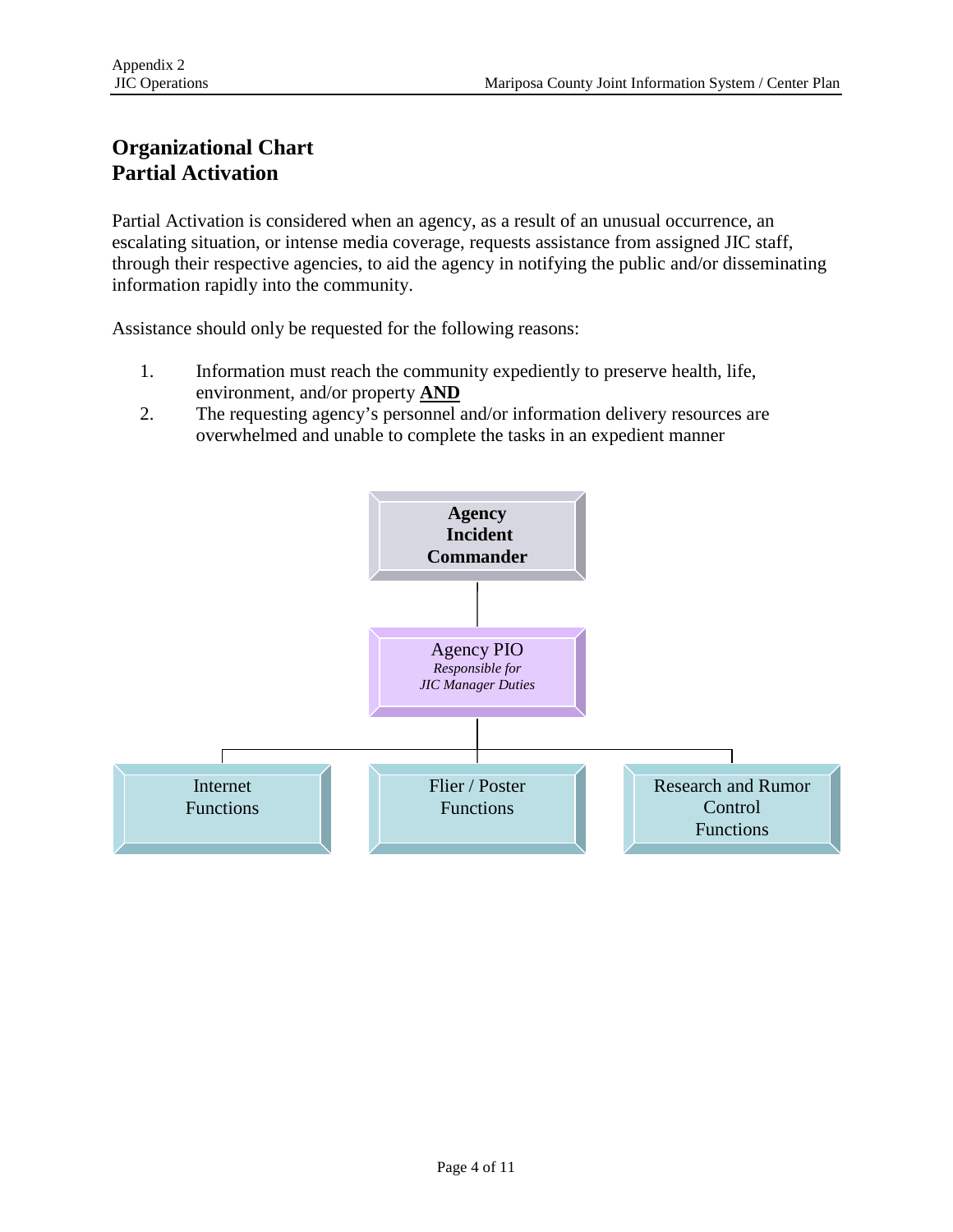## **Organizational Chart Full Activation**

Full activation requests all pre-designated JIC participants provide services to the JIS relevant to the incident response and mitigation. Full activation occurs as a result of the following situations:

- 1. The opening of or the potential to open the Emergency Operations Center (EOC). **AND/OR**
- 2. During those events where *public information is paramount* to mitigation and the responding agency is requesting assistance in disseminating information rapidly through the JIC network.

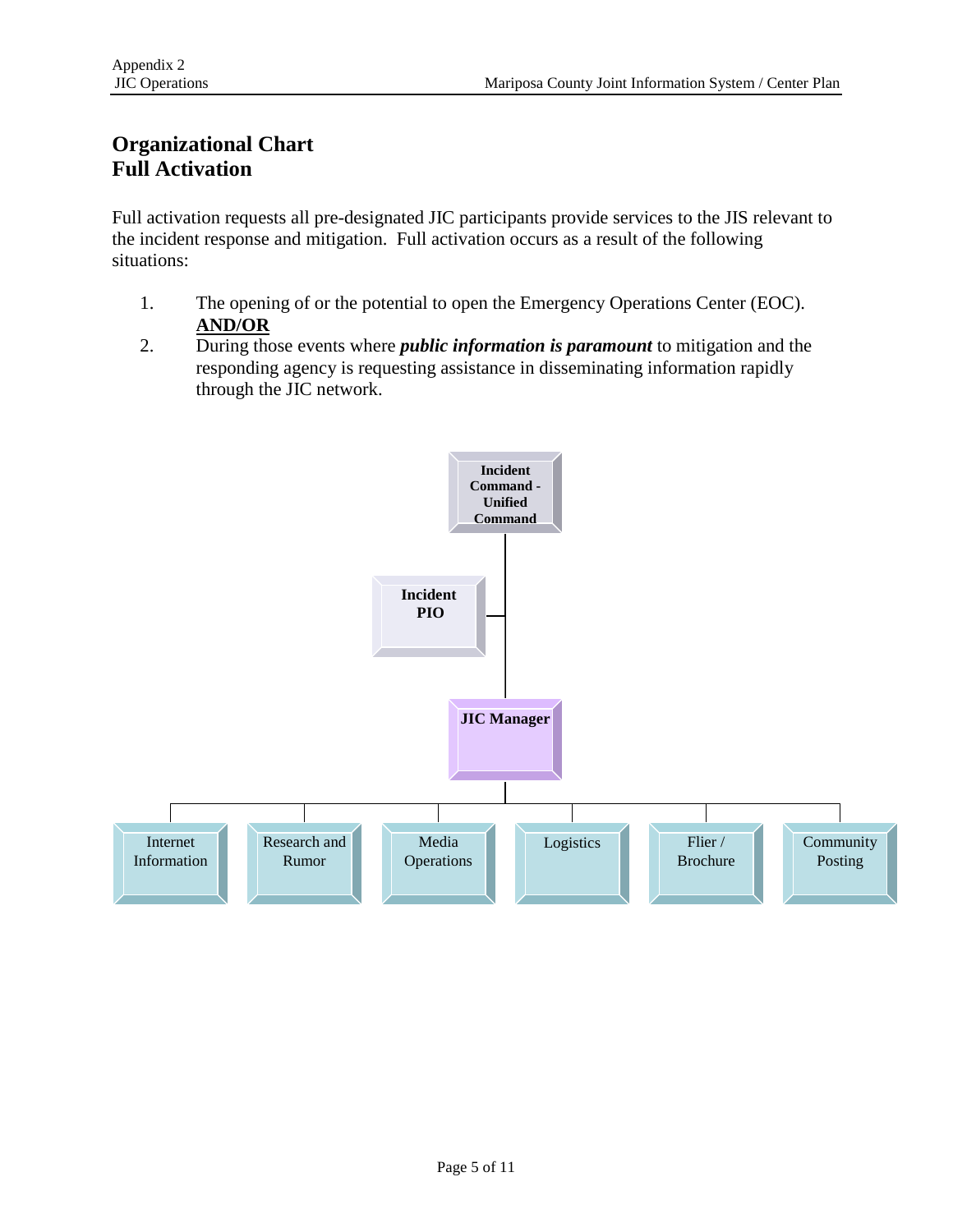Mariposa County Joint Information System / Center Plan

## **JIC/JIS Staff Meeting Checklist**

| Date: $\frac{1}{\sqrt{1-\frac{1}{2}}}\frac{1}{\sqrt{1-\frac{1}{2}}}\frac{1}{\sqrt{1-\frac{1}{2}}}\frac{1}{\sqrt{1-\frac{1}{2}}}\frac{1}{\sqrt{1-\frac{1}{2}}}\frac{1}{\sqrt{1-\frac{1}{2}}}\frac{1}{\sqrt{1-\frac{1}{2}}}\frac{1}{\sqrt{1-\frac{1}{2}}}\frac{1}{\sqrt{1-\frac{1}{2}}}\frac{1}{\sqrt{1-\frac{1}{2}}}\frac{1}{\sqrt{1-\frac{1}{2}}}\frac{1}{\sqrt{1-\frac{1}{2}}}\frac{1}{\sqrt{1-\frac{1}{2}}}\frac{1}{\$ | Time: _____: ______                   |
|--------------------------------------------------------------------------------------------------------------------------------------------------------------------------------------------------------------------------------------------------------------------------------------------------------------------------------------------------------------------------------------------------------------------------|---------------------------------------|
| <b>Staff member</b>                                                                                                                                                                                                                                                                                                                                                                                                      | <b>Accomplishments or Assignments</b> |
| 1. Lead PIO                                                                                                                                                                                                                                                                                                                                                                                                              |                                       |
| 2. JIC Manager                                                                                                                                                                                                                                                                                                                                                                                                           |                                       |
| <b>Research and Rumor Control</b><br>3.                                                                                                                                                                                                                                                                                                                                                                                  |                                       |
| 4. Media Operations                                                                                                                                                                                                                                                                                                                                                                                                      |                                       |
| 5. Logistics                                                                                                                                                                                                                                                                                                                                                                                                             |                                       |
| Internet Information<br>6.                                                                                                                                                                                                                                                                                                                                                                                               |                                       |
| 7. Flier / Brochure                                                                                                                                                                                                                                                                                                                                                                                                      |                                       |
| 8. Community Posting                                                                                                                                                                                                                                                                                                                                                                                                     |                                       |
| 9. Other: ___________________                                                                                                                                                                                                                                                                                                                                                                                            |                                       |
| 10. Other: _____________________                                                                                                                                                                                                                                                                                                                                                                                         |                                       |
| 11. Other: ____________________                                                                                                                                                                                                                                                                                                                                                                                          |                                       |
| 12. Other: ____________________                                                                                                                                                                                                                                                                                                                                                                                          |                                       |
|                                                                                                                                                                                                                                                                                                                                                                                                                          |                                       |
|                                                                                                                                                                                                                                                                                                                                                                                                                          |                                       |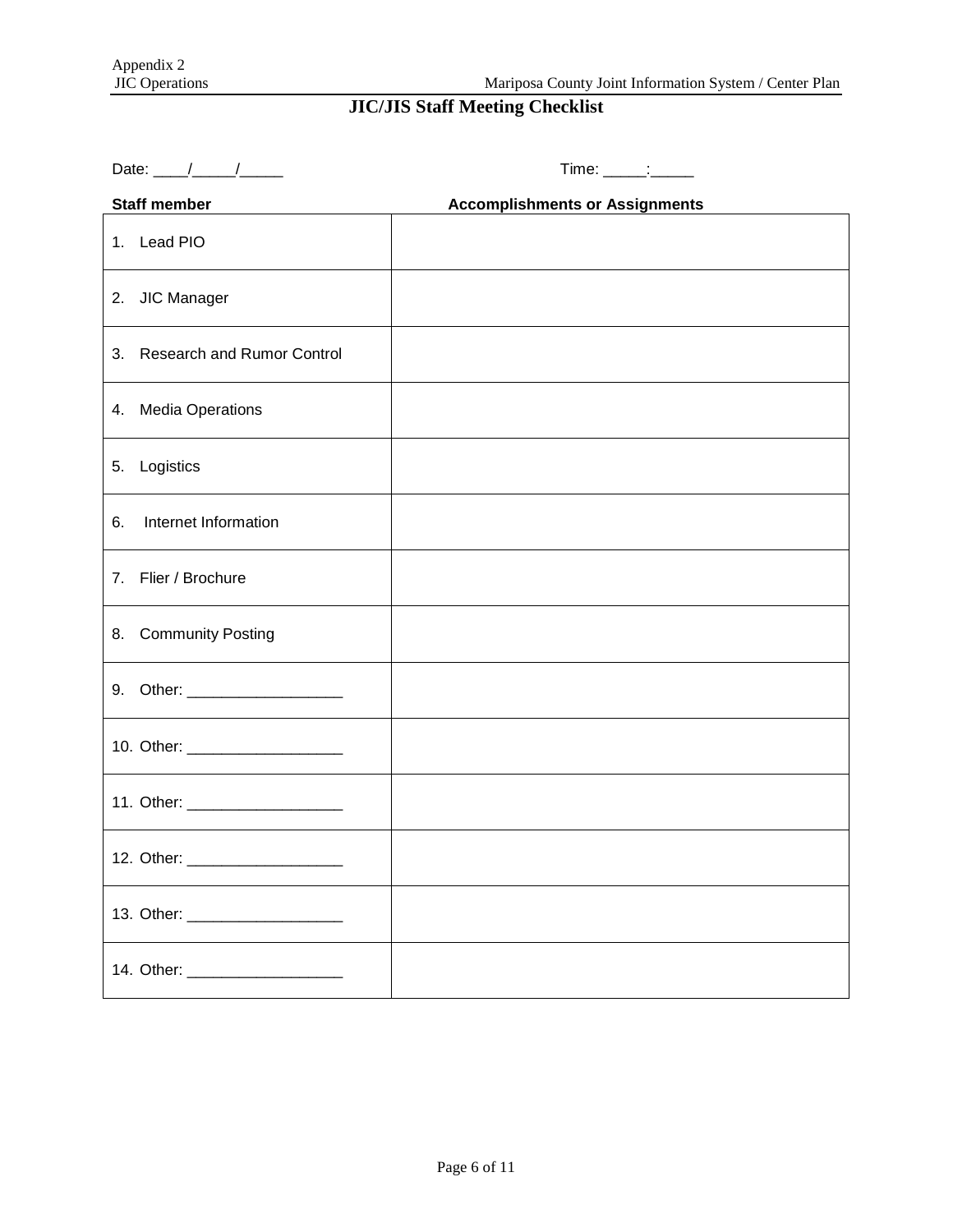#### **Lead PIO Daily Checklist**

- $\Box$  Receive briefing from off-going shift (if applicable);
- Develop and monitor information strategies in support of overall response efforts;
- Monitor JIC's activities to ensure information strategies are being followed;
- Maintain high level of understanding of current situation and response operations by attending incident / unified command post briefings;
- $\Box$  Receive approval from incident / unified commander on all information released from the JIC;
- Ensure staff in JIC work with the necessary people to obtain the most current information;
- Provide incident / unified commander with timely information about external perceptions, concerns and needs regarding the incident and response;
- $\Box$  Ensure the speakers for news briefings are well-prepared by the JIC beforehand;
- $\Box$  Ensure all the hard work done by the members of the JIC is well documented and delivered to the appropriate places;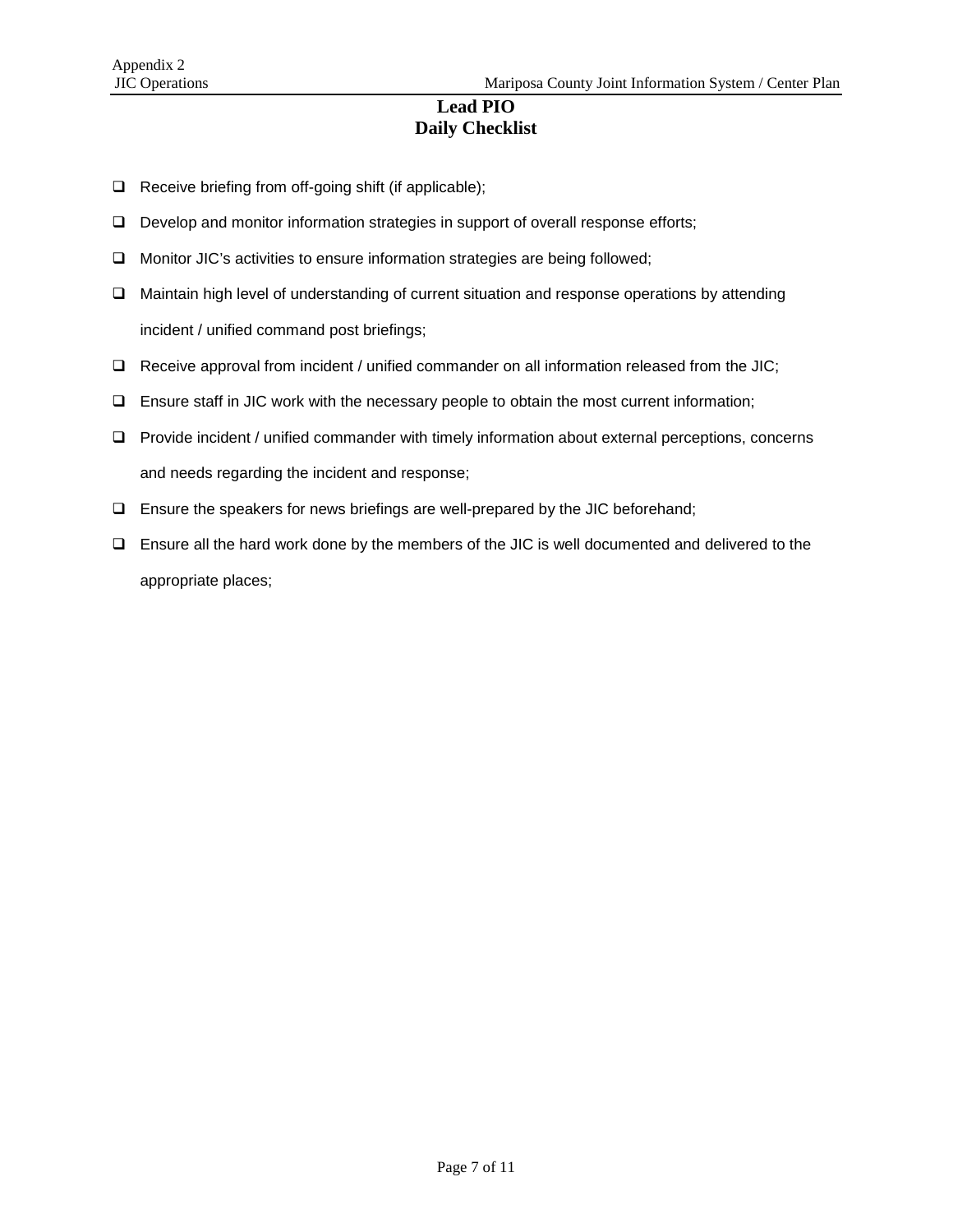#### **JIC / JIS Manager Daily Checklist**

- □ Receive briefing from off-going shift (if applicable);
- Develop and monitor information operations in support of overall response efforts;
- Maintain high level of understanding of current situation and response operations by briefing with lead agency PIO;
- $\square$  Ensure information is being provided to the public and all other stakeholders;
- □ Monitor any request identified by the incident / unified commander of JIC as "special" (e.g., VIPs, special interest, local issues);
- Ensure necessary work space, materials, equipment and personnel are available or requested;
- $\Box$  Ensure appropriate and timely communications are maintained by the JIC with government, community and media throughout the response;
- $\Box$  Ensure all the hard work done the members of the JIC is well documented and delivered to the appropriate places;
- Complete daily log (ICS 214);
- □ Gather staff time sheets, review and submit.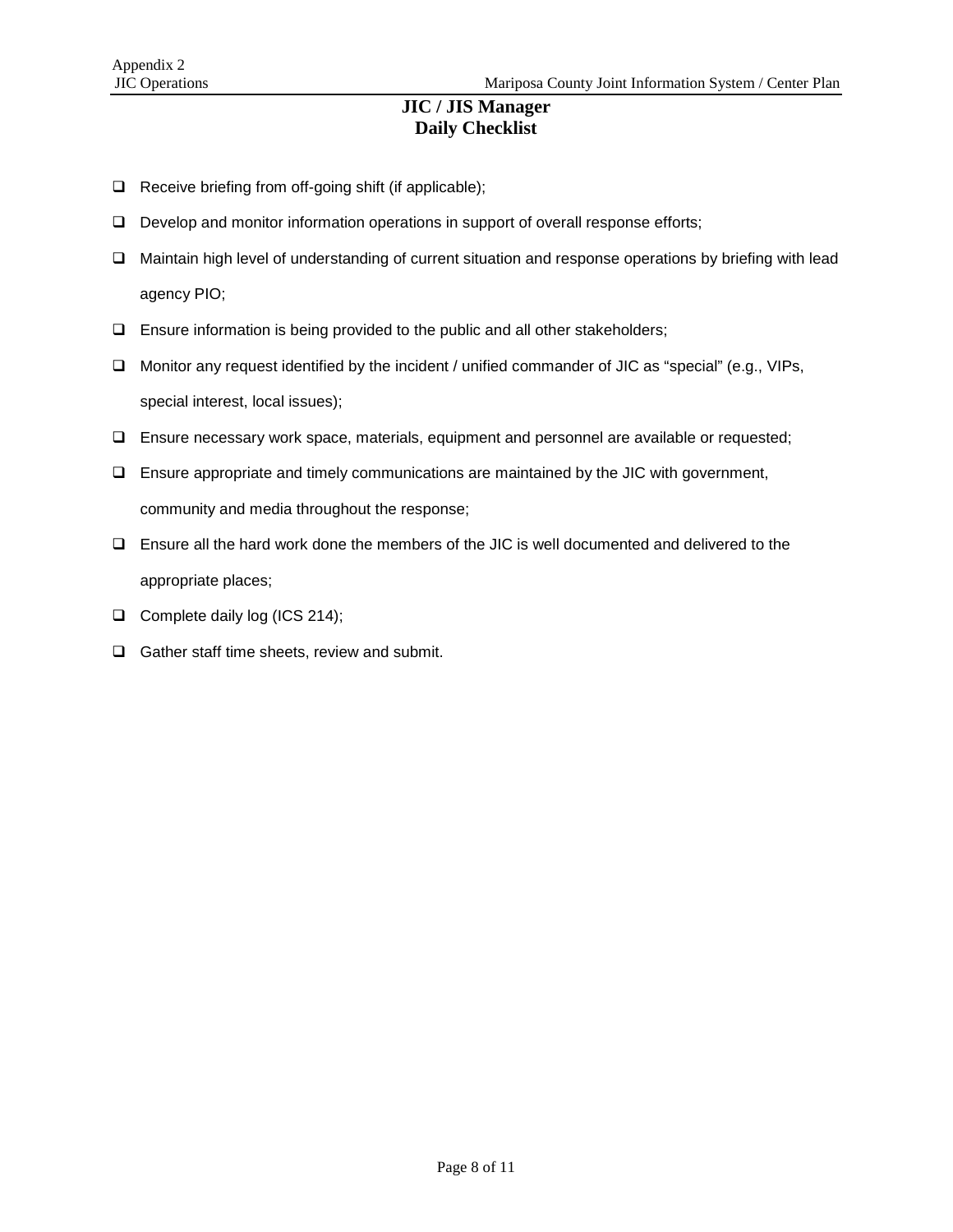#### **Joint Information Center Equipment Checklist**

| $\mathbf X$ | <b>Item</b>                                              | <b>Department</b> |
|-------------|----------------------------------------------------------|-------------------|
|             | Batteries - Multiple sizes                               |                   |
|             | Binder clips, various sizes                              |                   |
|             | <b>Binders</b>                                           |                   |
|             | Clipboards                                               |                   |
|             | CD's or memory sticks                                    |                   |
|             | Dry erase markers and eraser                             |                   |
|             | Easels                                                   |                   |
|             | Extension cords with three prongs, (4) 20-foot           |                   |
|             | File folders                                             |                   |
|             | Flip chart paper, (4) Pads                               |                   |
|             | 3-Hole Punch                                             |                   |
|             | JIC forms and plan, printed and electronic               |                   |
|             | Name tags                                                |                   |
|             | Paper clips                                              |                   |
|             | Paper pads                                               |                   |
|             | Pens/pencils                                             |                   |
|             | Printer paper                                            |                   |
|             | Push pins                                                |                   |
|             | Radio, AM/FM                                             |                   |
|             | Two way radios                                           |                   |
|             | <b>Staplers</b>                                          |                   |
|             | Scissors                                                 |                   |
|             | <b>Tablets</b>                                           |                   |
|             | Tape, masking, blu, duct                                 |                   |
|             | Time/date stamp                                          |                   |
|             | TV and VCR/DVD with antenna and cable cord               |                   |
|             | Video Tapes for recording or digital recording device    |                   |
|             | Whiteboard                                               |                   |
|             | Laptop computers with LAN Capability                     |                   |
|             | Copier/Printer                                           |                   |
|             | Copier/Printer toner and ink cartridges                  |                   |
|             | Digital cameras, still and video                         |                   |
|             | Phones: (1) direct line to EOC and (1) Media access only |                   |
|             | Phone and DSL Cords/cables                               |                   |
|             | Power surge protectors                                   |                   |
|             | Password book                                            |                   |
|             | Other:                                                   |                   |
|             | Other:                                                   |                   |
|             | Other:                                                   |                   |
|             | Other:                                                   |                   |
|             | Other:                                                   |                   |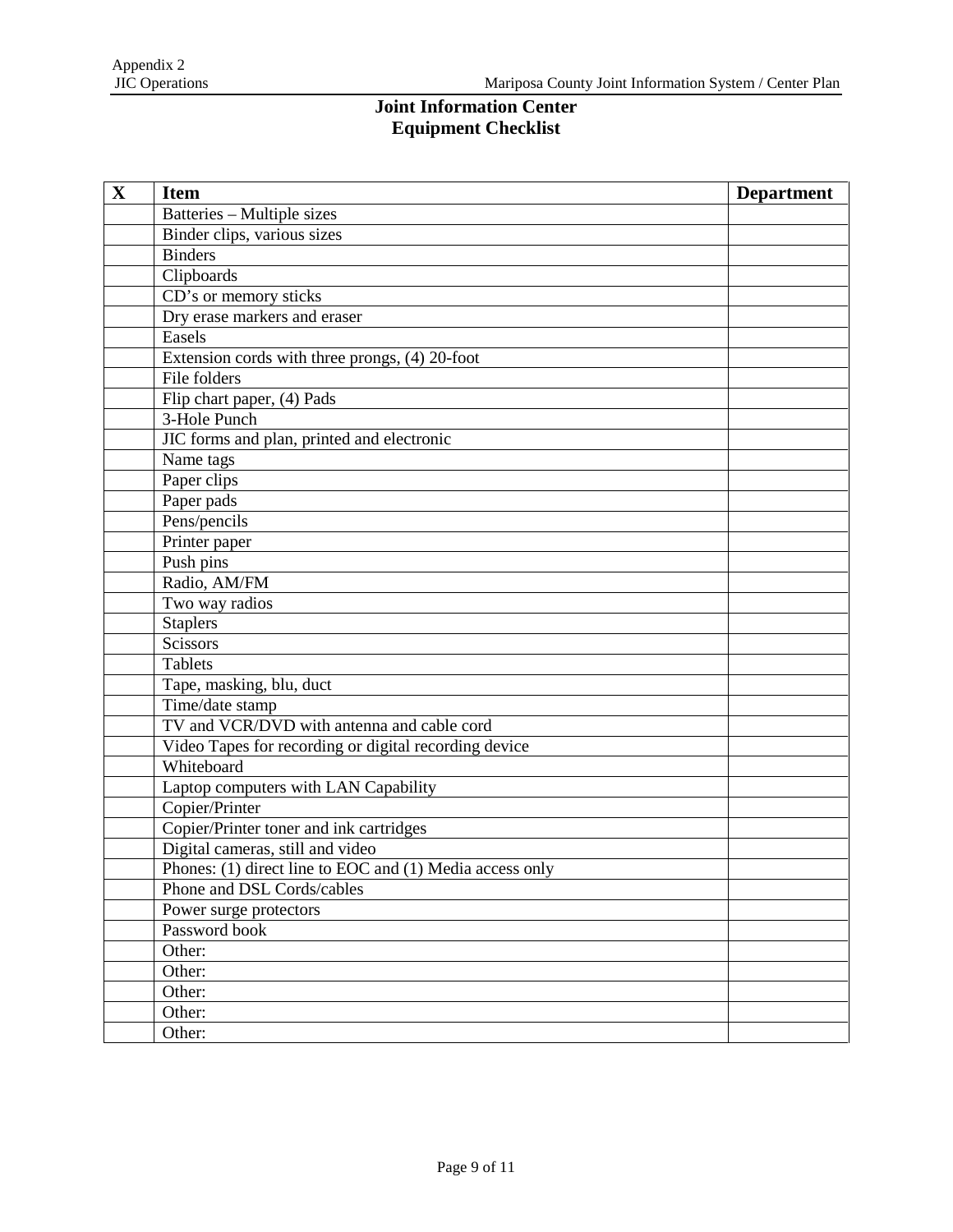## **JIC/JIS INFORMATION RELEASE APPROVAL FORM**

#### **Attach Document**

Please keep with draft and original release at all times

| News Release<br><b>PSA</b><br>Alert                              |             | Media Advisory<br><b>Fact Sheet</b><br><b>Talking Points</b> | Flyer<br>_ Backgrounder<br>Other |  |  |  |
|------------------------------------------------------------------|-------------|--------------------------------------------------------------|----------------------------------|--|--|--|
| Document Title:                                                  |             |                                                              |                                  |  |  |  |
| Document Prepared By:                                            |             |                                                              |                                  |  |  |  |
|                                                                  |             |                                                              |                                  |  |  |  |
| Name:                                                            | Title:      | Agency:                                                      |                                  |  |  |  |
| Date:                                                            |             | Time:                                                        |                                  |  |  |  |
| Version (circle one):<br>$2^{nd}$ Draft<br>1 <sup>st</sup> Draft | $3rd$ Draft | $4th$ Draft                                                  | 5 <sup>th</sup> Draft            |  |  |  |

## **Approval Parties (obtain approval from all applicable agencies):**

| <b>JIS</b><br><b>Member</b>                    | <b>CIRCLE ONE</b>      |                             | <b>SIGNATURE</b>            | <b>DATE</b> |  |
|------------------------------------------------|------------------------|-----------------------------|-----------------------------|-------------|--|
|                                                | OK to release<br>as is | Make changes<br>and release | Make changes<br>and reroute |             |  |
|                                                | OK to release<br>as is | Make changes<br>and release | Make changes<br>and reroute |             |  |
|                                                | OK to release<br>as is | Make changes<br>and release | Make changes<br>and reroute |             |  |
|                                                | OK to release<br>as is | Make changes<br>and release | Make changes<br>and reroute |             |  |
|                                                | OK to release<br>as is | Make changes<br>and release | Make changes<br>and reroute |             |  |
| <b>Lead PIO</b>                                | OK to release<br>as is | Make changes<br>and release | Make changes<br>and reroute |             |  |
| Incident /<br><b>Unified</b><br><b>Command</b> | OK to release<br>as is | Make changes<br>and release | Make changes<br>and reroute |             |  |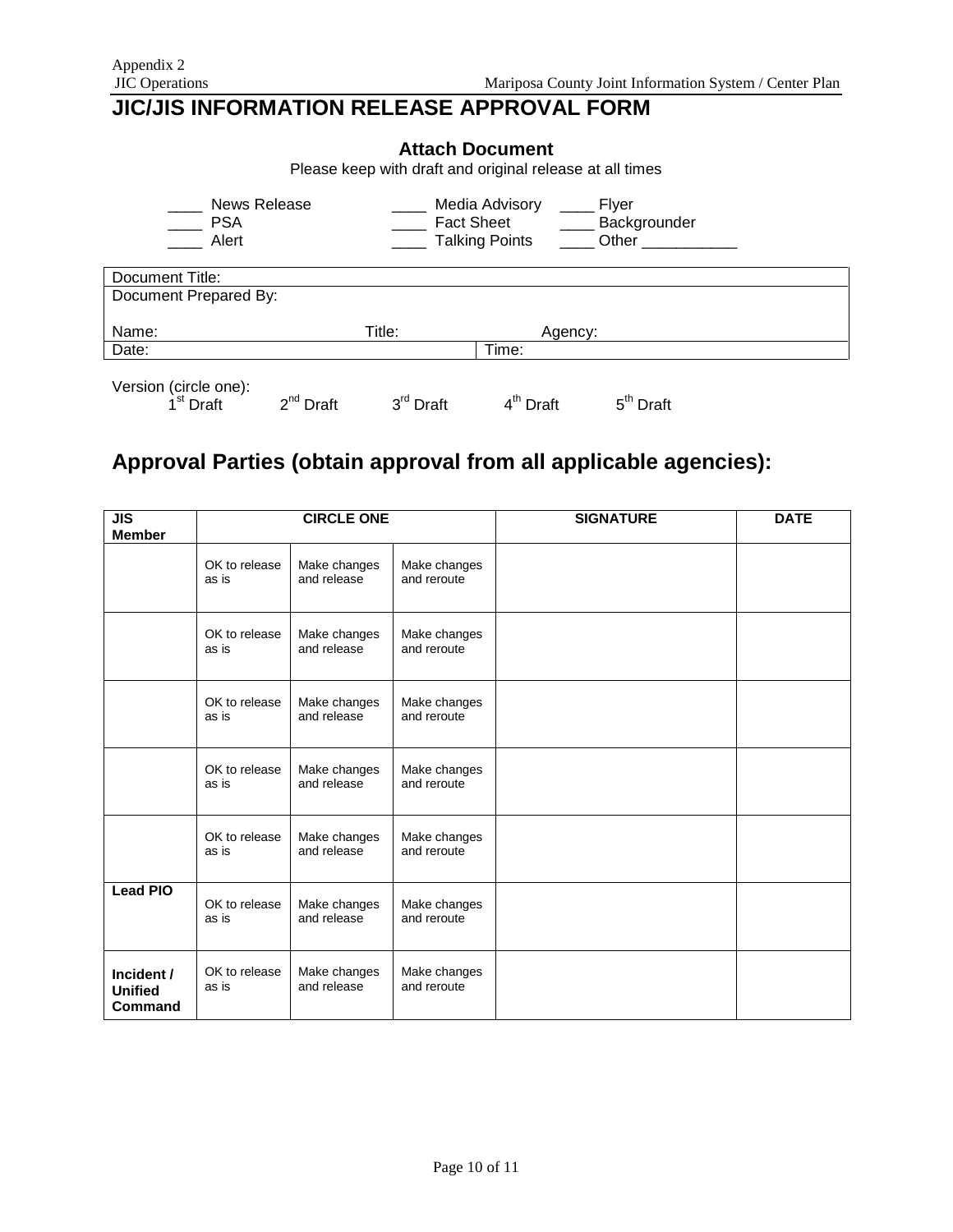| <b>UNIT LOG</b>                    |                           | 1. Incident Name<br>2. Date Prepared |              | 3. Time Prepared      |
|------------------------------------|---------------------------|--------------------------------------|--------------|-----------------------|
| 4. Unit Name/Designators           |                           | 5. Unit Leader (Name and Position)   |              | 6. Operational Period |
| 7.                                 | Personnel Roster Assigned |                                      |              |                       |
| Name                               |                           | <b>ICS Position</b>                  |              | Home Base             |
|                                    |                           |                                      |              |                       |
|                                    |                           |                                      |              |                       |
|                                    |                           |                                      |              |                       |
|                                    |                           |                                      |              |                       |
|                                    |                           |                                      |              |                       |
|                                    |                           |                                      |              |                       |
|                                    |                           |                                      |              |                       |
|                                    |                           |                                      |              |                       |
|                                    |                           |                                      |              |                       |
|                                    |                           |                                      |              |                       |
|                                    |                           |                                      |              |                       |
|                                    |                           |                                      |              |                       |
|                                    |                           |                                      |              |                       |
|                                    |                           |                                      |              |                       |
| 8.<br>Activity Log                 |                           |                                      |              |                       |
| Time                               |                           |                                      | Major Events |                       |
|                                    |                           |                                      |              |                       |
|                                    |                           |                                      |              |                       |
|                                    |                           |                                      |              |                       |
|                                    |                           |                                      |              |                       |
|                                    |                           |                                      |              |                       |
|                                    |                           |                                      |              |                       |
|                                    |                           |                                      |              |                       |
|                                    |                           |                                      |              |                       |
|                                    |                           |                                      |              |                       |
|                                    |                           |                                      |              |                       |
|                                    |                           |                                      |              |                       |
|                                    |                           |                                      |              |                       |
|                                    |                           |                                      |              |                       |
|                                    |                           |                                      |              |                       |
|                                    |                           |                                      |              |                       |
|                                    |                           |                                      |              |                       |
| 9. Prepared by (Name and Position) |                           |                                      |              |                       |

ICS Form 214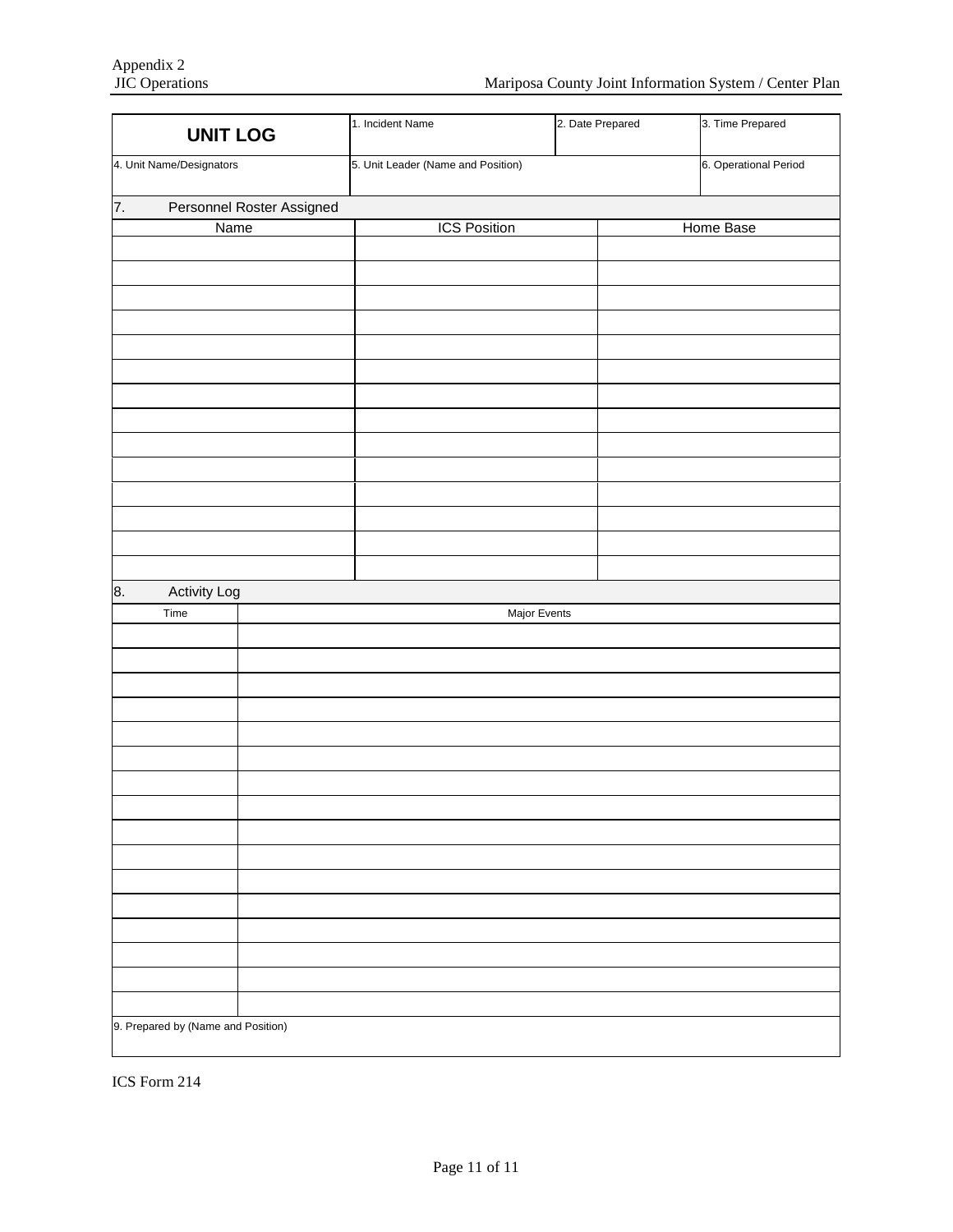# **Appendix 3**

## **Internet and Social Media**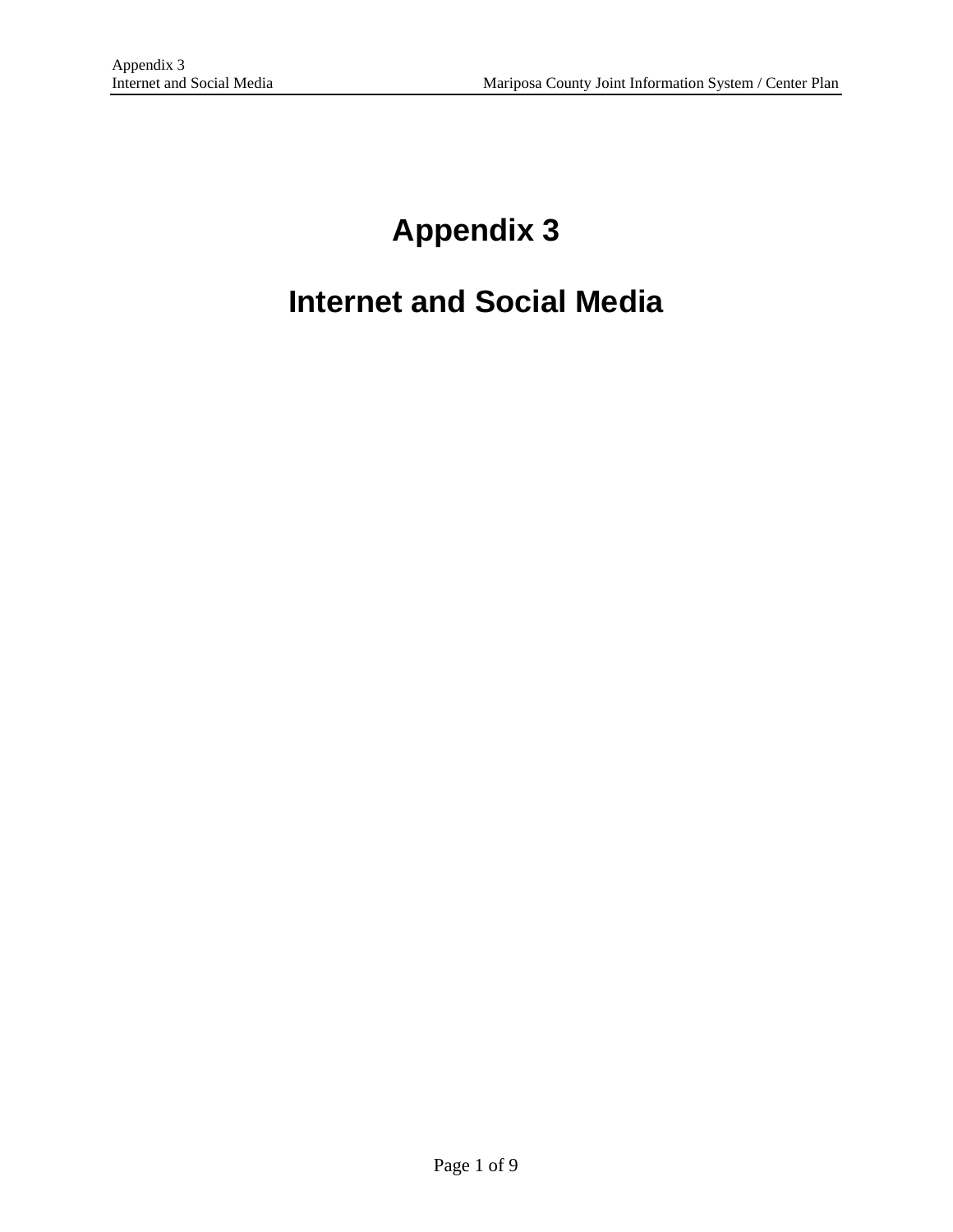## **Creating an Emergency Response Web Site**

Most County Governments already have Web sites. Crisis sites, also commonly referred to as dark sites, take on the look and feel of the current Web site, but include special information needed to keep the public, media, partners, and stakeholders informed and updated during an emergency situation.

The framework for a crisis site is created in advance; however, the actual content will depend on the situation at hand. The site itself is designed to lay dormant (not visible to someone visiting your site) until an emergency occurs, at which time it is immediately activated.

#### **When to Post Information**

- Emergency information should be posted within one to two hours of activating the JIC for the event.
- Update as frequently as information changes. This could be hourly.

#### **What Information to Include on your Home Page**

- Letter from the Event Spokesperson to acknowledge the event with empathy.
- News about the situation.
- Resources informational documents, whether original or reached via a link.
- Links including links to lists, information pages, or home pages of emergency providers if they are updating their websites or have information pertaining to the emergency.
- Emergency contact information including emergency hotline numbers for the following, as dictated by the nature of the emergency:
	- Cal-EMA
	- CDC
	- Red Cross
	- Immunization information
	- CHP
	- Other hotlines as relevant

#### **Linkage Strategy**

Focusing primarily on populating your site with links to already existing material and Web sites, will help get emergency information to the public as quickly as possible. Documents and Web sites should be pre-approved to speed the posting process.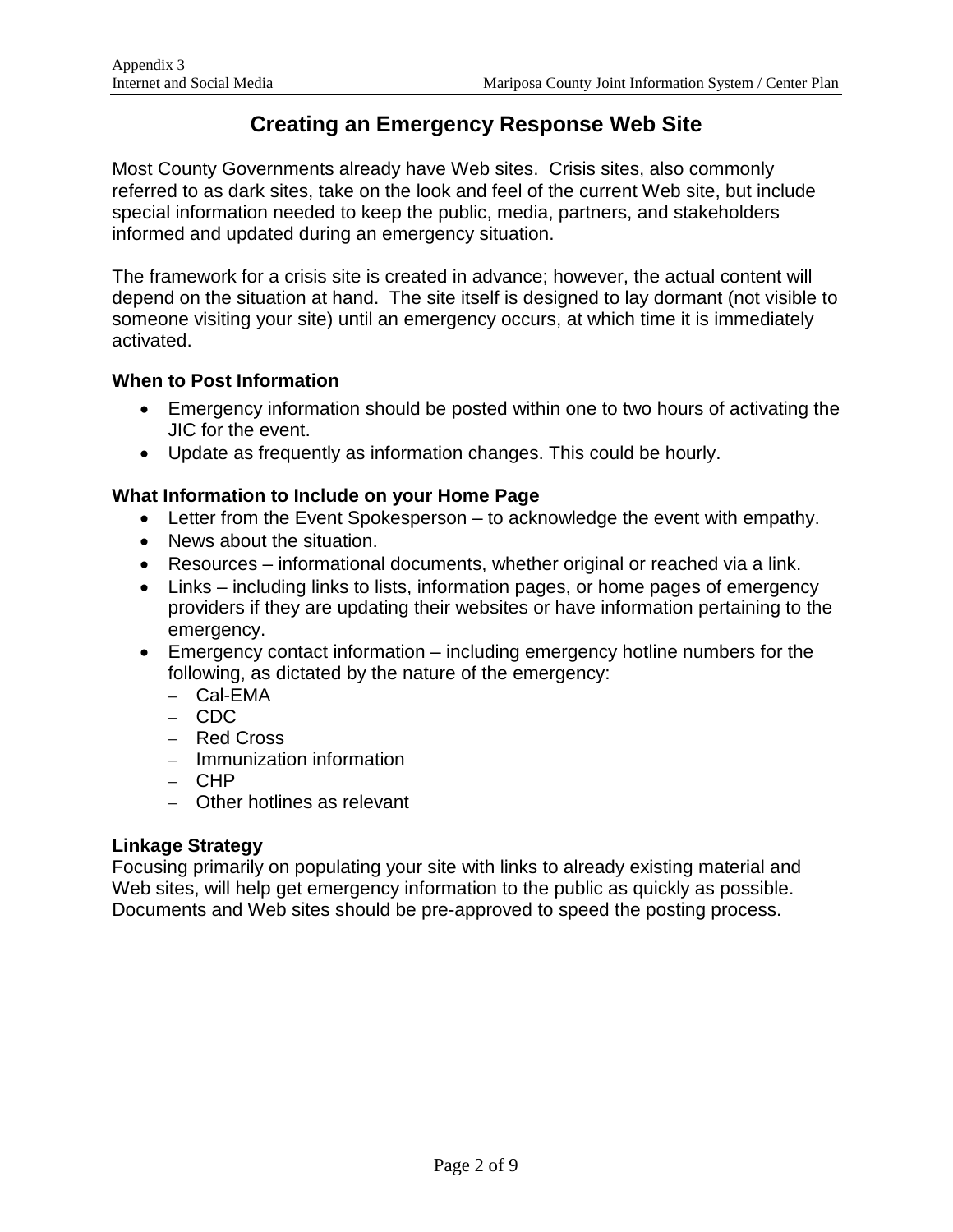#### **Additional Information to Include**

The following categories of information might be necessary in an emergency, and should be evaluated for inclusion as either resources or links:

General Information/Fact sheets:

- Fact sheets on the nature of the disaster.
- Evacuation Information.
- Air safety.
- Food and water safety.
- Other safety tips specific to the nature of the crisis.
- Health precautions.
- Medical repercussions.
- Pertinent hazmat information.
- Helping children to cope.
- Pets and the emergency.
- Recovery: coping in the aftermath of the disaster.
- Cleaning up in the aftermath of the disaster.

Assistance Information:

- Shelter arrangements.
- Where to go for assistance.
- FEMA/Department of Insurance.

Keep in mind that you may want to set up a ListServ on your site so that visitors can sign up to receive updates on information. It is also possible to develop your Web site so that emergency alerts go directly to the site once issued, saving time on updates.

#### **Template Format**

Although the nature and the scope of emergencies might change, to keep the Web site simple, one format can be used and then tailored to meet the given priorities of an emergency.

#### **Language Strategy**

Although, in principal, all Web-based emergency materials should be available as soon as possible in all key languages in your area, this isn't always practical given constraints of time and manpower. Therefore, an early priority needs to be established in determining which language groups are most immediately affected and have Web access during the crisis. Having template materials translated in advance is extremely important and obtaining pre-approval of an outside translation firm is also highly recommended.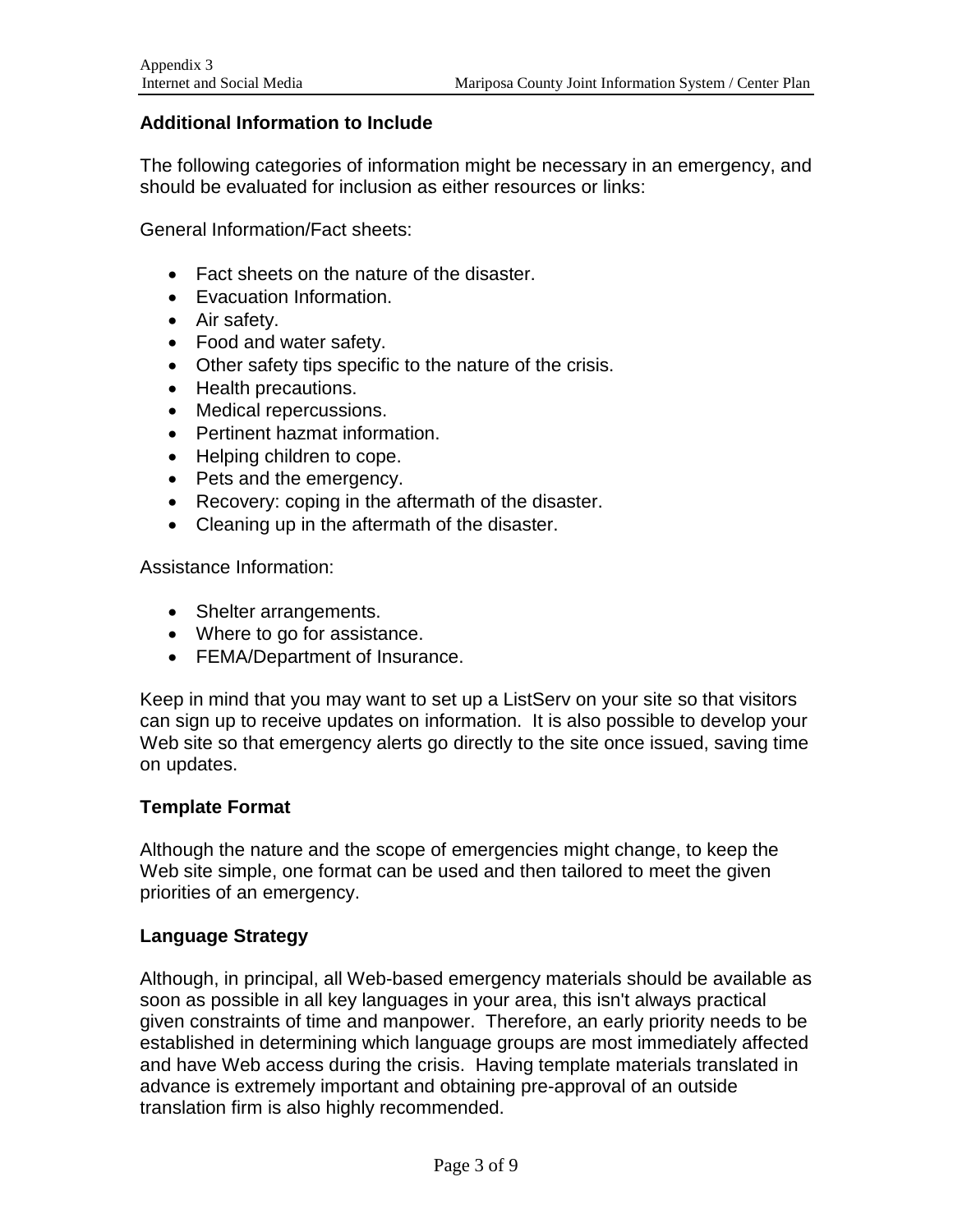#### **De-activation of your Emergency Web Site**

Rather than removing the site when the emergency is no longer present, we recommend revising the Web site and the links to reflect a shift from the emergency phase into the recovery phase. This recovery phase might last as long as a year and the Web site will continue to require regular updating and management in order that it stay relevant. A post-emergency team to oversee the continued Web development should be established either in advance, or at the time that hourly stand-by operations are discontinued.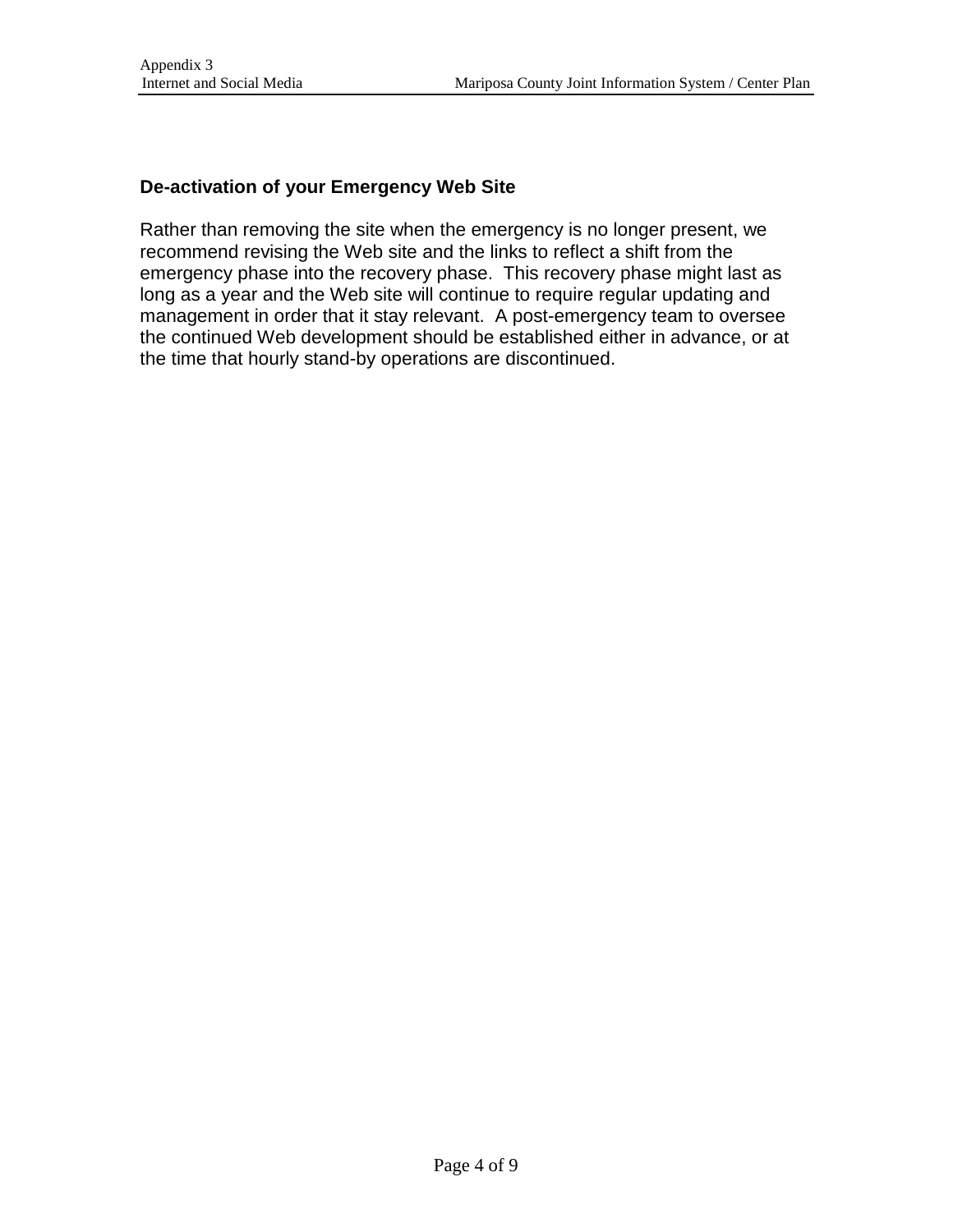## **Social Media**

Social media is the use of technology to share information through online networks to stimulate interaction, conversation, and constant communication like never before. Social media encourages information sharing and interactivity and has become an impactful and cost-effective tool for communicating with target audiences. Social media allows you to communicate quickly and efficiently with target audiences to up-to-date information.

Social media can take many forms including Internet forums, instant messaging, podcasts, videos and blogs. Social networks, which are organized systems for communicating and connecting with people online, are one of the most used forms of social media. Examples of social networks include:

- Facebook
- Twitter
- YouTube
- LinkedIn

#### **Sample Outreach Using Social Networks:**

Social networks are extremely popular and often used daily by network members.

- Monitor your social networks regularly to ensure that accurate and credible information is being delivered.
- Post links to social networks on your home page and/or crisis site page to drive traffic to your social networking site.
- Post regular updates about the current situation so that followers receive real-time information.
- Post current press releases, videos, podcasts, fact sheets and FAQs on social networks to educate people about relevant information.
- Promote local or statewide hotline numbers regarding crisis on social networks.
- Use social networks to address questions and concerns about current situation.
- Design and post ecards on social networks so that visitors can share them and disseminate information about the crisis.
- Include links to partner Web sites on social networks.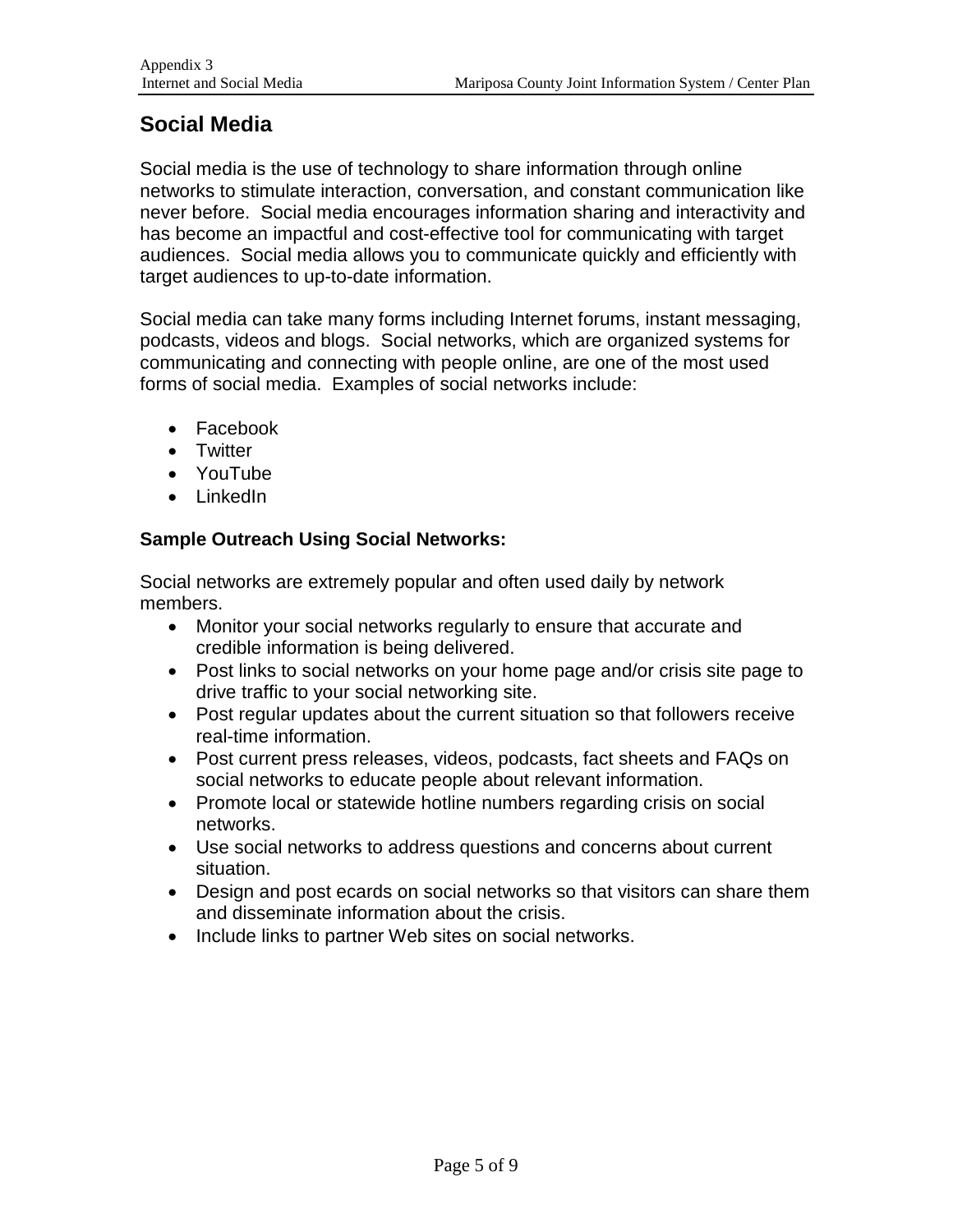## **EMAIL BLASTING**

The method of email blasting is the process of sending to pre-designated email addresses an email with the emergency information attached and a request that the email recipient forward the email to all personal contacts. Applied and analyzed surveys have proven email blasting as an effective device in providing urgent information in a timely manner – even during power outage situations.

The JIC will have a designated email address account: [MariposaCountyInformation@mariposacounty.org](mailto:MariposaCountyInformation@mariposacounty.org)

The account will store email groups as outlined below. Email messages created for an emergency event can be sent to the group email lists en masse as deemed necessary by the JIC. (Ref: Appendix 9 – Email Group Contact List)

Recommendations for sending an email message:

The message subject should include an indication as to the level of urgency of the message: i.e., EMERGENCY, or URGENT, or "NAME OF INCIDENT" INFORMATION ONLY. Thereby enhancing the speed at which the individual receiving the email will respond to the request.

Emergency messages should be reserved for immediate life, health, environment, and property preservation.

Urgent messages should be reserved for unaffected community awareness of a life, health, environment, and/or property threat.

Information Only messages should be used for regular updates of a situation. This message will usually coincide with operational periods, updates to the 966- 1133 information line, and website alterations.

## **EMAIL GROUPS**

Advocacy **Employment** Employment Recreational Building and Construction Flu Crew Fig. 2016 Religious Organizations Clinics **Hotels, B&Bs, and Vacation** Rentals<br>Local Events Red Cross Shelters Clubs Local Events Response Agencies Community Members **Local Press Restaurants** Counseling Mariposa County Offices Schools<br>County Supervisors and Miscellaneous Museum Veterinarians County Supervisors and County Counsel Miscellaneous Daycares **Physicians** Physicians Volunteers Dentist's Offices **Other, please specify** Other, please specify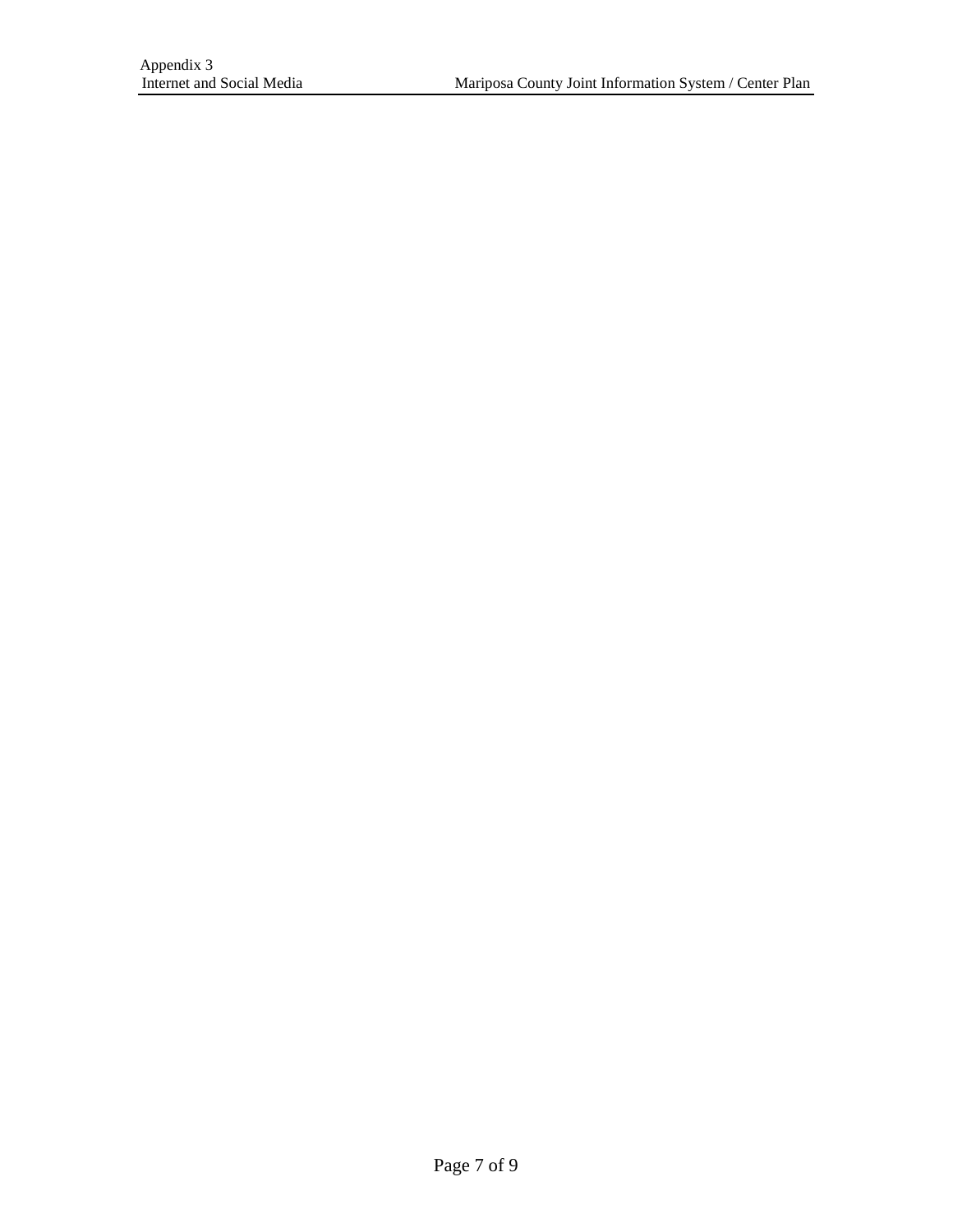## **Information Distribution Request**

*Emergency Urgent Information Only*

- **1. Attach Document Message**
- **2. Check all that apply:**

| Advocacy                           | <b>Employment</b>                            | <b>Recreational</b>       |  |
|------------------------------------|----------------------------------------------|---------------------------|--|
| <b>Building and</b>                | <b>Flu Crew</b>                              | <b>Religious</b>          |  |
| <b>Construction</b>                |                                              | <b>Organizations</b>      |  |
| <b>Clinics</b>                     | <b>Health Department</b><br>Staff            | <b>Red Cross Shelters</b> |  |
| <b>Clubs</b>                       | <b>Health Officers</b>                       | <b>Response Agencies</b>  |  |
| <b>Community</b><br><b>Members</b> | Hotels, B&Bs, and<br><b>Vacation Rentals</b> | <b>Restaurants</b>        |  |
|                                    |                                              |                           |  |
| <b>Counseling</b>                  | <b>Local Events</b>                          | <b>Schools</b>            |  |
| <b>County Supervisors</b>          | <b>Local Press</b>                           | <b>Veterinarians</b>      |  |
| and County<br><b>Counsel</b>       |                                              |                           |  |
| <b>Daycares</b>                    | <b>Mariposa County</b><br><b>Offices</b>     | <b>Volunteers</b>         |  |
| <b>Dentist's Offices</b>           | <b>Miscellaneous</b>                         | Other, please<br>specify: |  |
| Other, please<br>specify:          | <b>Physicians</b>                            | Other, please<br>specify: |  |

- **3. Deadline to send:** Immediate Next Operational Period With updates
- **4. Additional information for email text to include:**
- **5. Attach information to be distributed and write file name or location of information.**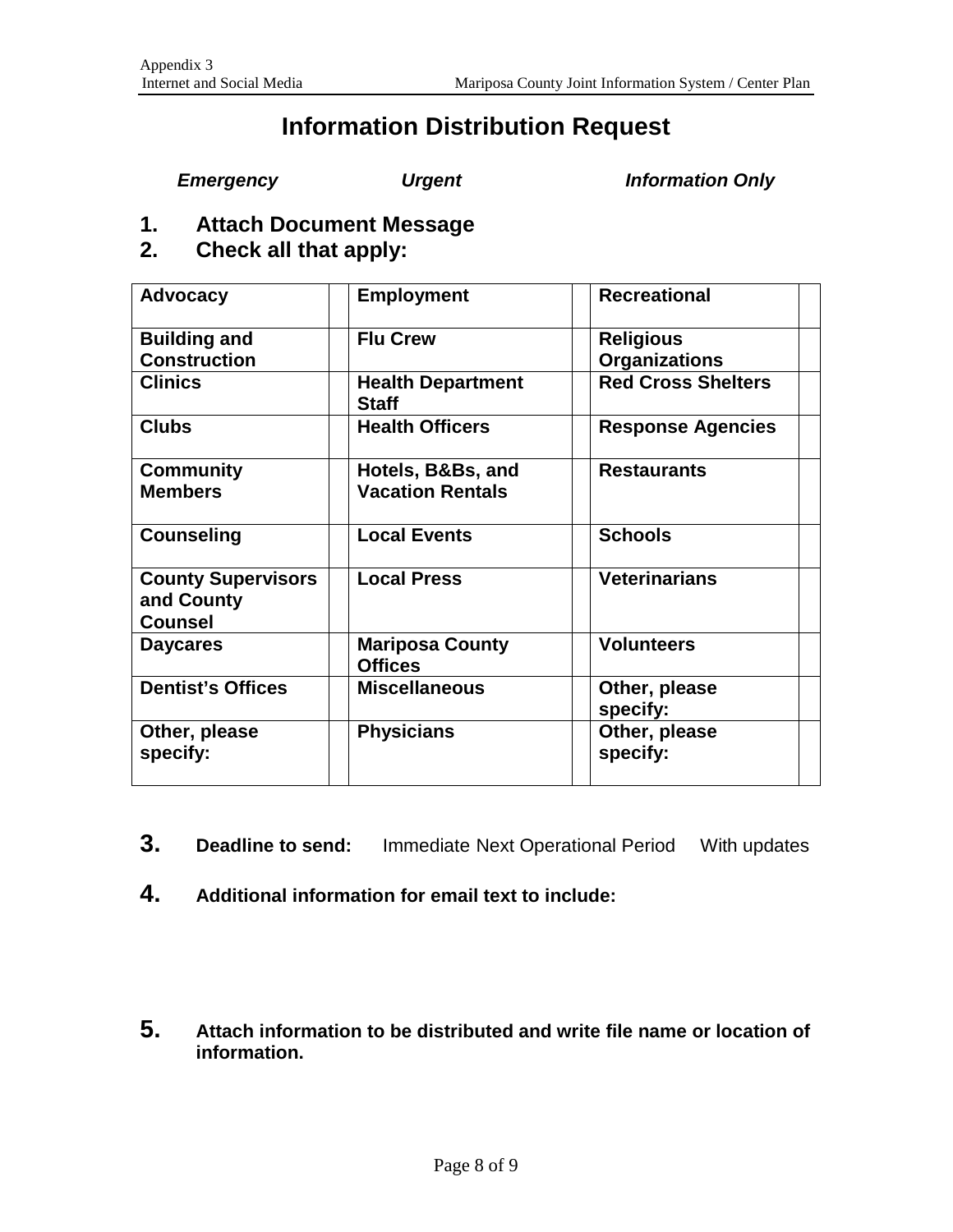Location of file (if applicable):\_\_\_\_\_\_\_\_\_\_\_\_\_\_\_\_\_\_\_\_\_\_\_\_\_\_\_\_\_\_\_\_\_\_\_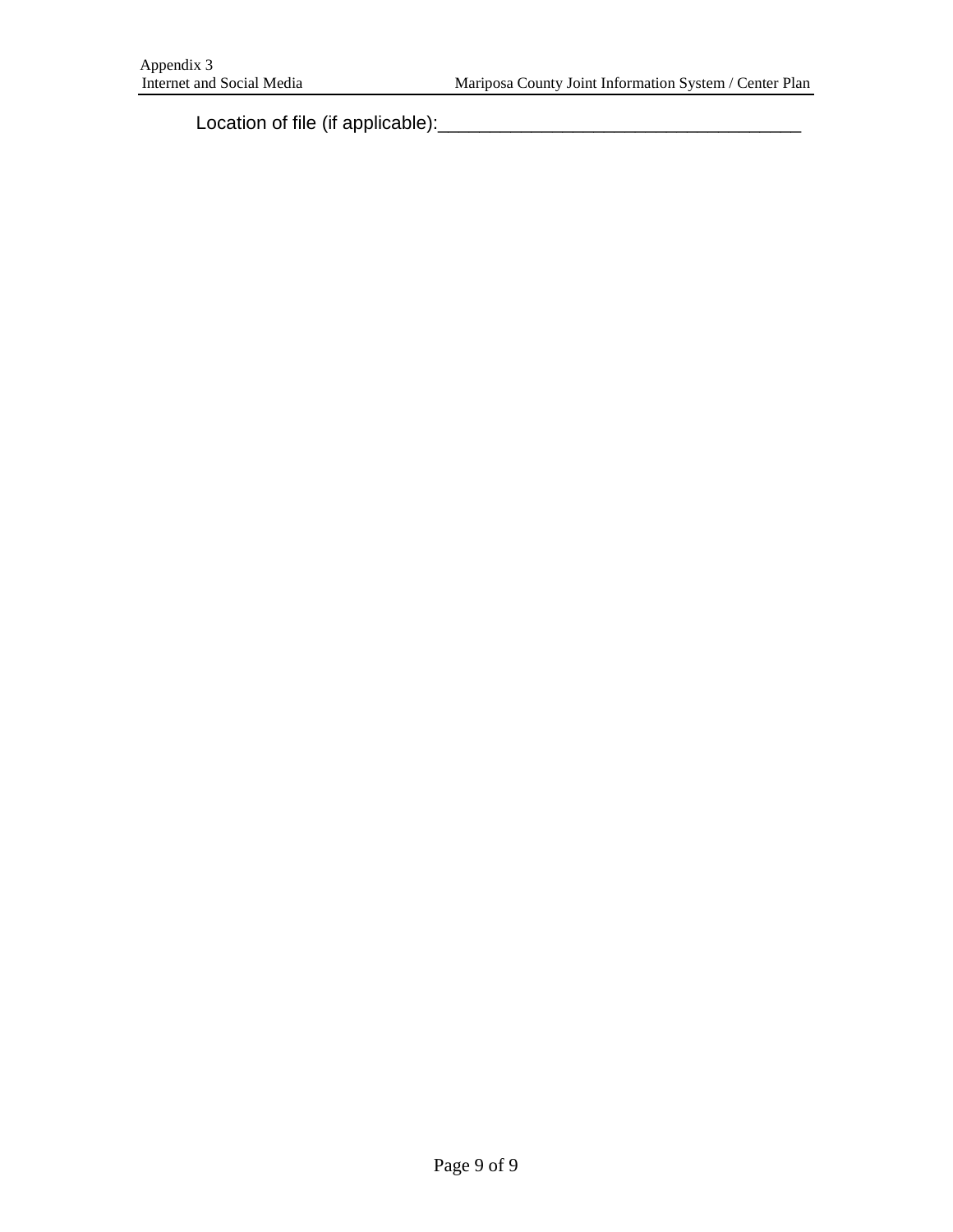# **Appendix 4 Message Development**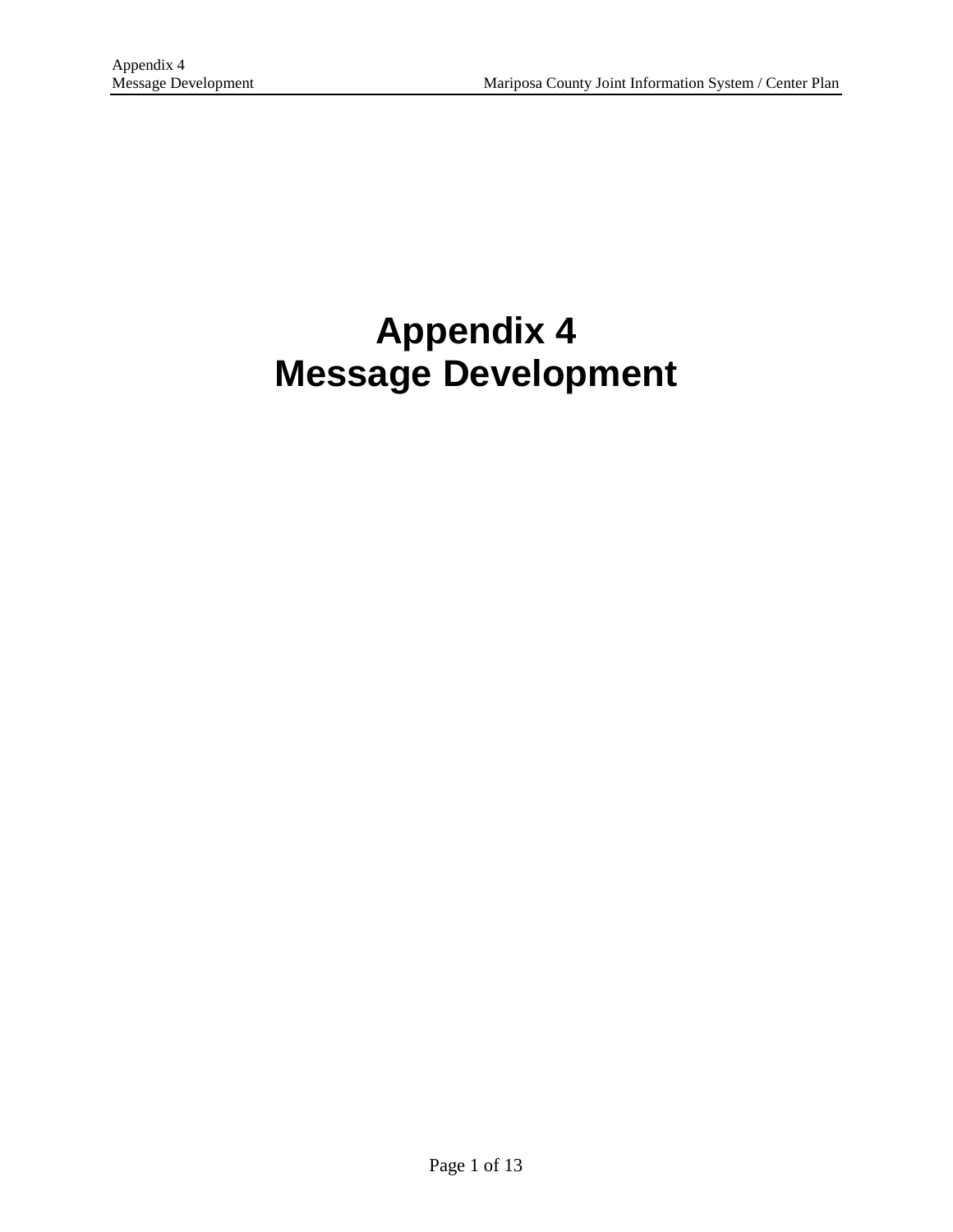## **Developing Your Messages**

During a crisis or emergency, it is important that your media spokespersons not just "wing it" when it comes time to relay important information about the event. It is critical that you take some time to prepare and develop key media messages.

To be useful, key media messages must:

- **Be few in number, usually no more than two or three.** During an emergency, people will be upset. They will have difficulty remembering lots of information.
- **Be short and concise, generally no more than a sentence or two each.** Short messages are easier for your spokesperson and the public to remember and are more likely to be conveyed without editing by the media.
- **Be in writing.** Writing your messages down makes sure they are short, concise and understandable.

Consider the following when creating your initial communication to your audiences:

For the general public, **present a short, concise and focused message** (6th-grade level). It's difficult in a heightened state of anxiety or fear to take in copious amounts of information. Get the important facts out first. In time, the public will want more information.

**Cut to the chase**. State *relevant information only* at this time. Do not start with massive amounts of background information. Do not spend a lot of time establishing yourself or your organization. One sentence should be enough.

**Acknowledge uncertainty.** Sounding more confident than you are rings false, sets you up to turn out wrong, and provokes debate with those who disagree. It is better to say what you know, what you do not know, and what you are doing to learn more.

Give positive action steps, instead of negatives (i.e., "In case of fire, use stairs," "Stay calm," are positive messages. Negative messages are "Do not use elevator" and "Don't panic.")

**Repeat the message.** Repetition reflects credibility and durability. Correct information is correct each time you repeat it. Reach and frequency, common advertising concepts, tell us that your message is more apt to be received and acted upon as the number of people exposed to the message (reach) and the number of times each person hears the message (frequency) increase.

**Create action steps in three's or rhyme, or create an acronym.** There are ways to make basic information easier to remember (e.g., "stop/drop and roll."). Three is not a magic number, but in an emergency, you should expect someone to absorb three simple directions. Research indicates that people will more likely memorize and recall somewhere between three and seven bits of information. It makes sense during the stress of an emergency to ask your audience to remember fewer bits of information. For example, Anthrax is a bacterium that is treated with antibiotics. Anthrax is not transmitted from person to person. Seek medical care if you believe you have symptoms of anthrax: fever, body aches, and breathing problems.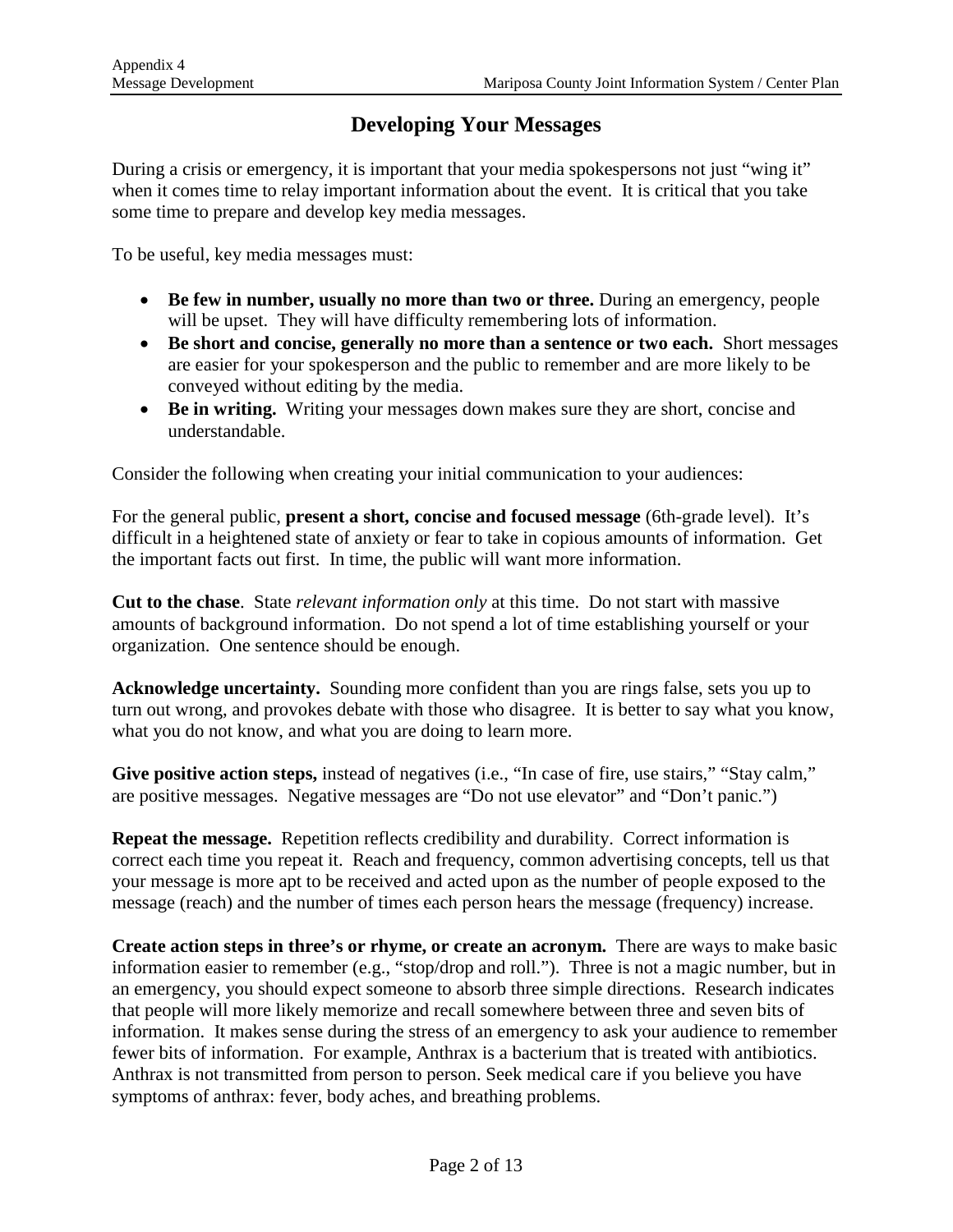**Use personal pronouns for the organization.** "We are committed to ..." or "We understand the need for..."

**Be careful about speculation.** Try to stick to the known facts. Keep in mind that too much speculation weakens your credibility, but also recognize that people want answers. Concentrate on describing the steps in place to get the facts and help the audience deal with the uncertainty while that process goes on.

**Treat emotion as legitimate.** In a crisis, people are right to be fearful and miserable. Both emotions are at risk of slipping into denial, or escalating into terror or depression, or receding into apathy. To help people bear their feelings, it is important to respect their feelings.

**Establish your own humanity.** Express your feelings and wishes: "I wish we could give you a more definite answer." Touch upon your family and your reactions to the crisis.

**Offer people things to do.** Self-protective action helps mitigate fear. Helping victims and their families helps mitigate misery. Giving people things to do will help prevent denial.

#### *Avoid*

#### **Technical jargon**

- Instead of saying "people may suffer morbidity and mortality," say, "people exposed may become sick or die."
- Instead of "epidemic" or "pandemic," say "outbreak" or "widespread outbreak."
- Instead of "deployed," say "sent" or "put in place."
- Instead of "correlation" say "relationship" (avoid using "cause").

**Unnecessary filler** – Save background information for news releases or fact sheets.

**Attacks** *–* Attack the problem, not the person or organization (i.e., be careful not to point fingers at a specific person or group, but talk about the issue at hand).

**Promises/guarantees** – State only what you can deliver. Otherwise, promise to remain committed to keeping people informed throughout the emergency response.

**Discussion of money** – In the initial phase, discussion of the problem's magnitude should be in context with the health and safety of the public or environment. Loss of property is secondary. Also, a discussion of the amount of money spent is not a substitute for the level of concern and response from your organization.

**Humor** – Seldom is humor a good idea. People seldom "get the joke" when they are feeling desperate. Humor is a great stress-reliever behind closed doors. Anyone who has responded to emergencies knows that sometimes-inappropriate humor acts as a coping mechanism. Be careful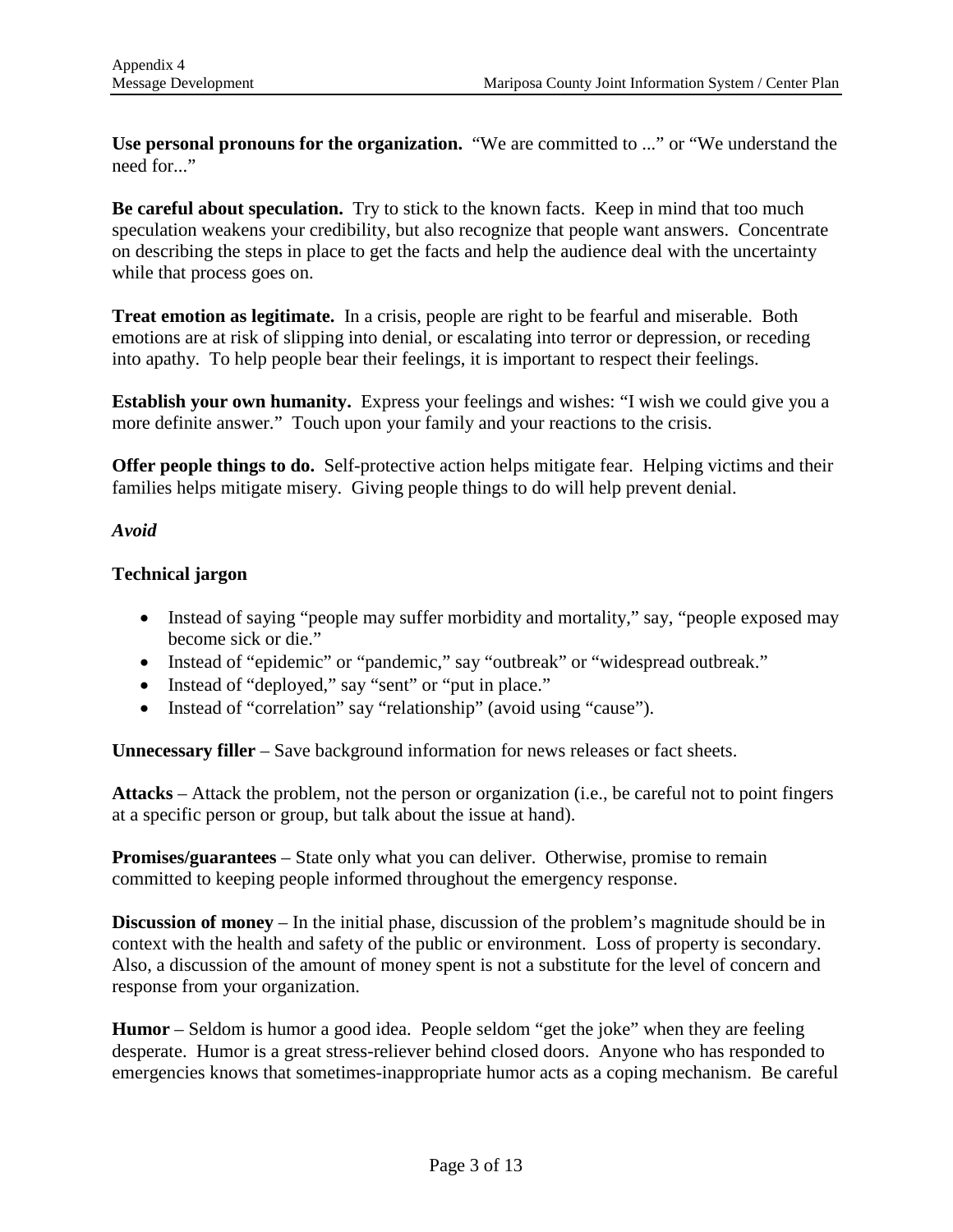not to offend others responding to an emergency, even behind closed doors. Be especially sensitive when speaking to the public. One person's attempt at humor may be another's insult.

## **Special Populations**

Generally speaking we refer to a group as a "special population" if it has characteristics that are different and unique from the general population. From a communication perspective, there are challenges in communicating with this group during an emergency. Limitations or disadvantages of special populations might be due to a physical or mental handicap, language barriers, income gaps and other factors. Following are some examples of special populations that are commonly found in California and tips for communicating with these groups.

#### **Limited Literacy**

Ninety million Americans, approximately 45 percent of the adult population, are functionally illiterate. This means they are unable to comprehend printed information. When communicating with individuals with limited literacy, be sure to:

- Make sure all information (oral or written) is at a low literacy level (i.e.,  $6<sup>th</sup>$  grade level.).
- Advocate that TV news not only post important phone numbers but also announce them slowly and repeat them frequently for people who cannot read the screen.
- Consider holding public forums where information can be passed on through word-ofmouth, rather than in a written form.

#### **Homeless**

Millions of Americans are homeless and lack access to basic methods of communication – televisions, newspapers, radios, etc. When communicating with the homeless, be sure to:

- Disseminate emergency information as flyers or public notices that can be posted in public areas.
- Notify homeless shelters about the emergency and what needs to be done to ensure safety to the general public.

#### **Immigrants and Non-English Speakers (Limited English Proficiency)**

More than 35 million adults in the United States speak a primary language other than English. In California, 40 percent of adults speak a language other than English at home. When communicating with non-English speakers, be sure to:

- Have translation services identified in advance of an emergency so materials and information can quickly be translated if an event occurs.
- Identify spokespersons who can address non-English speakers.
- Include non-English messages on emergency hotline numbers.
- Include non-English print, television and radio media on your media distribution lists.
- Be sure that materials targeting non-English speakers take into consideration any cultural sensitivities, including tone, words or phrases used.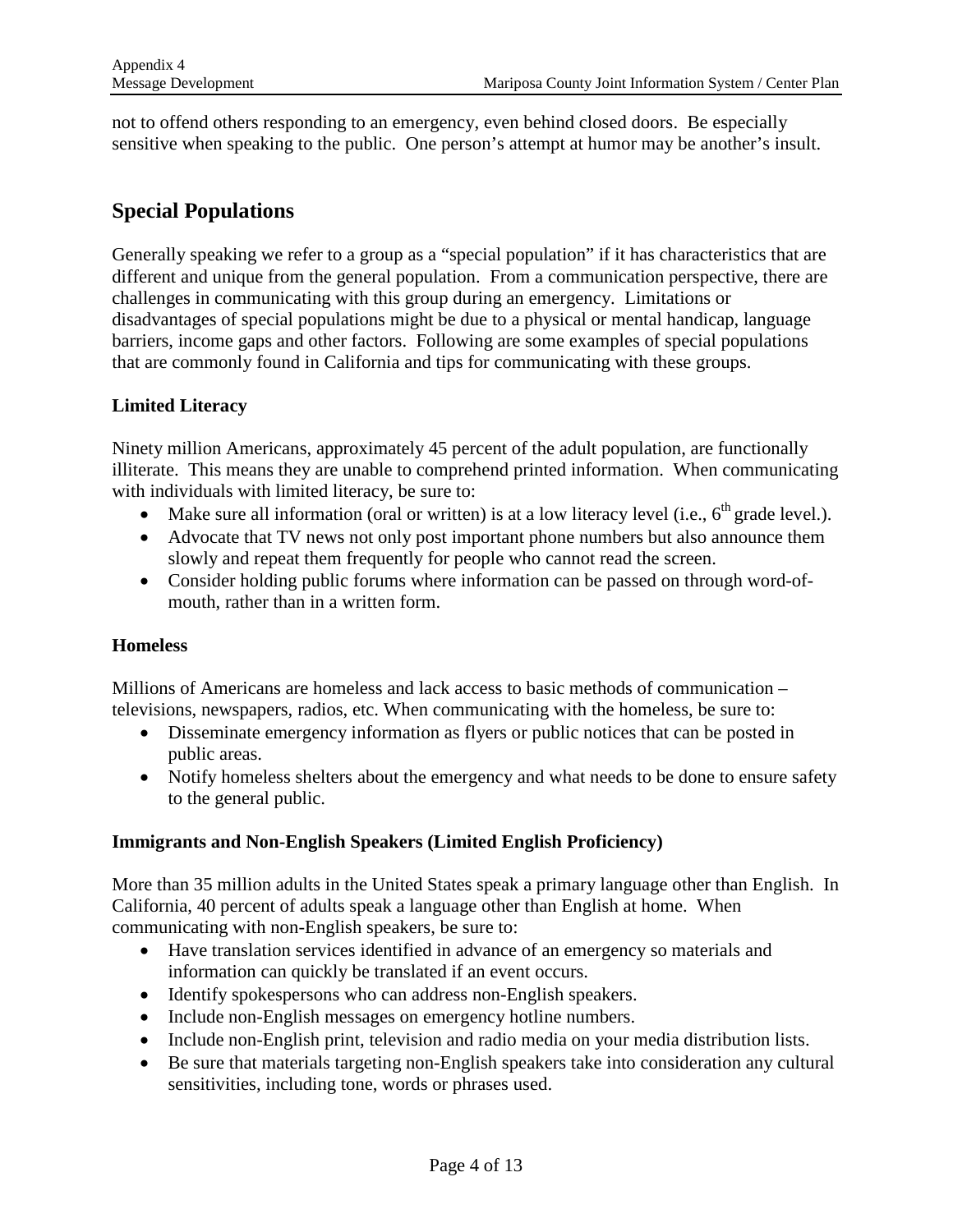#### **Visually Impaired**

There are an estimated 12 million blind or visually impaired people living in the United States. Of this number, approximately 1 million are legally blind, which is defined as having a clinically measured visual acuity of 20/200 in the better eye with best correction, or a visual field of 20 degrees or less. When communicating with visually impaired individuals, be sure to:

- Advocate that TV news not only post important phone numbers, but also announce them slowly and repeat them frequently for people who cannot read the screen.
- Identify a Braille translation service so emergency materials can be prepared in Braille.

#### **Hearing Impaired**

One in ten Americans is affected by hearing loss or deafness. There are varying degrees of hearing impairment ranging from inability to hear specific sounds to complete deafness. When communicating with the hearing impaired, be sure to:

- Encourage local TV stations to broadcast all news and emergency information in a format that enables hearing impaired individuals to read captions.
- Secure a sign-language interpreter for news conferences, public forums or other events where emergency information is being communicated.

#### **Disabled**

A disabled person is someone who has a physical or mental impairment that substantially limits one or more major life activities. When communicating with individuals who are disabled, be sure to:

- Collaborate with local organizations and government offices that assist disabled persons.
- Prepare and disseminate messages that provide information on resources available to help people with mental and physical disabilities in terms of shelter access, transportation and support services during an emergency or event.

#### **Elderly**

An elderly person is defined as someone who is 60 years of age or older. Some elderly persons might have hearing or vision problems and others might use a cane or wheelchair. When communicating with the elderly, be sure to:

- Collaborate with local organizations and government offices that assist elderly persons.
- Prepare and disseminate messages that provide information on resources available to help the elderly in terms of shelter access, transportation and support services during the emergency or event.
- Encourage elderly persons to keep a list of emergency contacts and medications so this information is easily accessible in the event of an emergency.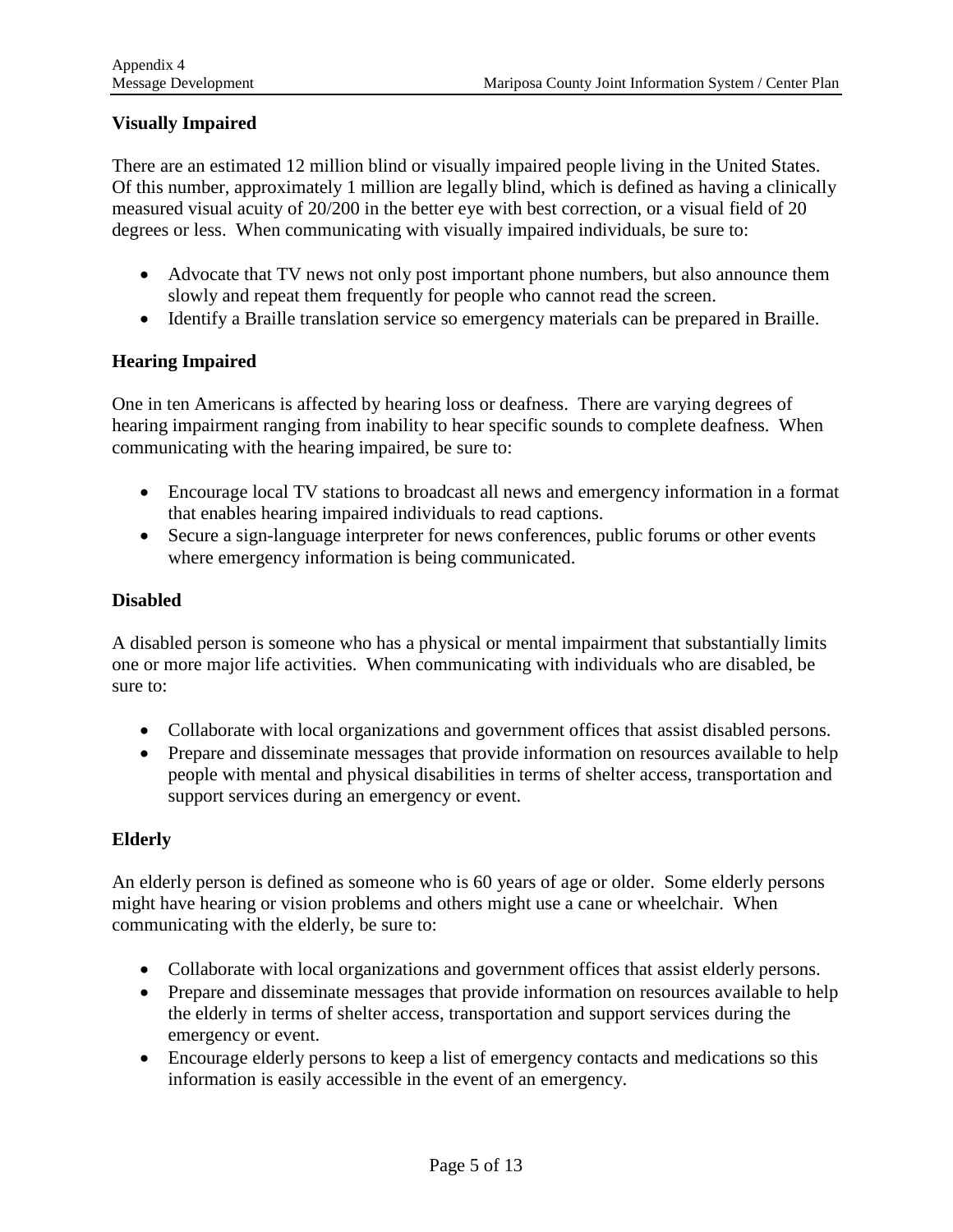#### **Children**

There are nearly 74 million children under the age of 18 living in the United States. More than 9 million live in California. Children are highly inquisitive and intuitive and need to be given information on a consistent basis. When communicating with children, be sure to:

- Recognize that children have information needs just like any other segment of the population. Provide age-appropriate, child-friendly materials in easy-to-understand terms that can be absorbed by children.
- Identify schools, child care organizations and others that serve children to disseminate information.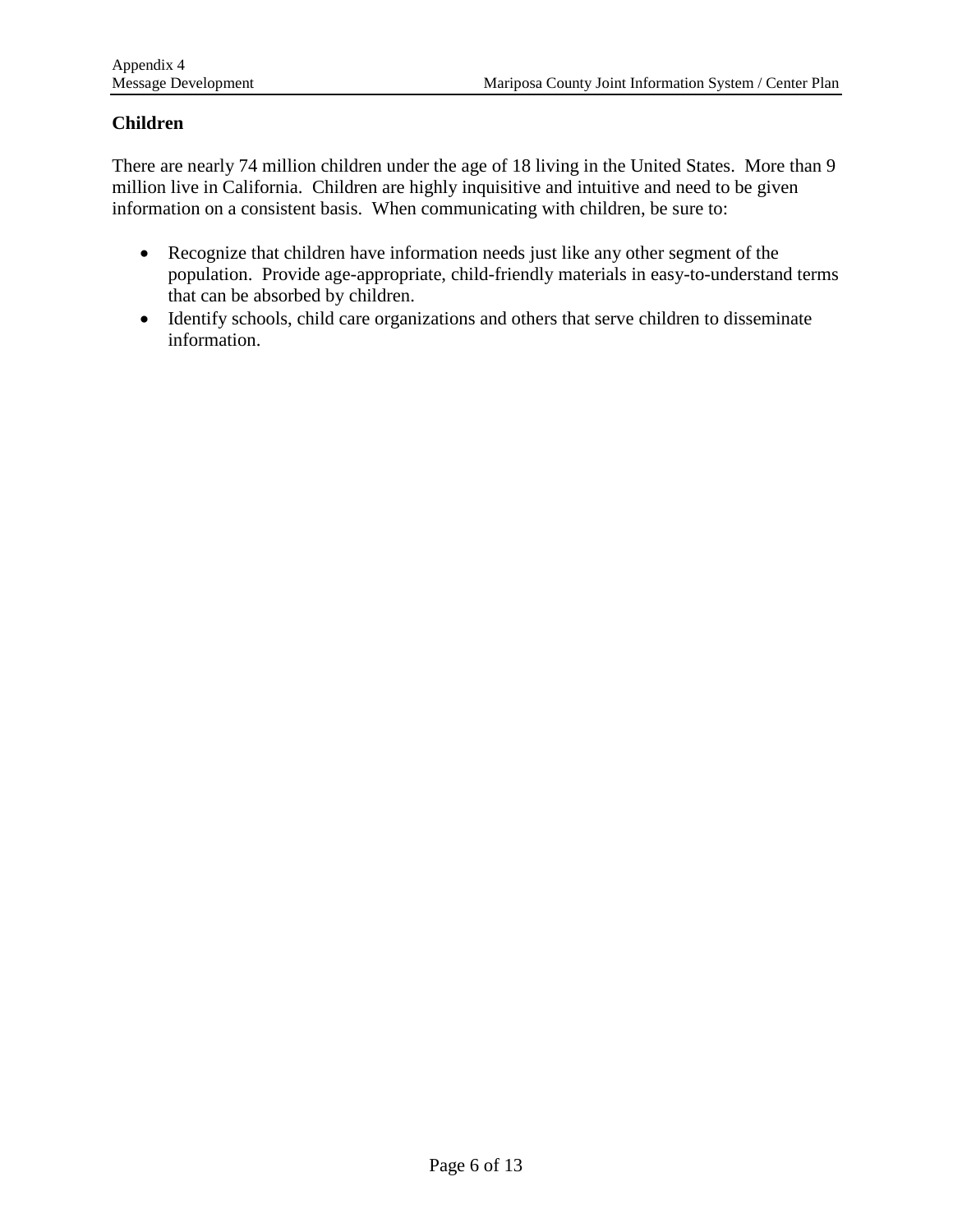### **Worksheet: Special Populations**

When developing crisis and emergency risk messages, be sure to consider the following items that will help prepare communication to special populations:

#### **Limited Literacy**

- $\Box$  Have you contacted TV news stations and encouraged them to announce phone numbers in addition to posting them on screen?
- $\Box$  Have you scheduled a public forum where you can pass on important information by wordof-mouth?
- $\Box$  Have you identified and begun working with local organizations that work with limited literacy individuals?
- $\Box$  List of limited literacy resources in my area:

#### **Homeless**

- $\Box$  Have you identified strategic locations where information can be posted in an emergency?
- $\Box$  List of homeless resources in my area:

#### **Immigrants and Non-English Speakers (Limited English Proficiency)**

Do you have a list of languages widely spoken in your area? Please list:

 $\Box$  Have you identified a language service you can use in an emergency? If so, please list:

,我们也不会有一个人的人,我们也不会有一个人的人,我们也不会有一个人的人。""我们,我们也不会有一个人的人,我们也不会有一个人的人,我们也不会有一个人的人。""我

 $\square$  Do you have in-language spokespersons identified in your list of potential

 $\Box$  List of other resources needed for reaching immigrants or non-English speakers (limited English proficiency):

#### **Visually Impaired**

Have you identified a Braille language service to help prepare emergency materials? If so, please list: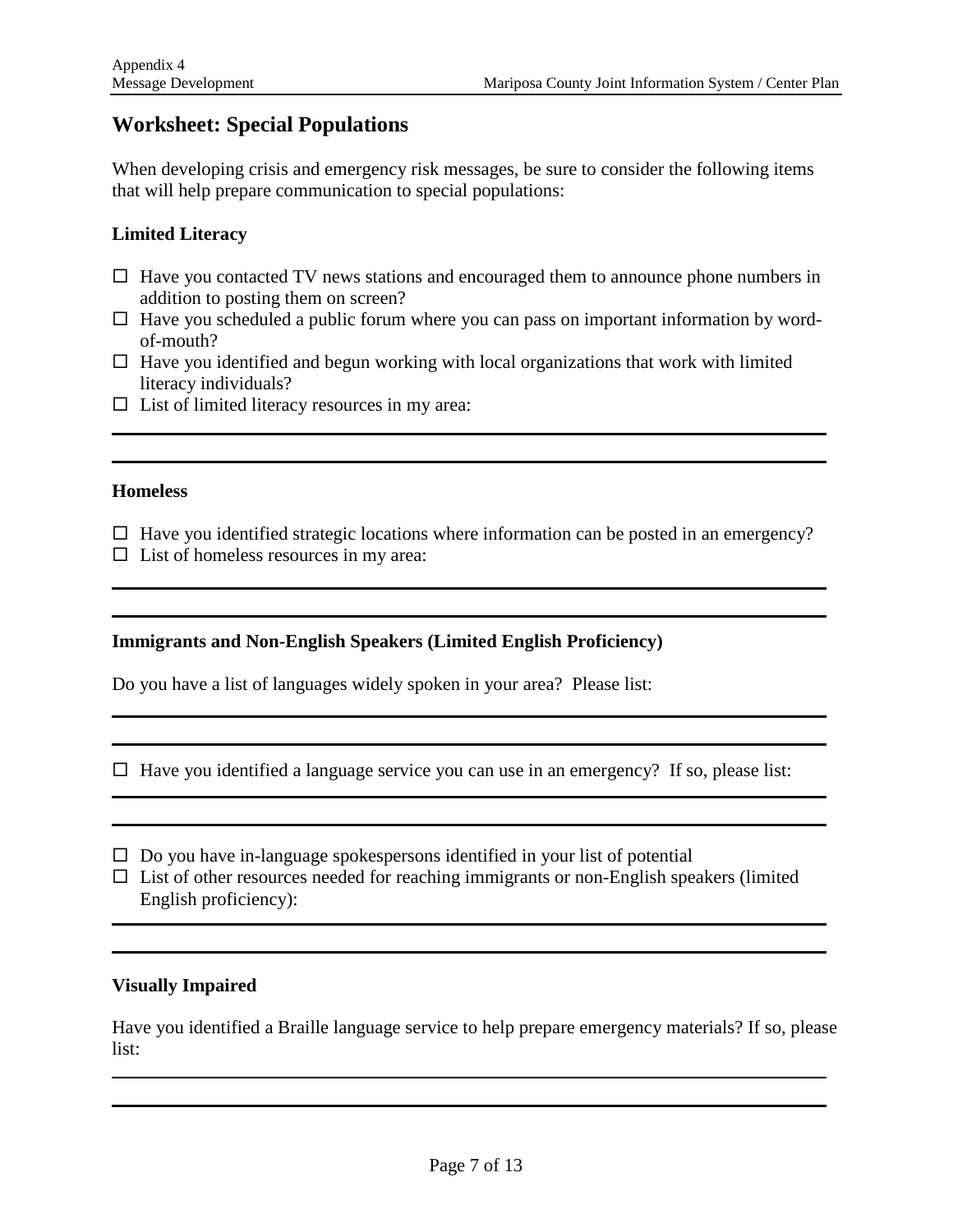$\Box~$  List of other resources needed for reaching the visually impaired: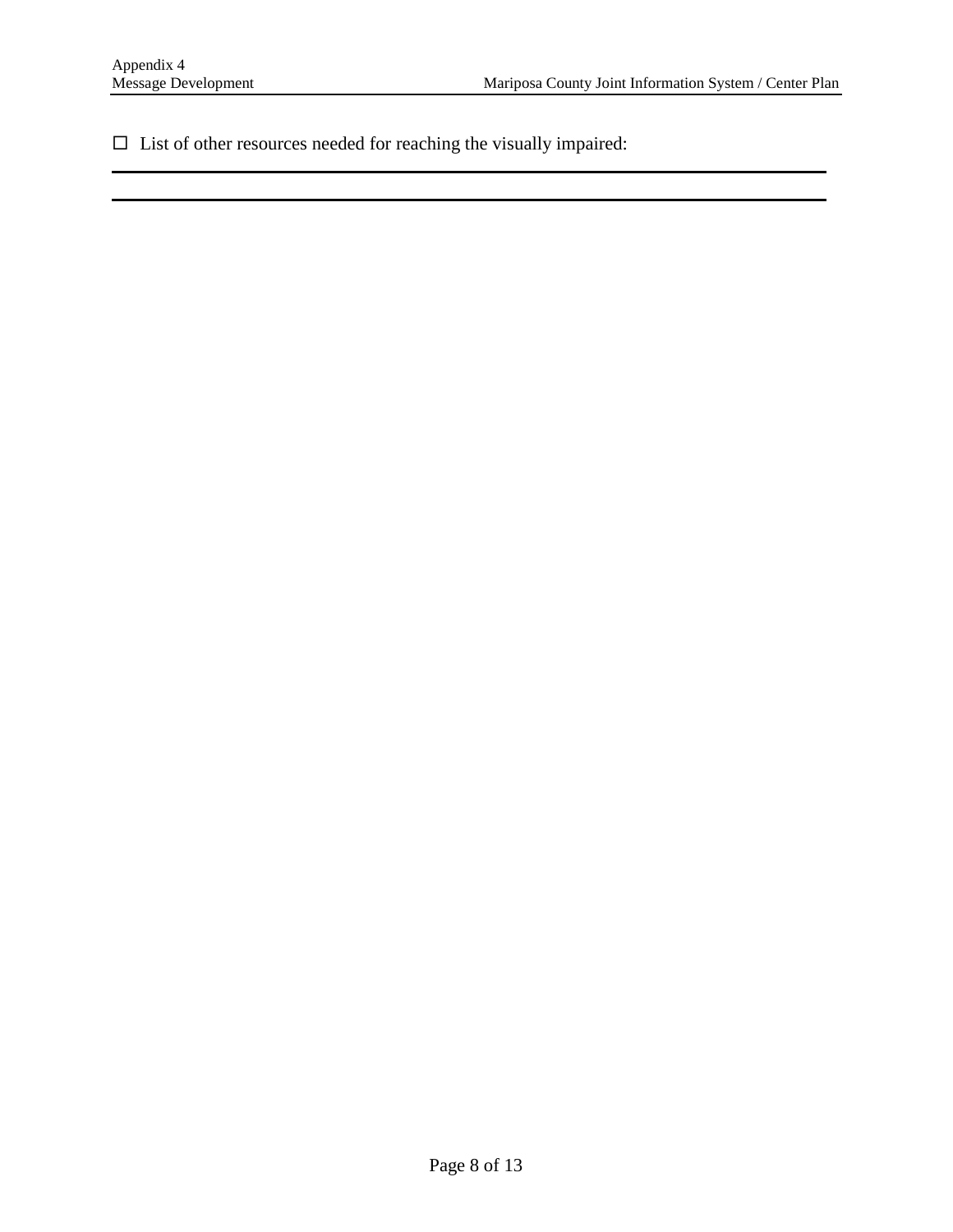#### **Hearing Impaired**

- $\Box$  Have you contacted TV news stations and encouraged them to broadcast all news and emergency information in open caption format?
- $\Box$  Have you identified a sign-language interpreter for news conferences, public forums or other events where emergency information is being communicated? If so, please list contact information.

 $\Box$  List of other resources needed when communicating with the hearing impaired:

#### **Disabled**

- $\Box$  Have you included local organizations and government offices that assist people with physical and mental disabilities?
- $\square$  List of other resources needed when communicating with the disabled:

#### **Elderly**

- $\Box$  Have you included local organizations and government offices that assist elderly persons?
- $\Box$  Have you identified resources in your area that are available to help the elderly in terms of shelter access, transportation and support services during the emergency or event?
- $\Box$  List of other resources needed when communicating with the elderly:

#### **Children**

 $\Box$  Have you identified schools, child care organizations and others to disseminate information that can be easily understood and absorbed by children?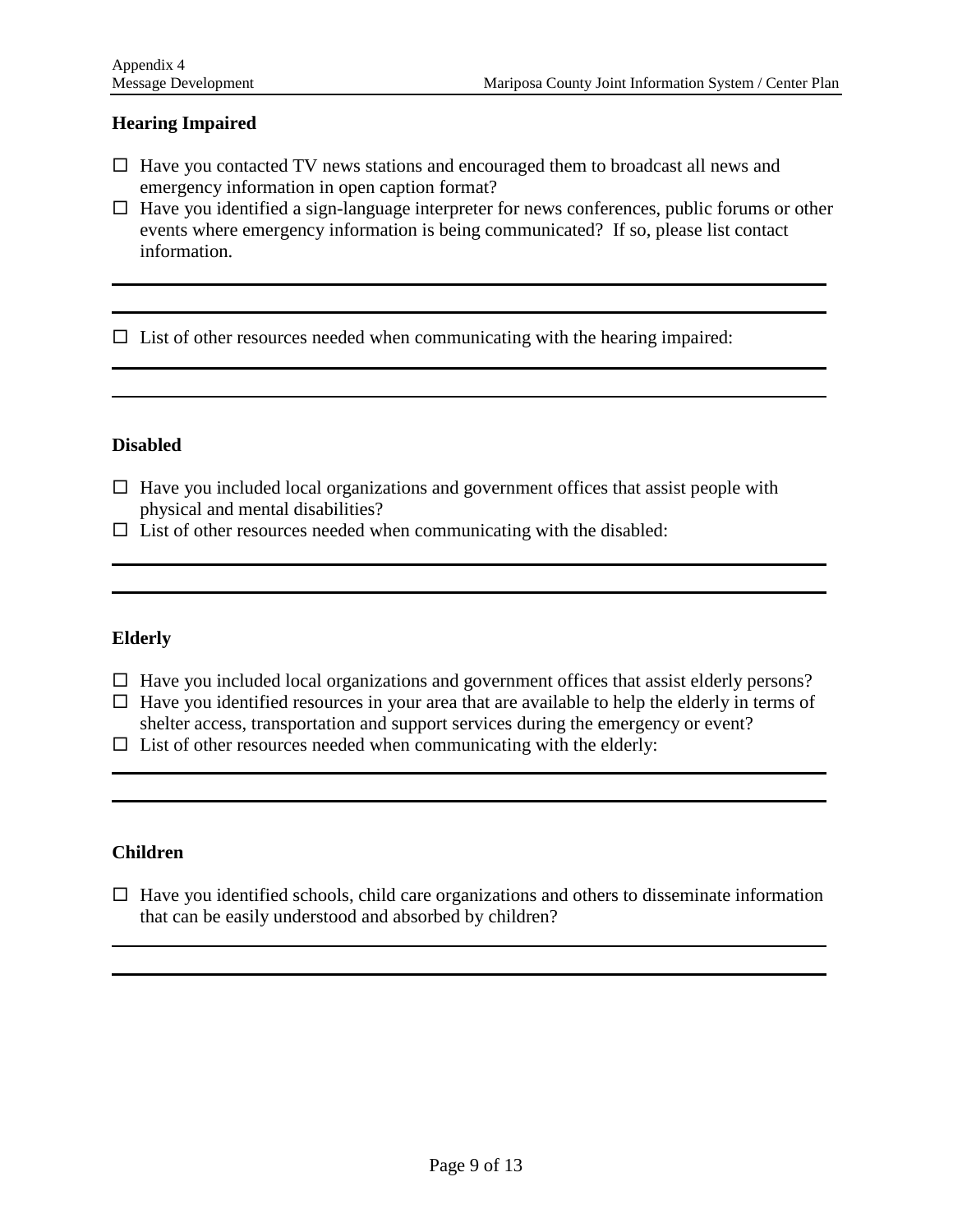## **Sample Key Messages for a Confirmed Event [Insert County], California**

Use the following as a template when developing specific key messages in your county in the event of a confirmed crisis.

#### **1. Response**

There has been a confirmed *[insert crisis event]* in *[insert location]*. We are working with federal, state and local agencies to take the appropriate steps to ensure the health of residents, employees and others in the affected area.

#### a. **Empathy**

Our thoughts are with the victims and their families.

#### b. **Scope**

At this time it is unclear how widespread this situation may be. We are working with federal, state and local authorities to determine the extent of the situation.

#### c. **[Insert county] actions**

We are working with **federal, state and local authorities** to ensure that all who have been affected are receiving appropriate services.

#### **2. Risk**

The risk to residents in [insert county] is [insert information on risk].

#### **3. Action**

The public can play a key role in helping authorities to be alert for additional events or emergencies.

#### a. **Be alert**

If you see an unattended or suspicious package in a public place, call 911 or local law enforcement for additional instructions.

b. **Seek medical treatment in case of exposure** [insert information on recommended actions specific to crisis event].

#### c. **For more information**

For more information on chemical, biological or radiological agents go to [www.bepreparedca.ca.gov](http://www.bepreparedca.ca.gov/) or [http://www.bt.cdc.gov/agent.](http://www.bt.cdc.gov/agent)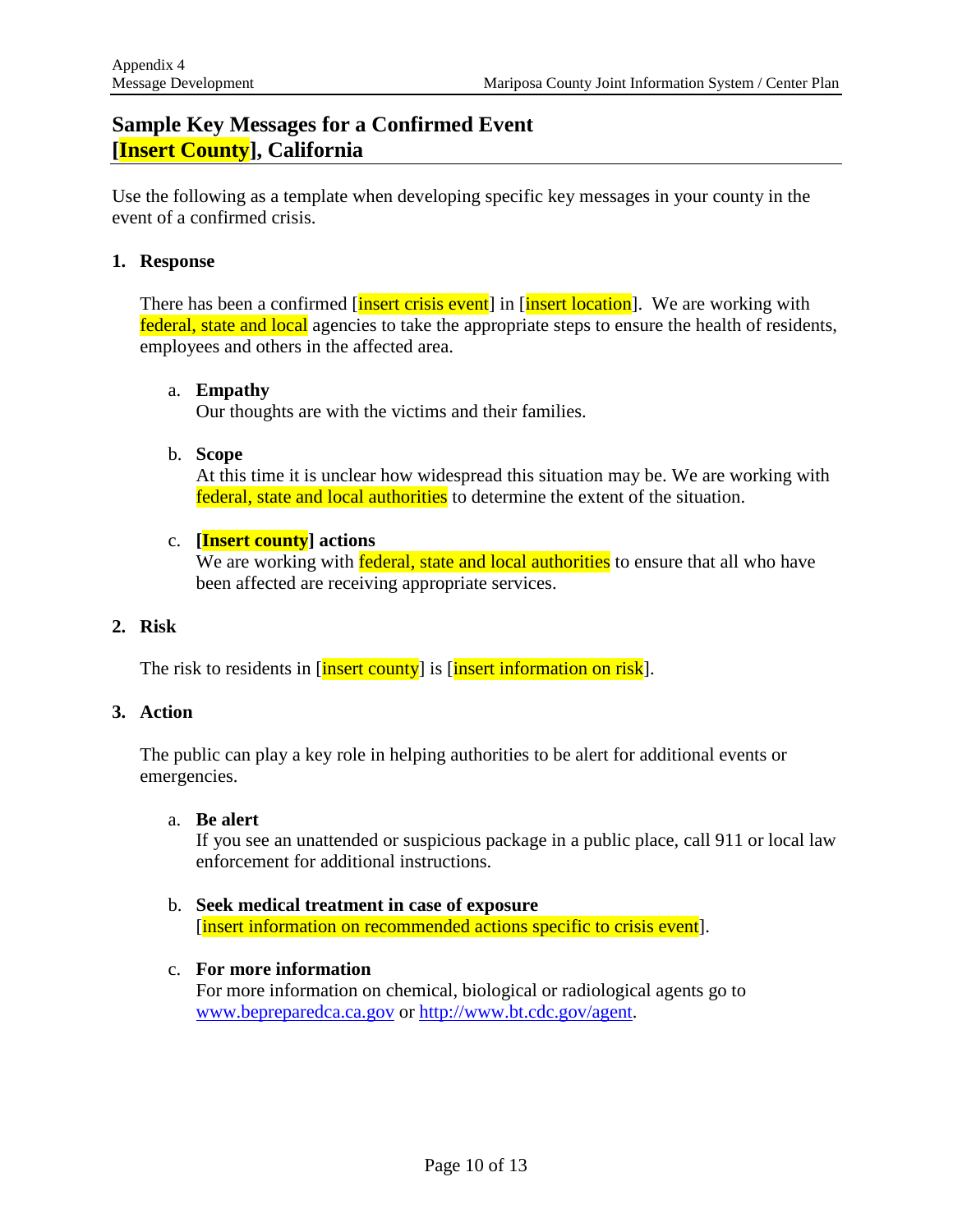### **Worksheet: Customizing Your Messages**

During a crisis or emergency, it is important that your media spokespersons be prepared to relay important information about the event. Use the steps below to develop your key messages for a crisis event.

#### **Step 1**:

#### **Determine Your Audience:**

- Relationship to event.
- Demographics (age, language, education, culture).
- Level of panic/outrage.

#### **Purpose of Your Message:**

- Give facts/update.
- Rally to action.
- Clarify event status.
- Address rumors.
- Satisfy media requests.

#### **Method of Delivering Your Message:**

- Print media release.
- Web release.
- Spokesperson (TV or in-person appearance).
- Radio.
- Other (e.g., recorded phone message).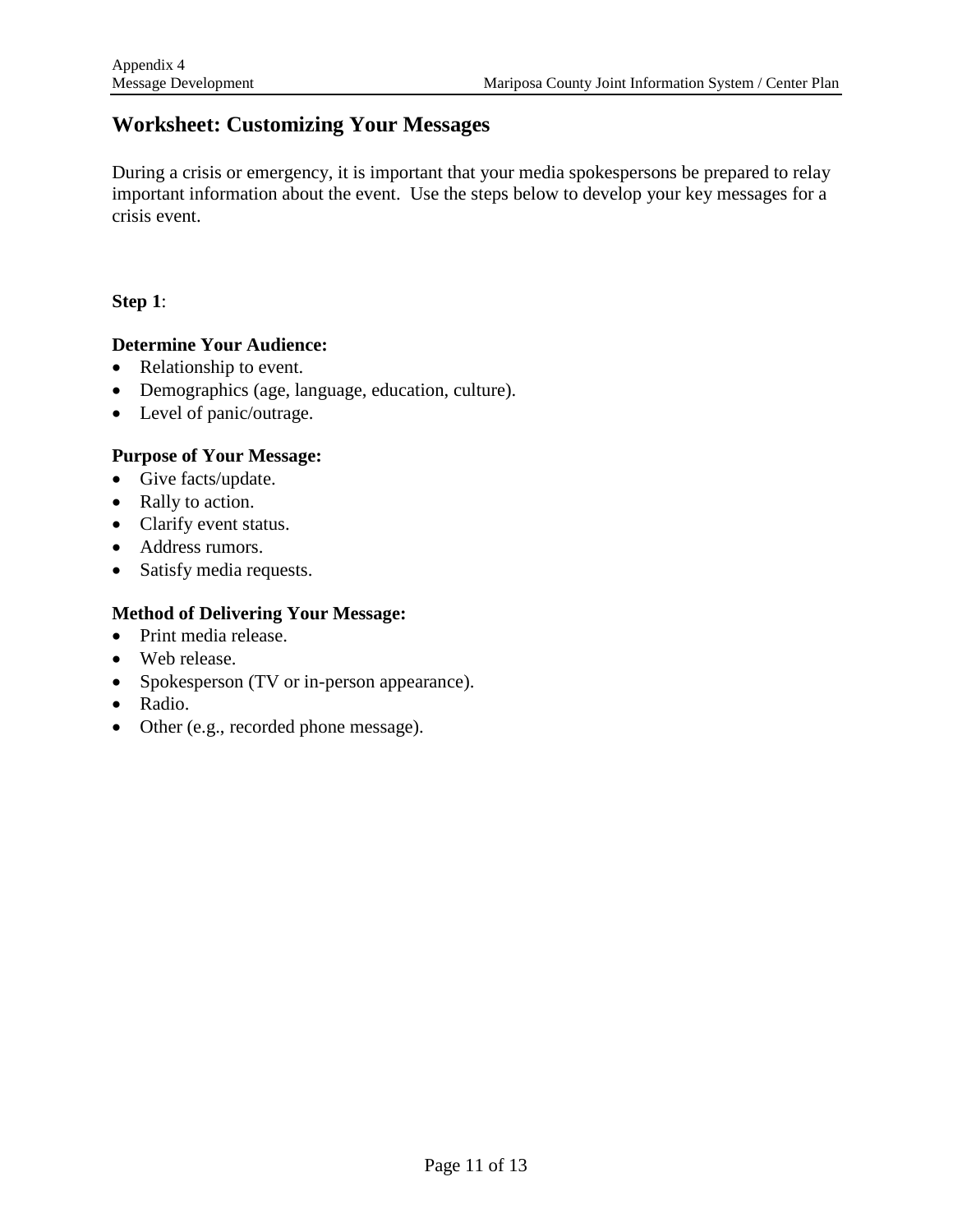### **Step 2**:

Use the message map below to construct your message with the following components:

| <b>Message Map</b>                                 |                                                                                     |                                                                                                                                   |  |  |
|----------------------------------------------------|-------------------------------------------------------------------------------------|-----------------------------------------------------------------------------------------------------------------------------------|--|--|
| <b>Key Message 1</b>                               | <b>Key Message 2</b>                                                                | <b>Key Message 3</b>                                                                                                              |  |  |
| <b>Response</b><br>Confirm knowledge of the event. | <b>Risk</b><br>Let the public know of the risks<br>involved with the current event. | <b>Action</b><br>Let people know that the public<br>can play a key role in helping<br>keep themselves and their<br>families safe. |  |  |
| <b>Supporting Fact 1-1</b>                         | <b>Supporting Fact 2-1</b>                                                          | <b>Supporting Fact 3-1</b>                                                                                                        |  |  |
| Express empathy.                                   |                                                                                     | Persuade the public to follow<br>directions.                                                                                      |  |  |
| <b>Supporting Fact 1-2</b>                         | <b>Supporting Fact 2-2</b>                                                          | <b>Supporting Fact 3-2</b>                                                                                                        |  |  |
| Provide scope of the event.                        |                                                                                     | Encourage people to seek<br>medical treatment, as needed.                                                                         |  |  |
| <b>Supporting Fact 1-3</b>                         | <b>Supporting Fact 2-3</b>                                                          | <b>Supporting Fact 3-3</b>                                                                                                        |  |  |
| State actions being taken by your<br>organization. |                                                                                     | State who to contact for more<br>information.                                                                                     |  |  |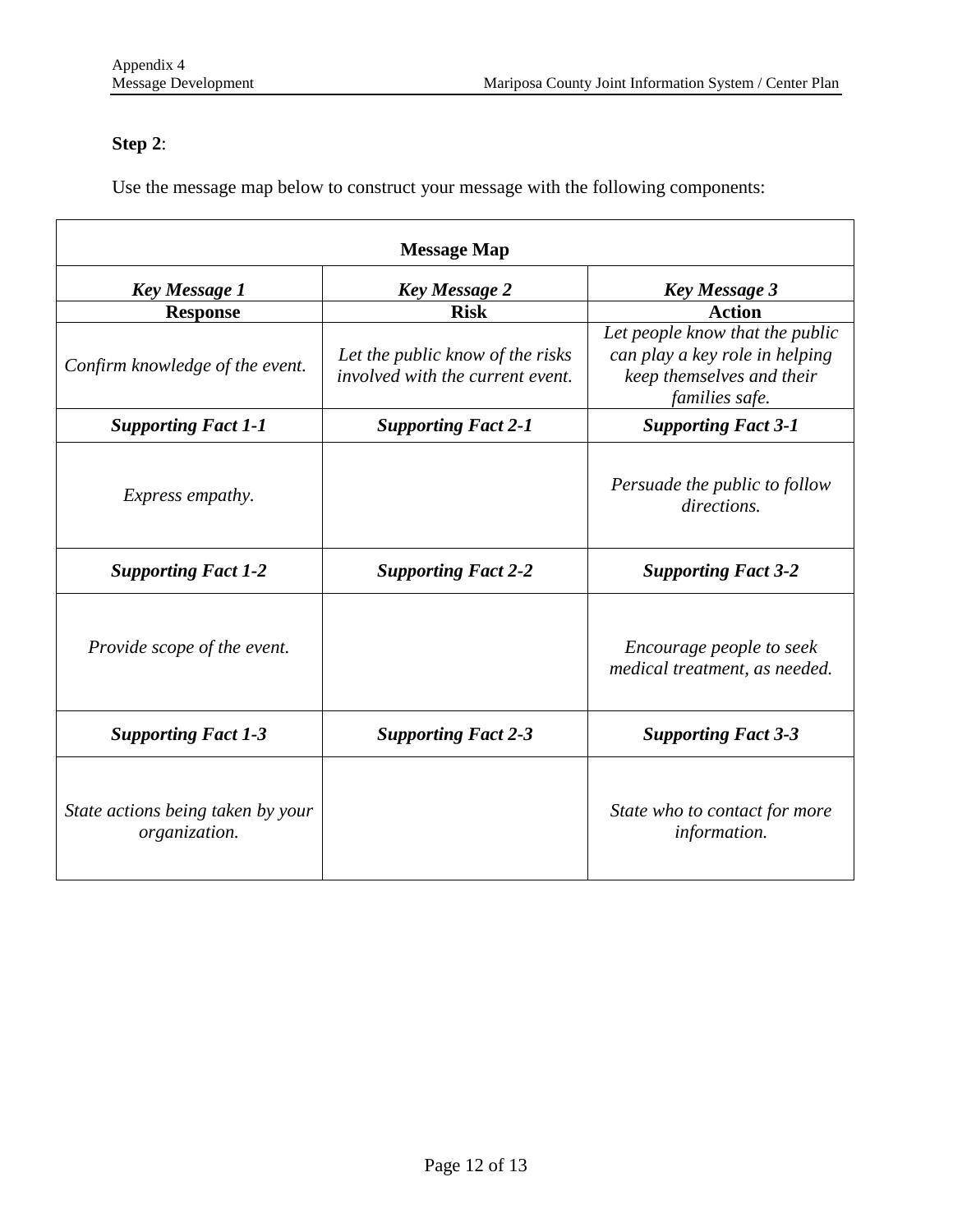#### **Worksheet: Template Press Statement**

#### FOR IMMEDIATE RELEASE

CONTACT: [name of contact] PHONE: [number of contact] Date of release: [date]

Two-three sentences describing what happened and expressing empathy on the situation.

Two-three sentences describing what is currently happening in response to the event.

and the control of the control of the control of the control of the control of the control of the control of the

 Two-three sentences listing protective actions for community and actions that will be taken in the

future.

Contact information, ways to get more information and other resources.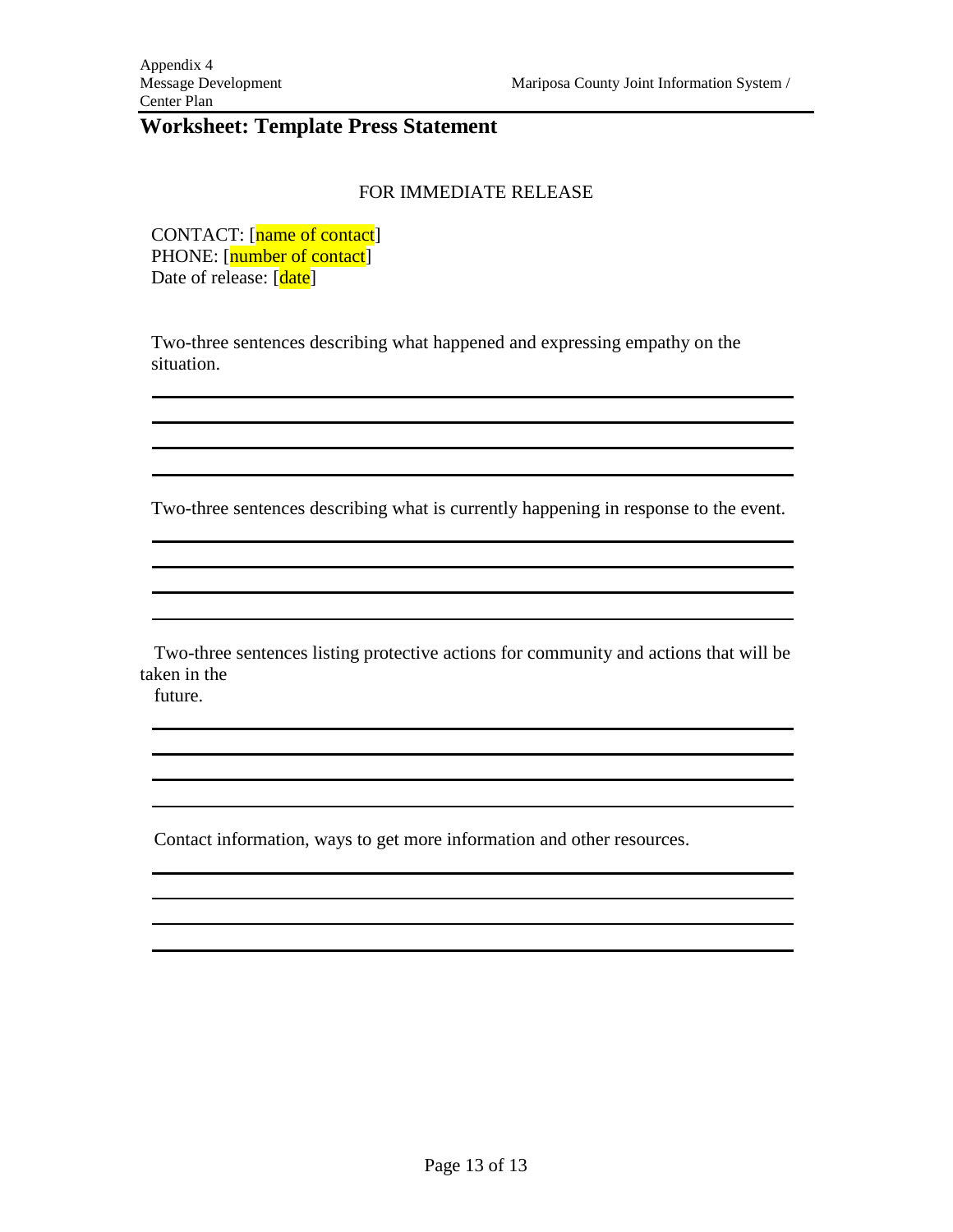# Appendix 5 Community Outreach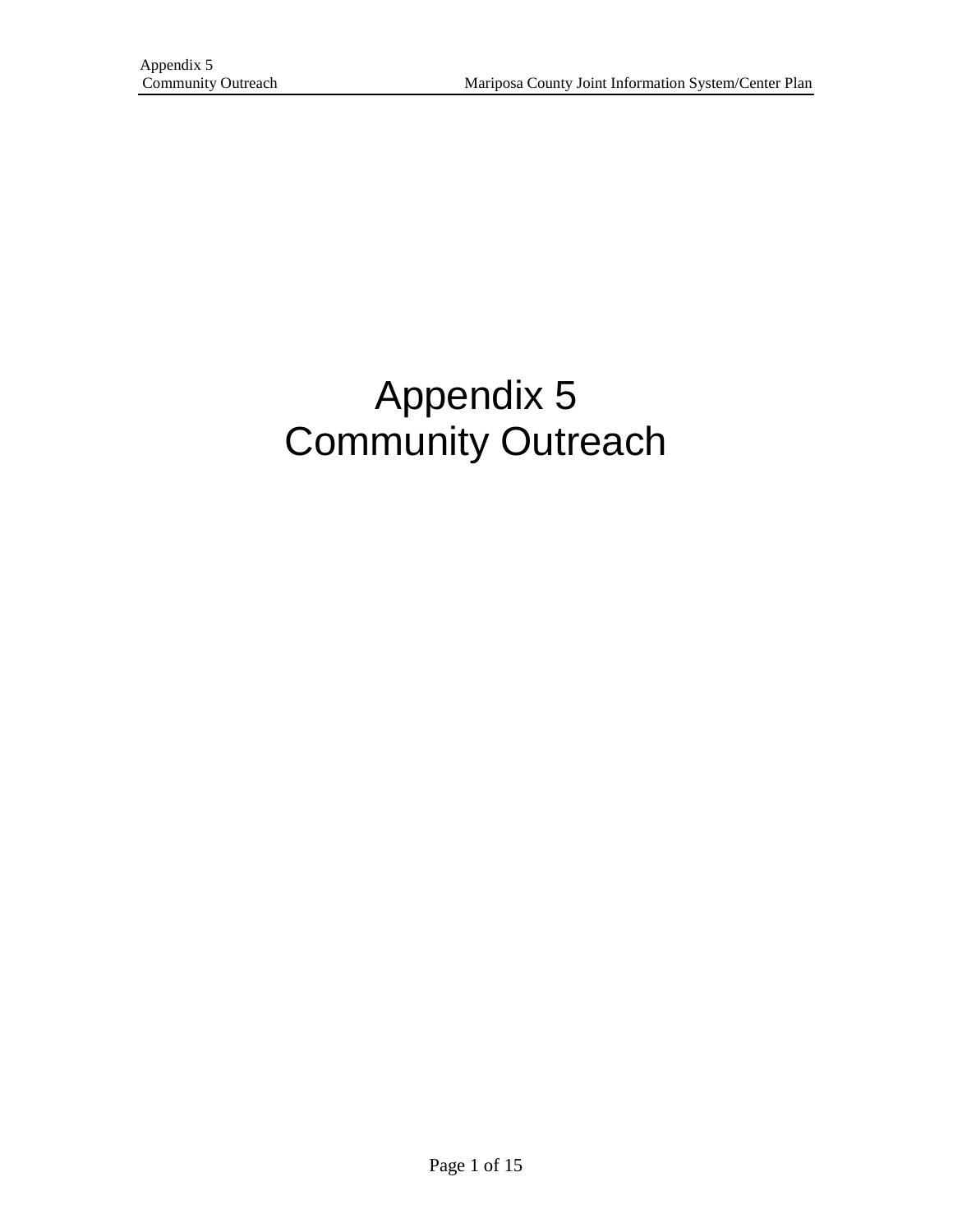#### Worksheet: Conducting a News Conference

If properly conducted, a news conference can be one of the best ways to update media following a crisis. A news conference should be scheduled only when necessary – when the news is important enough to affect large populations, and when it is appropriate to disseminate urgent information to a group of reporters at one time. Consider the following items when planning and implementing your press conference.

**Plan Date, Time and Location (**It is advisable to plan the news conference two to four hours after a crisis has occurred, depending on the severity.)

- $\Box$  Have you given the media as much advance time as possible?
- $\Box$  Have you planned the news conference in a safe venue close to the site of the emergency?
- $\Box$  Is the venue safe for the media and does not interfere with recovery and evacuation efforts?

#### **Invite Key Members of the Media to Attend By Sending Out a Media Advisory**

- $\Box$  Have you made sure the media advisory gives the date, time and location of the conference, the subject to be discussed, the names of the people who will be speaking and a list of languages in which materials will be provided?
- $\Box$  Have you placed follow-up calls before the conference to remind reporters about the event?

#### **Prepare the Room**

- $\Box$  Have you made sure your news conference site includes staging, chairs, podium and microphones and checked to ensure all equipment is working properly?
- $\Box$  Have you arranged the room so that reporters can easily get their stories without having to move about?
- $\Box$  Is your department/organization's logo clearly visible on the front of your podium or behind the speaker?
- $\Box$  Do you have a backup plan for possible glitches?

#### **Provide Media Materials**

 $\Box$  Have you prepared media kits including any news releases, speaker names or additional materials that will help reporters write their stories?

#### **Be Prepared**

- $\Box$  Have the main spokespersons rehearsed the key messages developed for the crisis and are they ready to answer questions?
- $\Box$  Have you made sure your spokespersons know what the most important information is and how to stay focused, even if asked questions that concern other issues?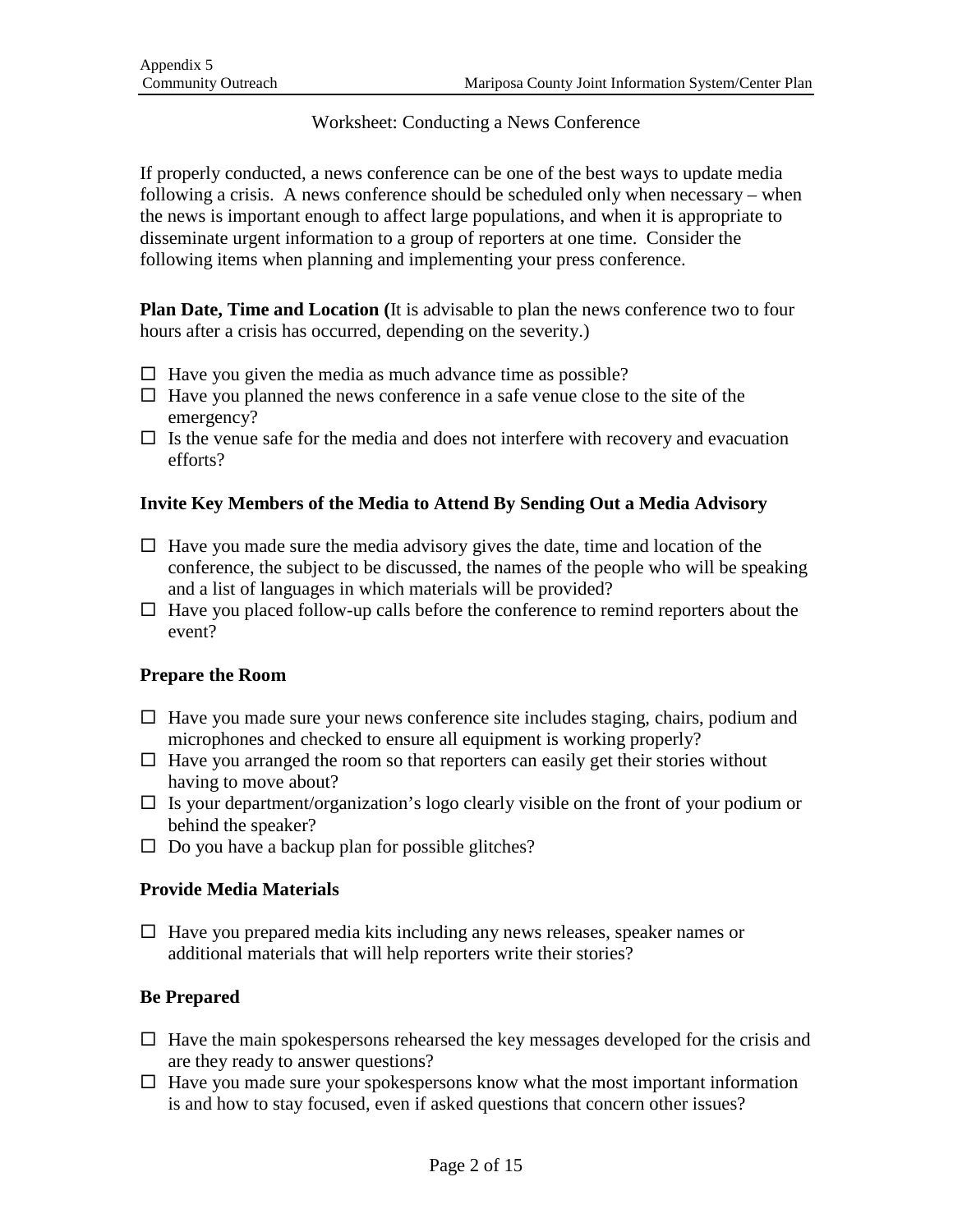- $\Box$  Have you discussed in advance which key points will be made by each spokesperson?
- $\Box$  Have you designated a moderator in advance of the news conference to keep the conference on schedule, establish ground rules and field reporters' questions?
- $\Box$  Have you set a clear end time for the news conference?
- $\Box$  Have you made a Spanish-speaking or other appropriate language spokesperson available at the press conference and have you referenced that in your media materials?

#### **Be Thorough**

- $\Box$  Have you made sure all questions are answered during the news conference? If a spokesperson does not know the answer to a question, make sure a member of the communication team finds the answer after the news conference and makes it available to the reporter at a later date. If possible, allow spokespeople to be available one-on-one with reporters following the conference to answer questions.
- $\Box$  Have you designated someone to ask questions during the news conference that reporters may not raise?

#### **Monitor Attendance**

- $\Box$  Have you asked reporters to check in? This will provide a list of who attended, and more importantly, who did not attend.
- $\Box$  For key media personnel who were not able to attend, have you offered them a phone interview with the spokespersons?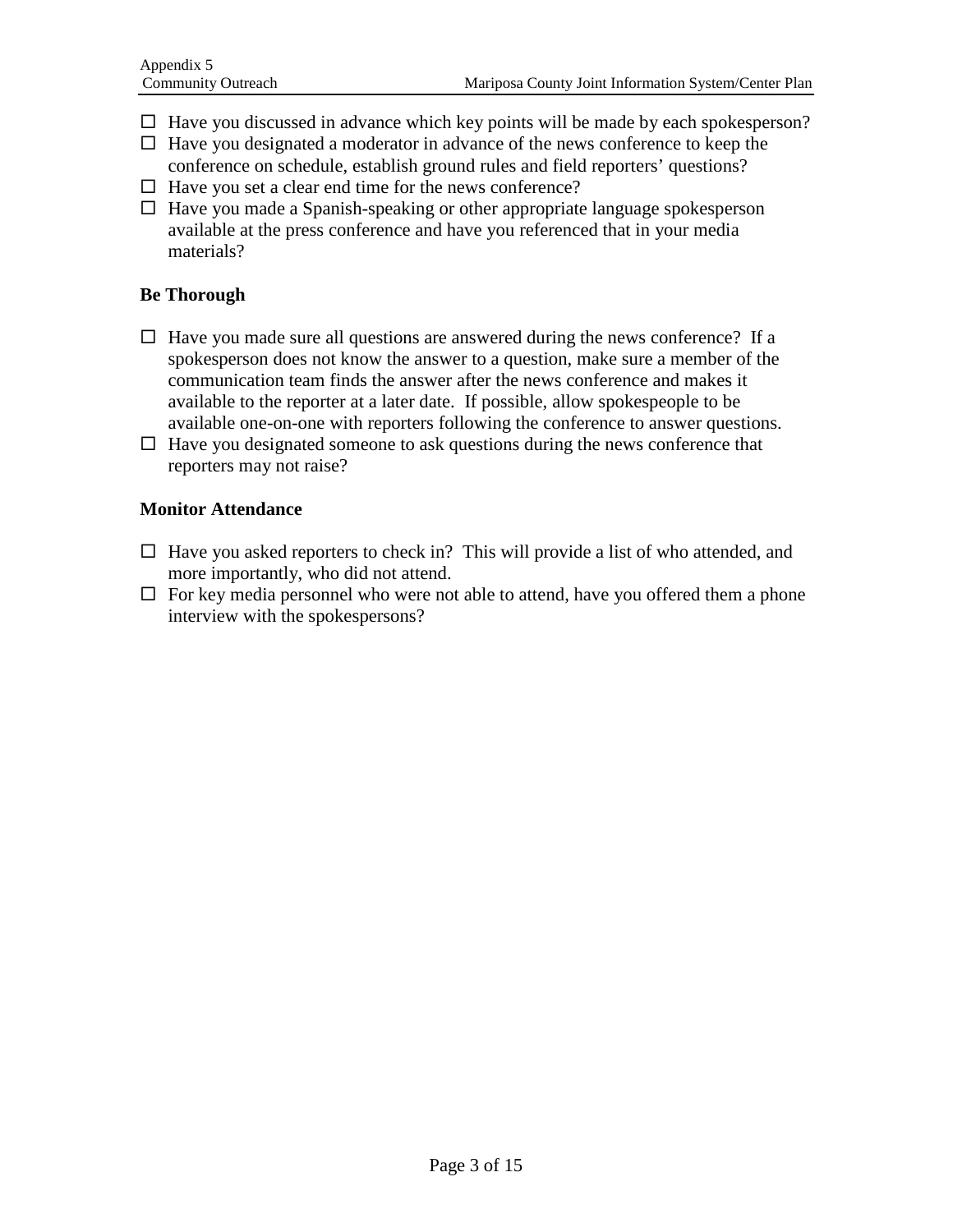#### **NEWS CONFERENCE CHECKLIST**

#### **Facilities: Conduct a walk-through before the event and the morning of the event.**

- \_\_\_\_\_\_\_\_Site satisfactory
- \_\_\_\_\_\_Space adequate
- \_\_\_\_\_\_\_Security available, if needed.
- \_\_\_\_\_\_Accessible for physically disabled
- \_\_\_\_\_\_Parking available
- \_\_\_\_\_\_Outdoors grounds in good condition
- \_\_\_\_\_\_Visuals identified

#### **Equipment: Test equipment before and on the day of the event. Allow time for replacement and know who to contact about equipment problems.**

- \_\_\_\_\_\_Microphone/amplifier
- \_\_\_\_\_\_Podium
- \_\_\_\_\_\_Platform/stage
- \_\_\_\_\_\_Acoustics
- \_\_\_\_\_\_Visual aids (equipment, screens, easel, charts, etc.)
- \_\_\_\_\_\_Heat/air (where controls are/how to adjust them if necessary)
- \_\_\_\_\_\_Video/audio recording equipment
- \_\_\_\_\_\_\_\_\_\_Seating arrangements
- \_\_\_\_\_\_Registration table –*one for press and one for guests*
- \_\_\_\_\_\_Signage
- Tables, Chairs
- \_\_\_\_\_\_Table cloths
- $Logo(s)$
- \_\_\_\_\_\_Timer

#### **Materials: These should all be prepared in advance.**

- \_\_\_\_\_\_Media Sign-in sheets- *name, address, phone numbers, email address, affiliation*
- Name tags
- \_\_\_\_\_\_Tent cards for press conference participants if needed
- Posters
- \_\_\_\_\_\_Press kits-*have them available at the sign in table for press*
- Pads and pencils
- \_\_\_\_\_\_Participant materials- *press kits, releases, etc*.
- \_\_\_\_\_\_Agenda

#### **Staffing and Set-up: Your staff should be professionally dressed and wearing name tags.**

\_\_\_\_\_\_Speakers \_\_\_\_\_\_Staff on hand and in place-*station the greeter(s) appropriately*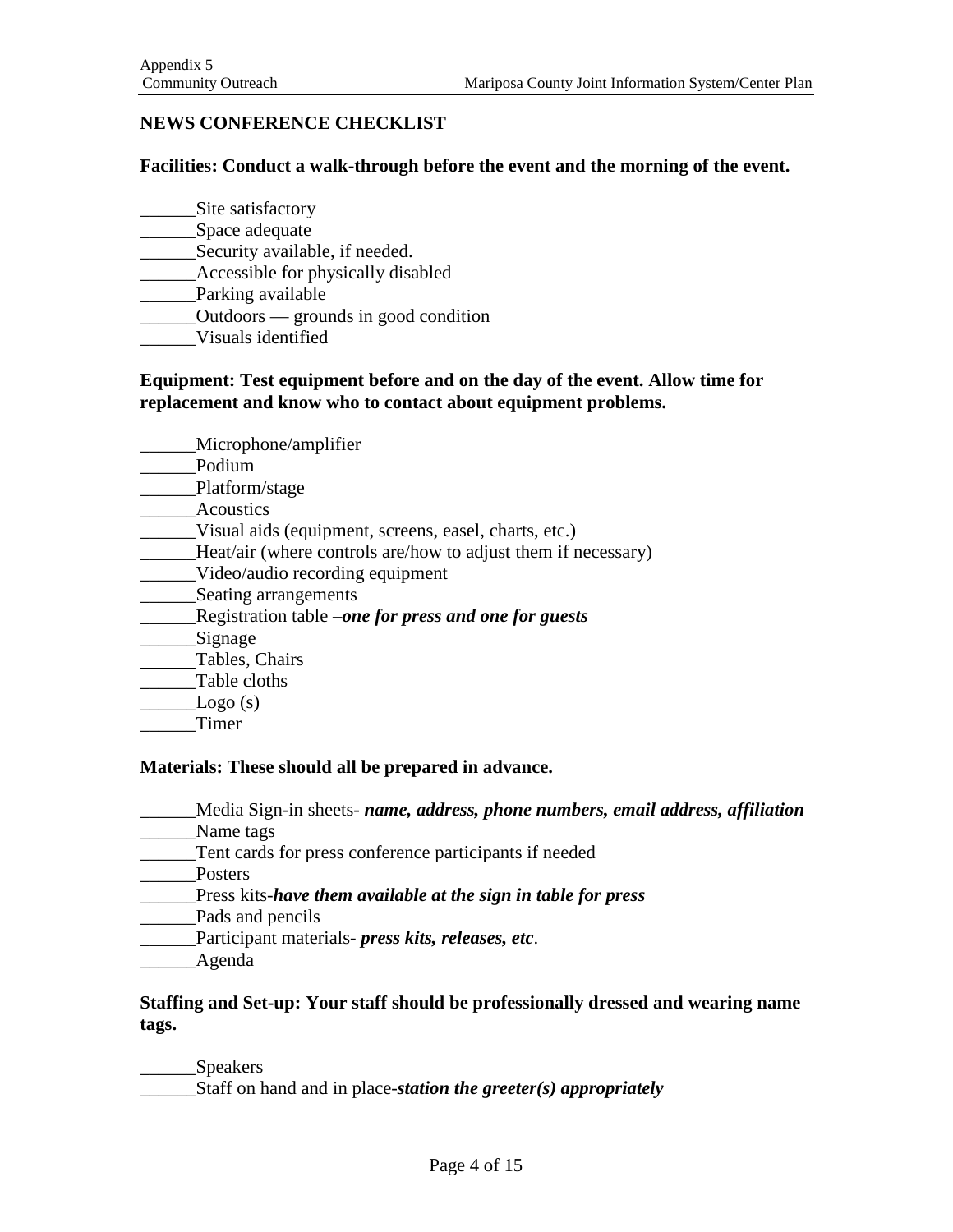\_\_\_\_\_\_Refreshments/ Water

\_\_\_\_\_\_Photographer

#### **Before the Conference**

- \_\_\_\_\_\_Find credible spokespersons
- \_\_\_\_\_\_Develop key messages
- \_\_\_\_\_\_Choose an appropriate date
- \_\_\_\_\_\_Choose a convenient time
- \_\_\_\_\_\_Identify a site
- \_\_\_\_\_\_Write a media advisory
- \_\_\_\_\_\_Develop a media list
- \_\_\_\_\_\_Fax the media advisory
- \_\_\_\_\_\_Have your materials prepared
- \_\_\_\_\_\_Have the site of the conference well prepared

#### **Day of the Conference**

- \_\_\_\_\_\_Review key messages and news conference agenda prior to conference
- \_\_\_\_\_\_Meet members of the press
- \_\_\_\_\_\_PIO should introduce the speakers
- Start promptly
- \_\_\_\_\_\_Have additional people available to answer questions if needed

#### **After the Press Conference**

- \_\_\_\_\_\_Consider sending thank you notes to the VIPs who attended
- \_\_\_\_\_\_Distribute the press kit to key media who were unable to attend
- \_\_\_\_\_\_Monitor the press coverage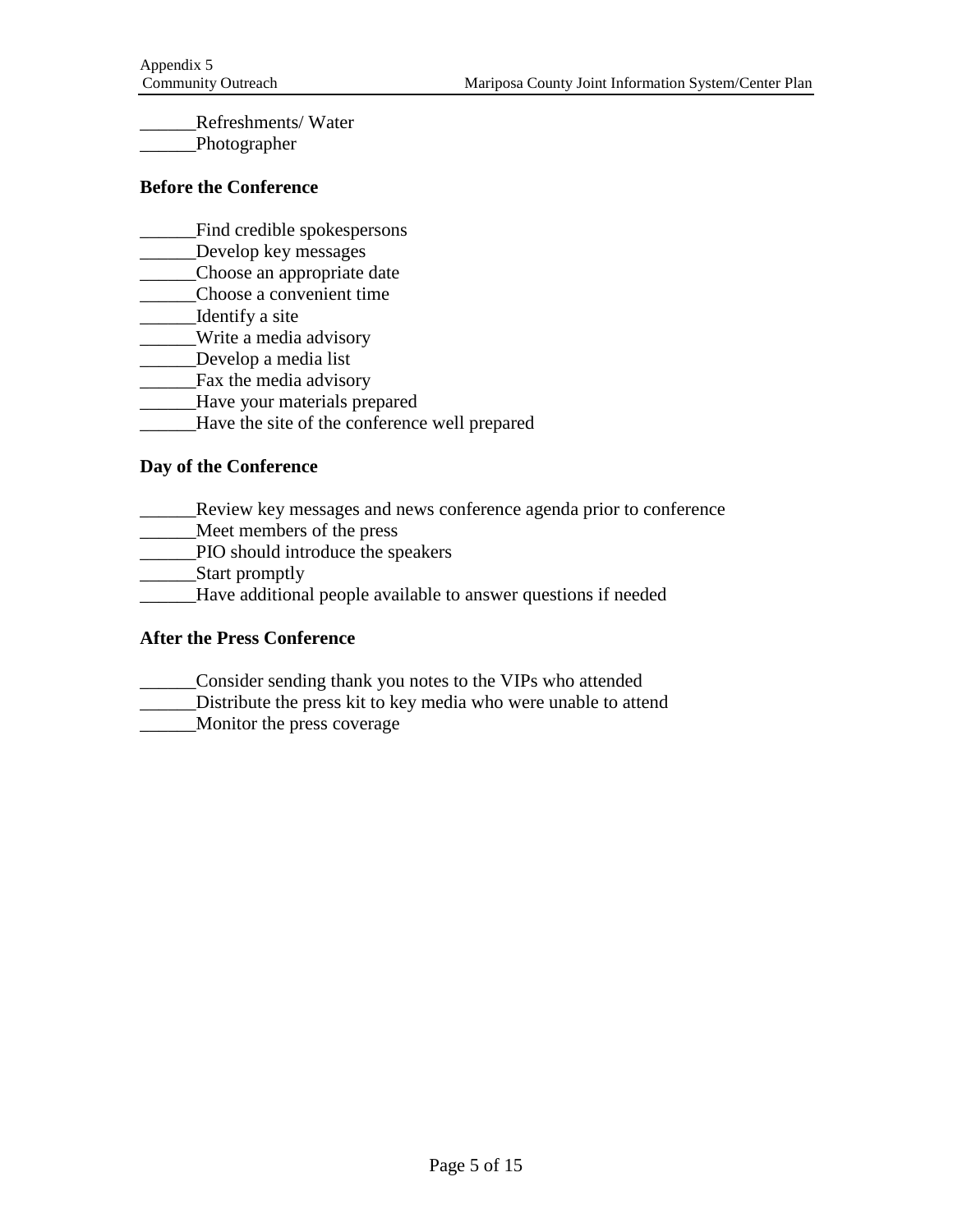#### **Additional News Conference Tips**

#### **When to Hold a Press Conference**

There are times when a press conference or media event is the best way to broadly deliver important information about your program to the press. They offer the potential for reaching multiple reporters from the broadcast, print, and trade press at a single event. Press conferences can be efficient and exciting. They heighten interest in the story and may even reinforce the natural competitiveness of the press, increasing the prospects of your story being covered. Consider the following points in deciding if you should hold a press conference:

- Is your story newsworthy, timely, and of interest to news-reporting organizations?
- Are there alternative means of delivering your message that would be equally or more effective?
- Does the press conference offer reporters special advantages, such as interesting visuals and hearing directly from experts, key officials, and other important figures?

Successful press conferences invariably involve a great deal of staff time and should not be undertaken without good reason. Even with a strong topic and story, it is not easy to secure press attendance.

#### **How to Prepare Your Spokesperson for the Event**

- It is good practice to have a primary spokesperson for your issue. That person should be well prepared for the event and ready to answer reporters' questions. To help your spokesperson:
- Develop a brief statement under 10 minutes is a good rule-of thumb and a set of "talking points" that focus on your key messages.
- Consider using visual aids such as poster-size charts or overheads. If you produce visuals, they should be clear and easily understood, and visible from any point in the press area.
- Anticipate questions and prepare clear, brief answers.
- Provide the statement, "talking points," and Q&As to your spokesperson and anyone else who might be answering questions. (Note: Do not distribute talking points or Q&As; they are for internal use only.)
- Schedule a rehearsal. You may want to have several people there to give it the feel of the actual event, you may want to videotape it to assess and improve the presentation.
- Decide how questions will be handled. If more than one person in involved in the presentation, it is a good idea to have a moderator who is knowledgeable about the participants and can call on the best person to answer each question.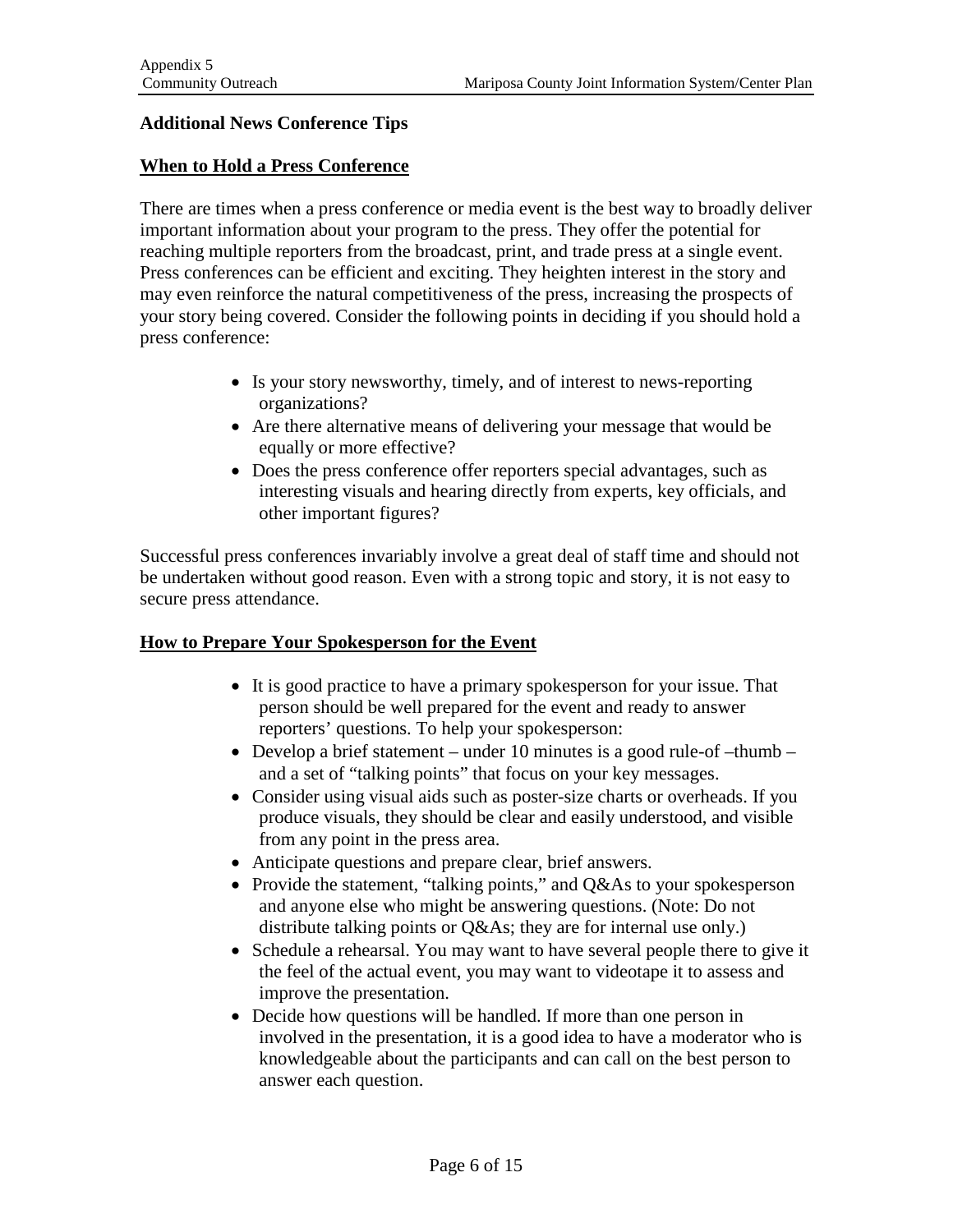#### **Before the News Conference**

**Find credible spokespersons** who will work with PIO/JIC to develop key messages.

**Choose an appropriate date** for the press conference. Make sure your conference doesn't coincide with another news conference or community event.

**Choose a convenient time** for the press. The best time to schedule a news conference is 10:00 a.m. This allows time in the morning for the assignment editor to review the story options for the day and to assign a reporter to your event. Remember, TV and radio producers need time to edit the story for broadcast, and newspaper reporters need time to write. That's why the morning hours are preferable.

**Identify a site** for your news conference. Consider parking, security, and photo op needs. Remember that TV tells its story in pictures, so make your site as visually appealing as possible.

**Write a media advisory** using the "who, what, where, when and why" basics. Keep it brief — a media advisory is not a press release. Include crucial information such as directions, a map, where to enter the building, parking instructions, and what will be addressed at the news conference.

**Fax and/or email the media advisory** to your list of journalists. Fax it as early as two days before the event and then follow up with a phone call to confirm that it has been received by each newsroom. Fax it again the day before and the morning of the event. Be vigilant about making follow-up calls to sell your story to the assignment editor.

**Have your materials prepared** and ready to be distributed to the attendees. You should include a press release, a fact sheet and/or brochures, information on your organization, photos, graphs, charts, etc…

**Have the site of the conference well prepared.** Post signs or other visuals in advance, if possible. Also, post directional signs to guide journalists to the site.

#### **The Day of the Press Conference**

**Review** your logistics and the instructions above. Arrive at least an hour ahead of time if possible.

**Meet members of the press** as they arrive. Take down their names and phone numbers and give each of them a press kit, agenda, general information and a press release.

**Start** the news conference no later than five minutes after the announced time. Have the speakers present and allow some time for questions and answers. Have the PIO facilitate the Q and A session.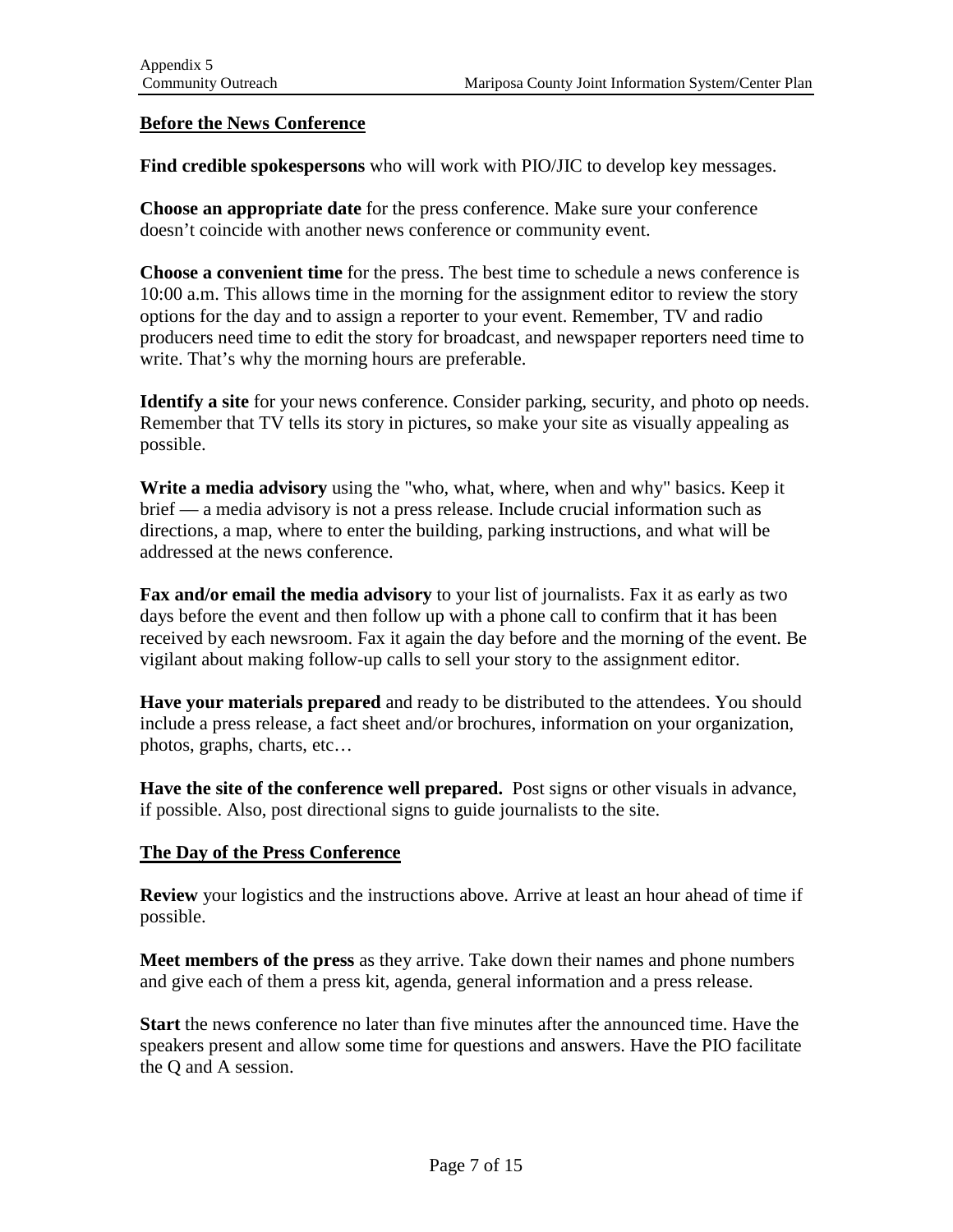#### **Moderator Script Outline**

Welcome to today's (this morning's/tonight's) news conference.

My name is:  $\sqrt{2\pi}$  music  $\frac{1}{2}$  music  $\frac{1}{2}$  music  $\frac{1}{2}$  music  $\frac{1}{2}$  music  $\frac{1}{2}$  music  $\frac{1}{2}$  music  $\frac{1}{2}$  music  $\frac{1}{2}$  music  $\frac{1}{2}$  music  $\frac{1}{2}$  music  $\frac{1}{2}$  music  $\frac{1}{2}$  music

We will be presenting information on:\_\_\_\_\_\_\_\_\_\_\_\_\_\_\_\_\_\_\_\_\_\_\_

With us today are:\_\_\_\_\_\_\_\_\_\_\_\_\_\_\_\_\_\_\_\_\_\_\_\_\_\_\_\_\_\_\_\_\_\_\_\_\_\_

We will begin today with brief statements by representatives of the Incident / Unified Command. Then we will open the floor to your questions.

Because of the on-going response needs, we will be available for \_\_\_\_\_\_\_\_\_minutes today.

Our next informational update will be provided at \_\_\_\_\_\_\_\_\_\_\_\_.

Following the news conference, staff of the Joint Information Center staff and I will try to help you with any further needs.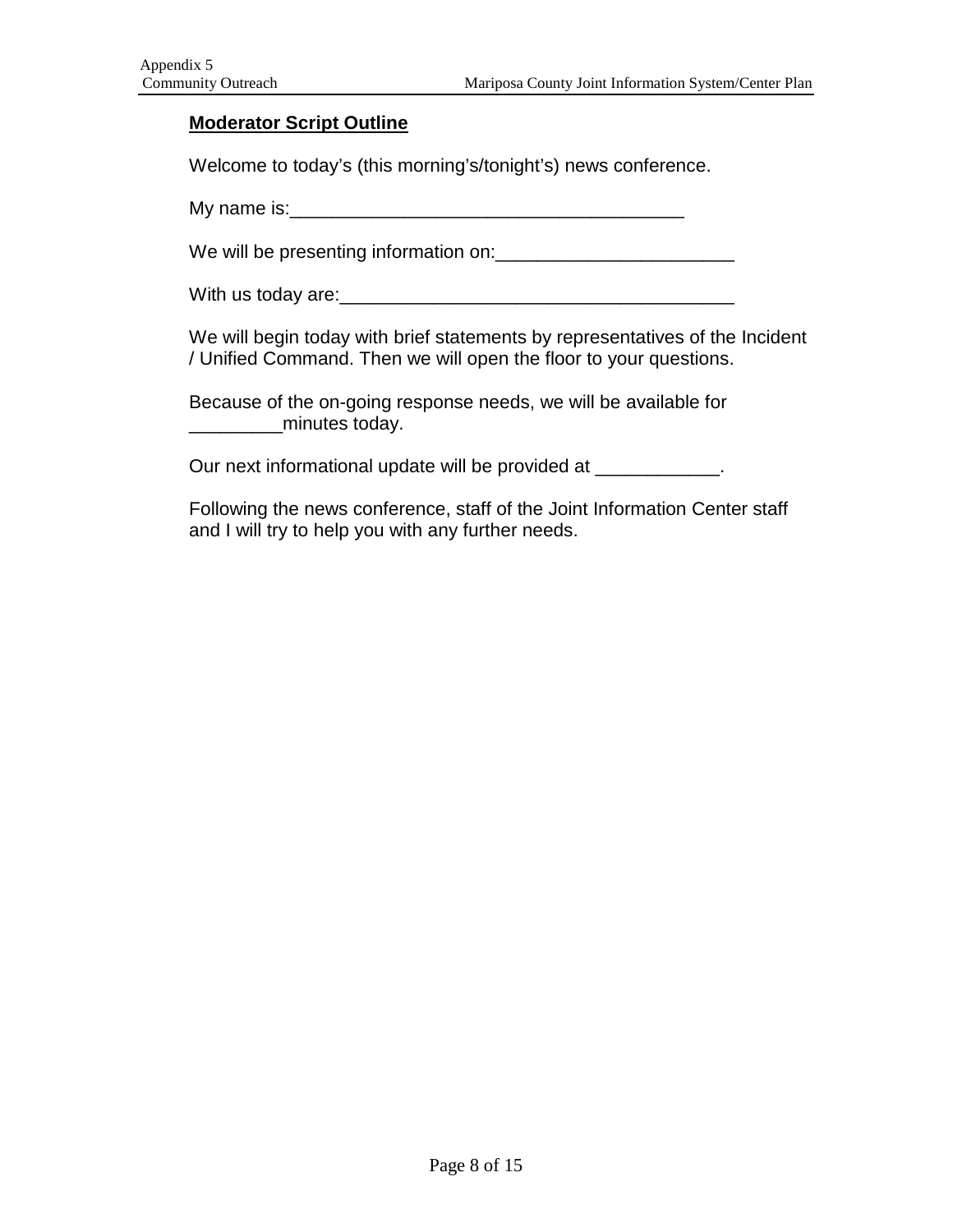## Media Sign-In Sheet

| CHECK-IN SHEET | <b>INCIDENT NAME:</b> |           | DATE:    |                      |
|----------------|-----------------------|-----------|----------|----------------------|
| AGENCY         | <b>NAME</b>           | DATE/TIME | CONTACT# | <b>EMAIL ADDRESS</b> |
|                |                       |           |          |                      |
|                |                       |           |          |                      |
|                |                       |           |          |                      |
|                |                       |           |          |                      |
|                |                       |           |          |                      |
|                |                       |           |          |                      |
|                |                       |           |          |                      |
|                |                       |           |          |                      |
|                |                       |           |          |                      |
|                |                       |           |          |                      |
|                |                       |           |          |                      |
|                |                       |           |          |                      |
|                |                       |           |          |                      |
|                |                       |           |          |                      |
|                |                       |           |          |                      |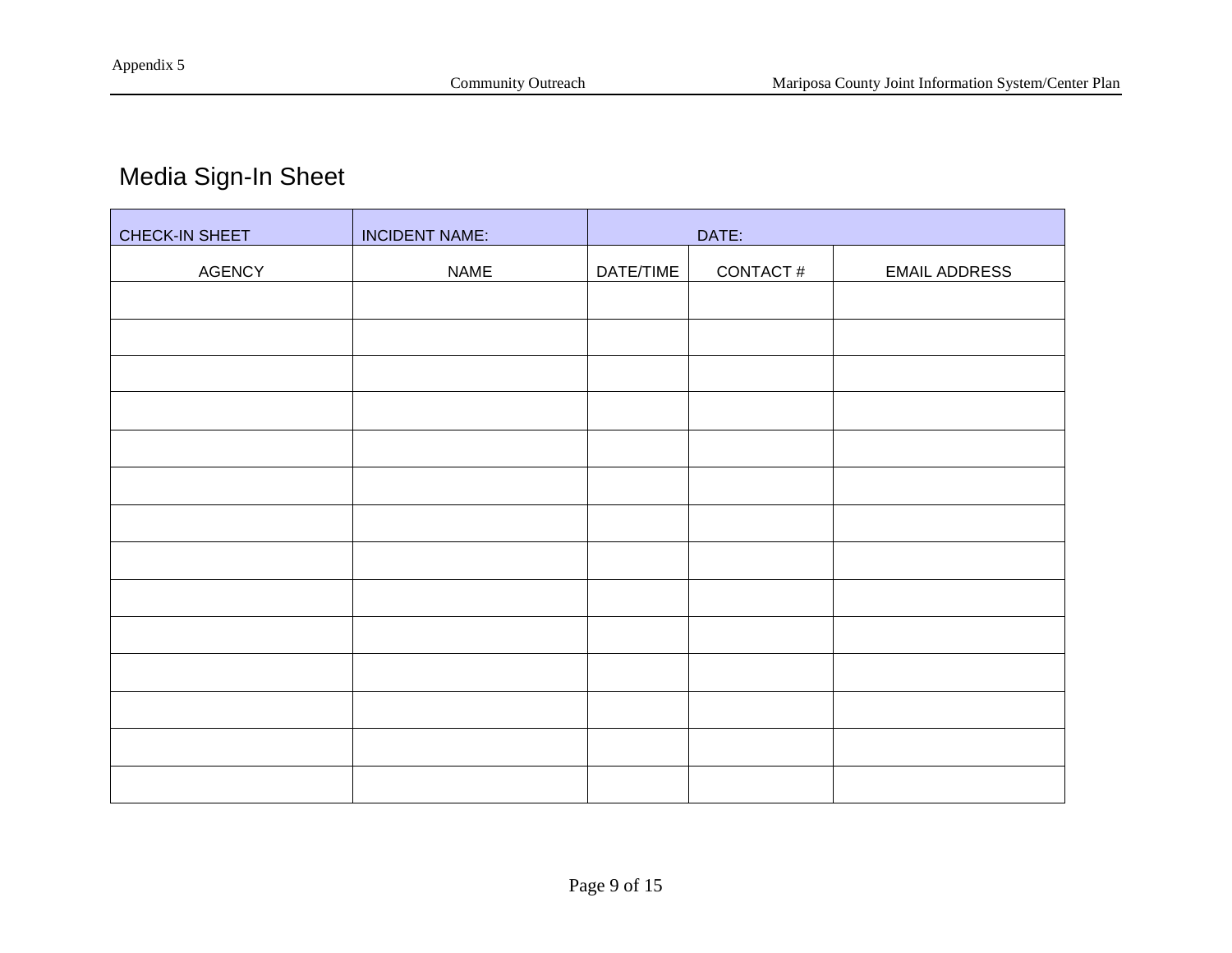### **Public/Town Hall Meetings**

The goal of a public or town hall meeting is to inform and/or mobilize a community. Meetings offer an opportunity to share information and possible courses of action. During the meeting the community should be encouraged to ask questions and share comments.

### **Location**

• Hold the meeting in a public, comfortable setting that is easily accessible, well lit, and has adequate parking and seating, especially for persons with disabilities. Depending on the size of your expected audience, a stage and sound equipment may be helpful, but are not essential for the meeting.

### **Prior to the Meeting**

- Create an agenda and set a beginning and ending time for the meeting. Meetings should last from one to three hours. For more information, see the sample agenda below.
- Announce the meeting in local media in advance, if possible. Distribute flyers to community members and groups interested in attending. Clarify that the meeting is not a formal public hearing, but rather a place to exchange information and comments.
- Consider partnering with community leaders to develop and publicize the meeting. Often credibility and trust are issues for multicultural communities, and people are more likely to attend and participate if they feel their representatives are involved.
- Be sensitive to special needs of community members. Consider translations for non-English speakers or sign language for hearing-impaired participants.
- Follow up with media closer to the meeting time to encourage attendance. Send a "media alert," which contains brief information about the meeting date, time, and topic, and/or make phone calls to key contacts.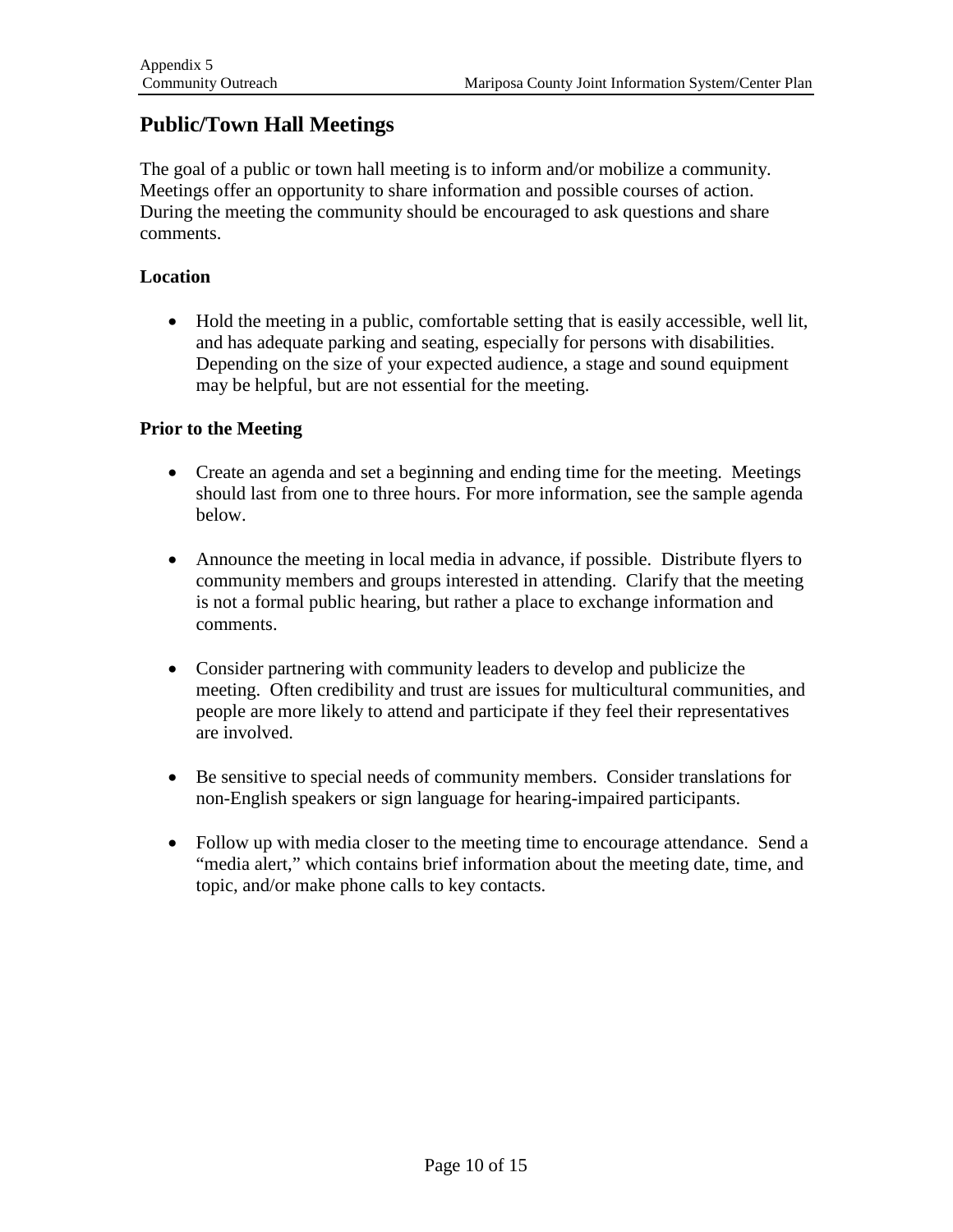### **Sample Agenda:**

| <b>Time</b>     | <b>Speaker</b>         | <b>Activity</b>          | <b>Purpose</b>                    |
|-----------------|------------------------|--------------------------|-----------------------------------|
|                 |                        |                          | [not to be included in printed    |
|                 |                        |                          | agenda]                           |
| 6:00 p.m. $-$   | Spokesperson/          | Welcome and              | State the purpose of the meeting, |
| $6:05$ p.m.     | Moderator              | <b>Opening Remarks</b>   | outline the agenda and announce   |
|                 |                        |                          | procedures for making             |
|                 |                        |                          | statements.                       |
| 6:05 p.m. $-$   | Spokesperson/Panelists | <b>Opening Statement</b> | Present preliminary findings and  |
| $6:20$ p.m.     |                        |                          | proposed courses of action.       |
|                 |                        |                          | Distribute materials.             |
| $6:20$ p.m. $-$ | All Participants       | Interactive              | Allow community members to        |
| 6:50 p.m.       |                        | Discussion               | ask questions and offer           |
|                 |                        |                          | comments.                         |
| 6:50 p.m. $-$   | Spokesperson/Moderator | Closing                  | Summarize meeting, list action    |
| $7:00$ p.m.     |                        |                          | items and announce where and      |
|                 |                        |                          | when the transcript of the        |
|                 |                        |                          | meeting can be obtained.          |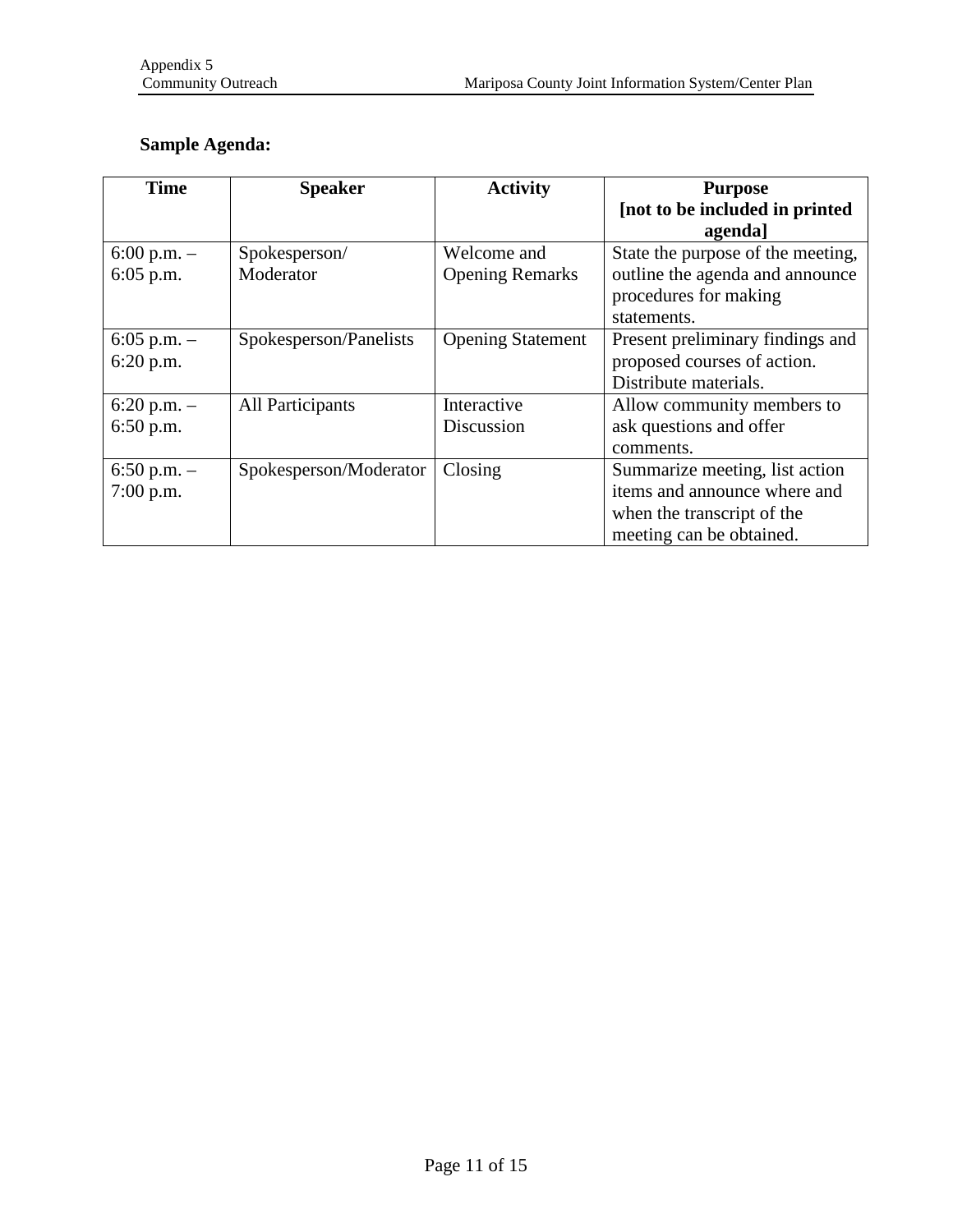### **Conducting the Meeting**

- Panelists can include Subject Matter Experts, community leaders, and safety and health agency officials. Panelists are not necessary, but can add credibility to the meeting.
- If using a panel and a moderator, the moderator should know the issues and be able to facilitate the discussion.
- Distribute materials, including fact sheets and other materials, for participants to take home.
- Prepare a transcript of the meeting, make the transcript publicly available and announce how it can be obtained.
- Consider audio or videotaping the meeting as a record so you can refer to it to refresh your memory on community concerns, if necessary.

### **Limitations of a Public Meeting**

• It can intensify conflicts rather than resolve controversies. If public meetings have failed in the past, use an alternative method.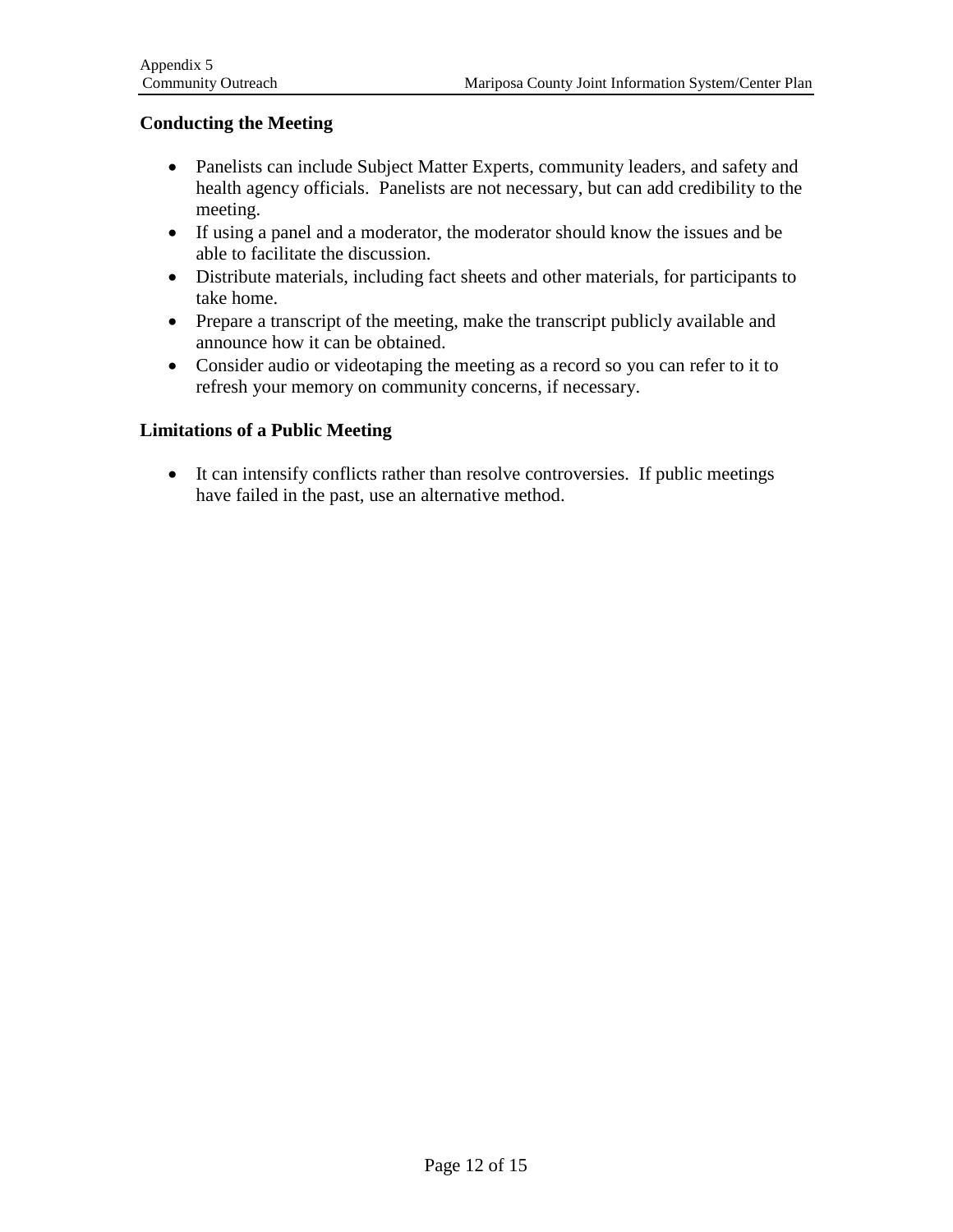## **TOWN MEETING CHECKLIST**

The following checklist should be used in setting up town meetings. Personnel from several units of the JIC (e.g., Lead PIO, Research, Logistics) will play some role in conducting this activity. Risk communication principles note exhibit halltype town meetings are far more successful than traditional question and answertype sessions. The PIO Assistant, with input from others, should coordinate for displays, as well as speakers to staff them. The media should be invited to town meetings.

1. Select the appropriate time for the exhibit/town meeting.

**NOTE**: The end of the working day is best, although this may conflict with media newscasts. Tuesday and Thursday have proven to generate greater attendance.

2. Select an appropriate meeting format, i.e., open house, audio/visual presentation, panel discussion.

2. Select and schedule an appropriate location.

**NOTE**: The location should be easily accessible, with plenty of parking, power and minimal background noise. Provide signage to the specific room.

4. Notify the community of the event with adequate advance notice.

5. Set up exhibits, schedule and conduct speaker preparation and give any assistance with materials for exhibits.

6. Appoint a town meeting moderator, usually the Lead PIO.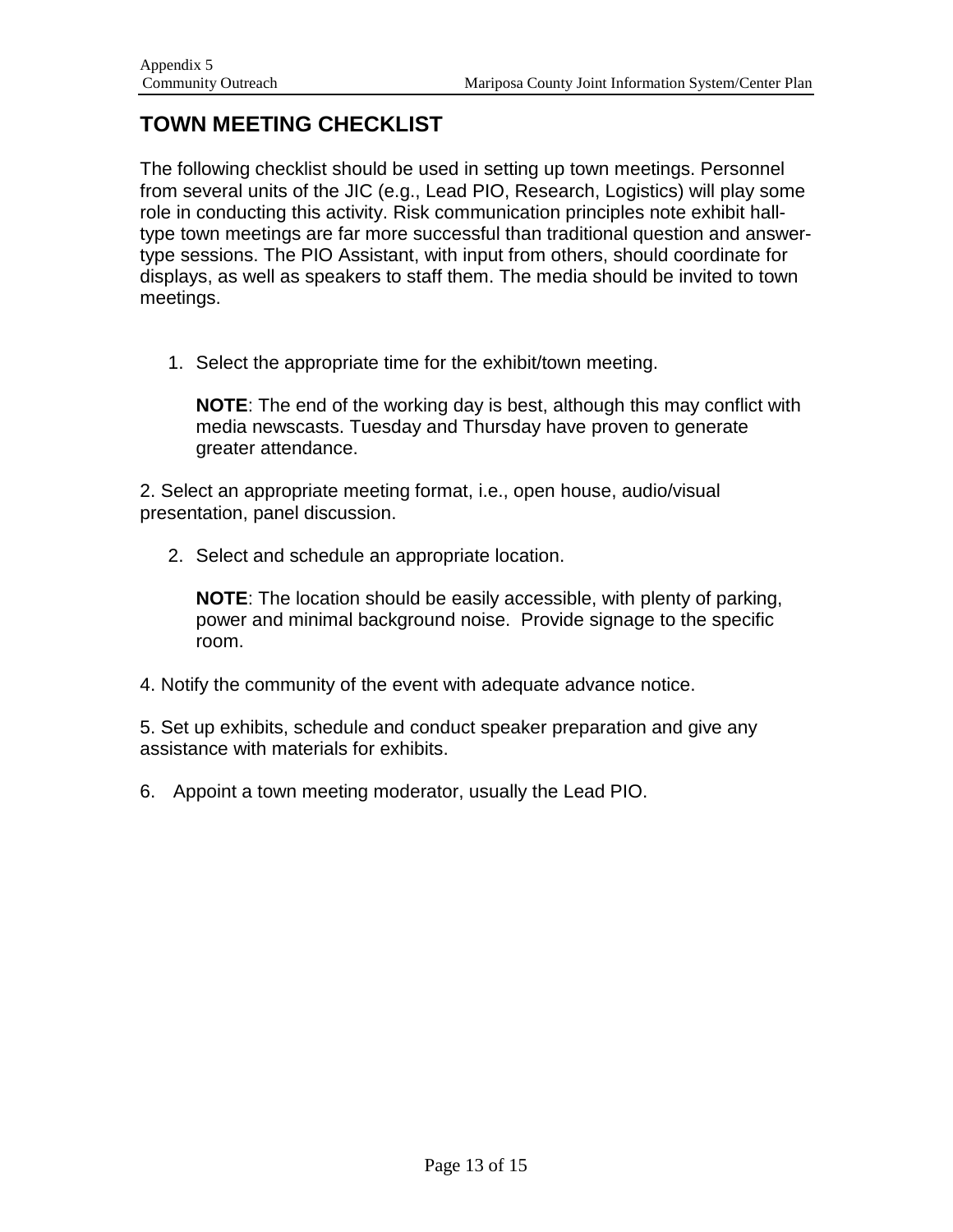### **Setting Up A Crisis Hotline**

An effective way to answer the public's concerns is through a toll-free hotline. Consider the following when you are planning for toll-free number services or building your capacity in-house.

- Decide between rapid expansion of an existing phone number or a "new" toll-free number that is generated specifically for the emergency.
- Record and refer callers to the new or existing number on the 209-966-1133 recorded message.
- Consider creating hotline scripts in multiple languages so that diverse audience can understand the information. Particularly if the emergency will affect the tourist population. If the hotline is staffed, make arrangements to respond to questions from non-English speakers.
- The service must be able to respond to a large number of calls and operate extended hours.
- The toll-free number must be answered by trained staff that can reassure callers, provide requested information, and/or refer callers as needed. You may consider hiring an outside vendor or partnering with a company who can provide assistance.
- Pre-approved materials on multiple subjects should be easily accessible during an emergency. The following are concerns about pre-developed materials:
	- Materials must be specific to the emergency and the community impact.
	- They must be easy to read and understandable.
	- They must be available in multiple languages based on community needs.
	- They must be field tested for cultural sensitivity and preferences.
- Standards of performance and evaluation should be considered: customer satisfaction, response capacity, accuracy, etc.
- Call managers must be able to quickly integrate new information into their emergency responses.
- Consider using pre-recorded messages as a helpline after the crisis or when staff members are not available.
- Add TTY services for deaf and hearing-impaired or TDD.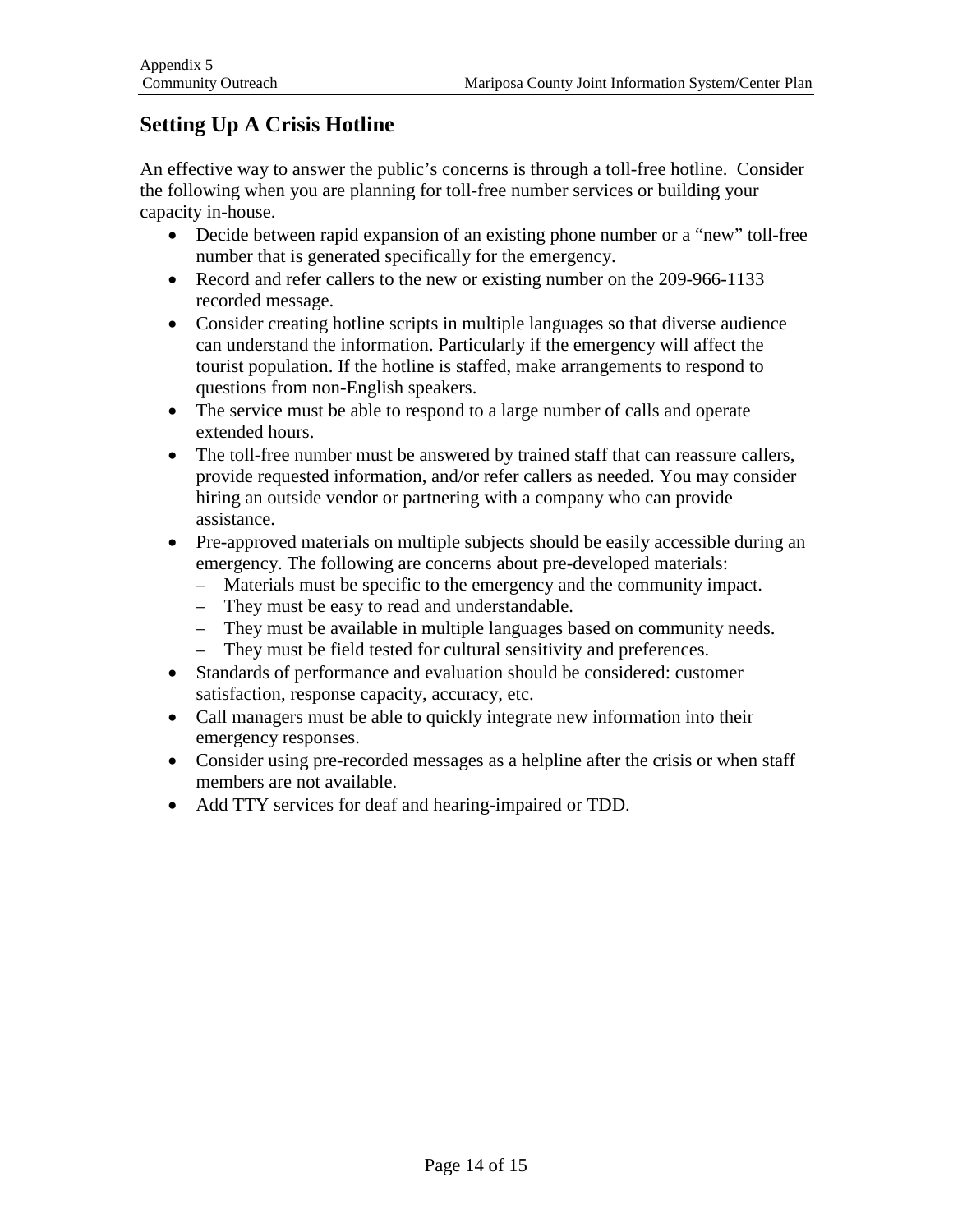## **966-1133 NOT FOR PUBLIC DISTRIBUTION**

The pre-established emergency information recorded line can provide information to the public and is as current as the time the recording is created. The recorded message can be accessed by callers in Mariposa County and will support as many phone callers at once to the capability of the entire Sierra Tell phone system.

Once the message is created and approved, the following procedure must be followed to record the message:

\*\*\*\*\*\*\*\*\*\*\*\*\*\*\*\*\*\*\*\*\*\*<mark>Deleted for Security\*\*\*\*\*\*\*\*\*\*\*\*\*\*\*\*\*\*\*\*\*\*\*\*\*</mark>

It is important to record the current date and time of the message at the beginning of the recording so that those calling will know if there have been any updates since the last message.

Also, indicating when the next message update will be provided will prevent unnecessary calling by the public as they look for additional information on the event.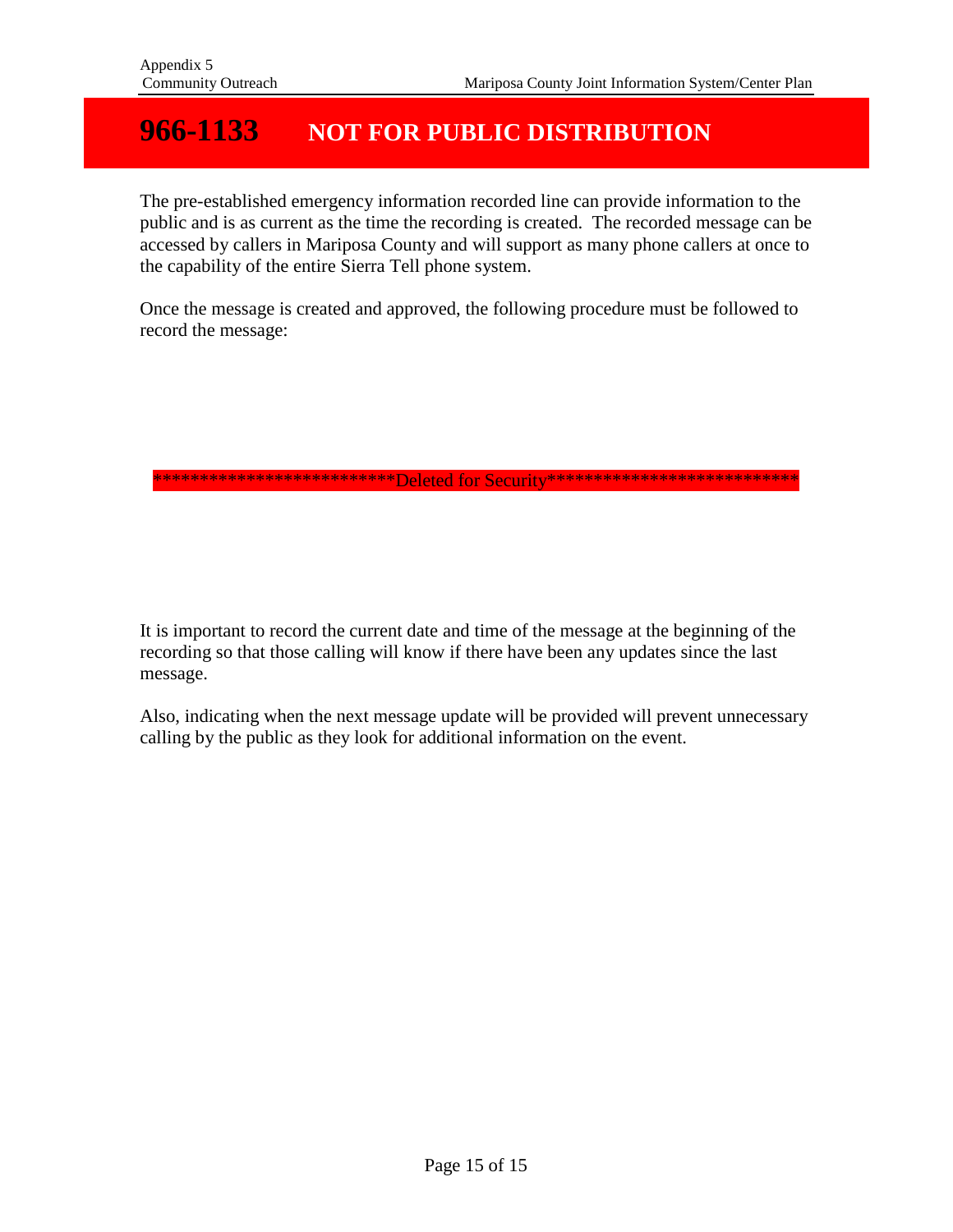# Appendix 6 Memorandum of Understanding between JIC Participating Agencies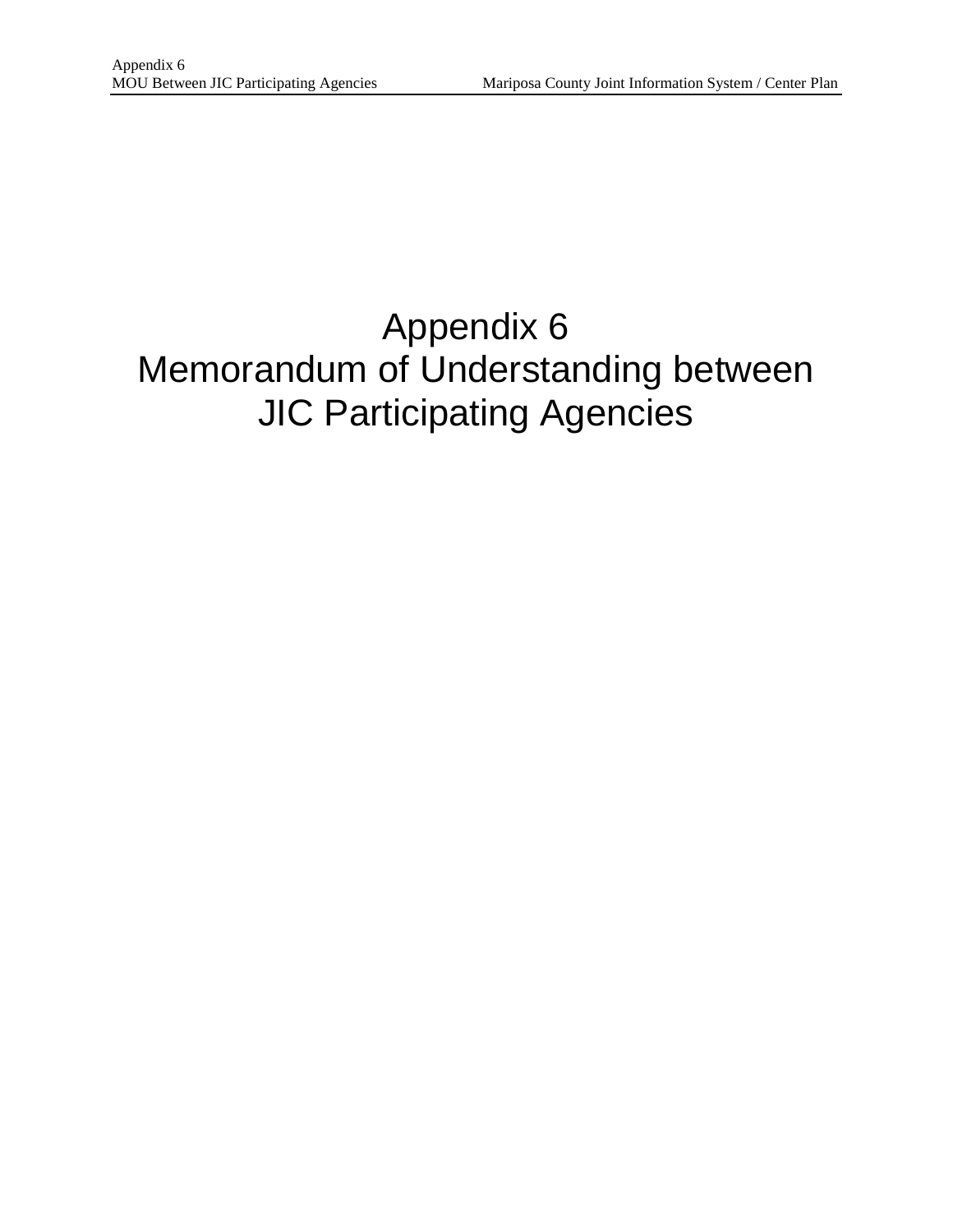## **Mariposa County Joint Information Center / System Memorandum of Understanding**

### **A. Mission**

It is the mission of the Mariposa County Joint Information Center / System (JIC/S) to provide incident information, designed to support agency(s) having jurisdiction during a large scale event. In addition to the Mariposa County Chief Administrative Officer (CAO) and a Mariposa County Board of Supervisors representative, a primary and secondary (back up) agency representative from the following agencies: Mariposa County Fire Department, Mariposa County Sheriff's Department, Mariposa County Human Services, Mariposa County Technical Services, and the Mariposa County Health Department will be recruited and/or selected to be Public Information Officers for their respective agencies.

### **B. Scope**

The scope of this document applies to all of Mariposa County, except federal lands.

### **C. Purpose**

Incidents within Mariposa County require a standardized management system. All agencies, partners, and stakeholders agree to utilize the National Incident Management System and the California Standardized Emergency Management System for all multiagency and/or multi-jurisdictional incidents to the varying degree possible.

The Mariposa County Joint Information Center (JIC) is a physical location where public information professionals from organizations and agencies in incident management activities work together in conjunction with the Emergency Operations Center (EOC) and or the Incident Commander to provide critical emergency information, crisis communications, and public affairs support. The Mariposa County JIC serves as a focal point for the gathering, verifying, coordinating, and disseminating of information to the public and media concerning incident response, recovery, and mitigation. The Mariposa County Joint Information System structure is designed to work equally well for small and large situations and can expand or contract to meet the needs of the incident. The goal of the JIC is to "Get the right information to the right people at the right time."

### **D. Terms**

1. This agreement does not supersede, supplant nor is it intended to supersede or supplant any statutory responsibility on any party's part. A party may not and shall not claim or assert that it is relieved of any legal obligation by virtue of the existence of this agreement.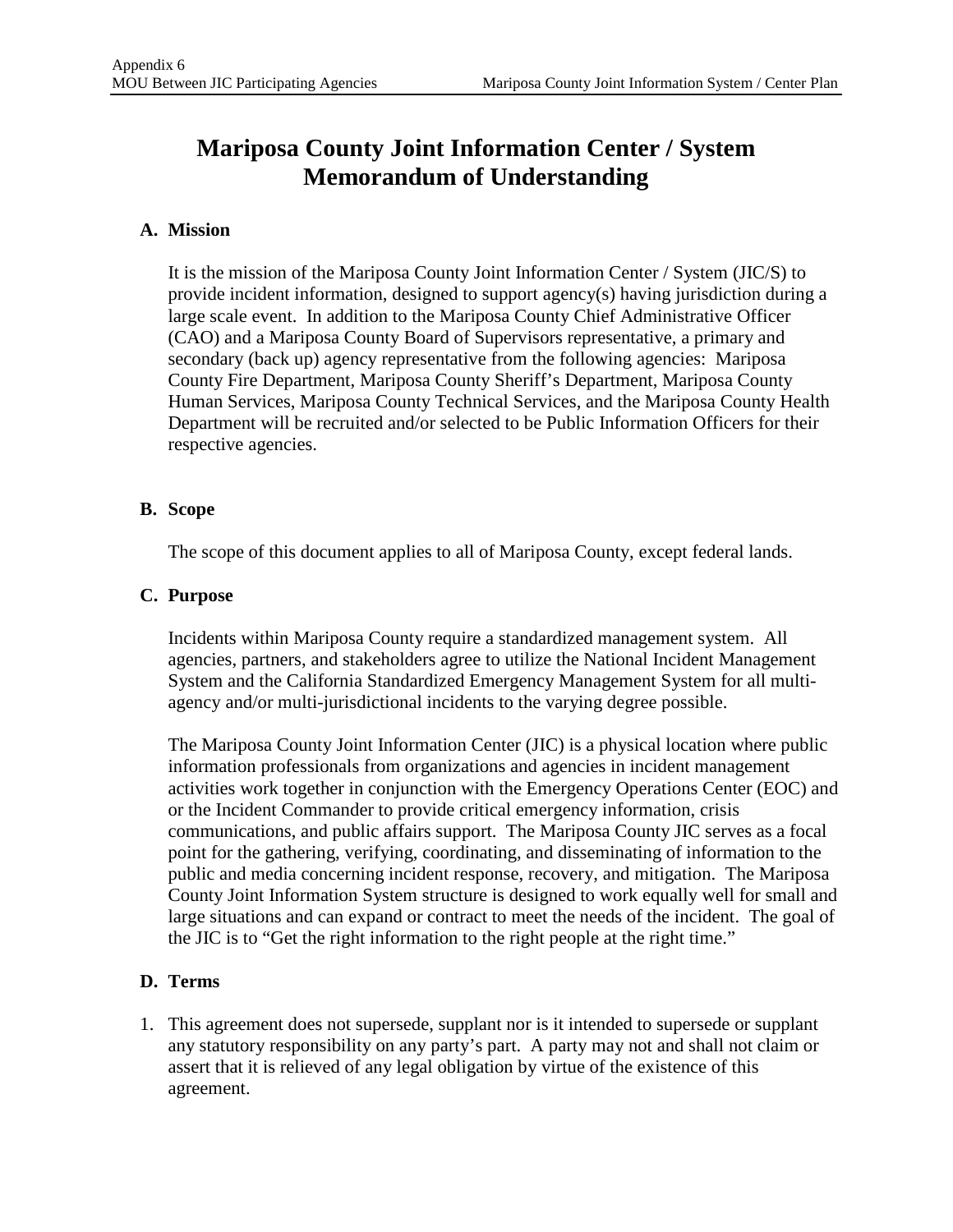- 2. This agreement shall remain in effect for a period of one year from the date of execution of the last signatory party. The agreement shall renew thereafter annually. Any party may decline to renew at any time.
- 3. Each party, shall, at all times, be responsible for its own costs incurred in the performance of this Memorandum of Understanding. During Local, State, and/or Federal Declarations of Emergency, all associated costs incurred by County Government agencies will be provided in the incident preferred format to the appropriate parties for purposes of reimbursement, though reimbursement is not guaranteed.
- 4. A JIC Committee shall be established and composed of the agency representatives assigned to participate as primary and alternate JIC participants.
- 5. The JIC Committee Chair and Vice Chair are selected and appointed by the agency department directors the JIC represents and will be responsible for notifying members of the JIC, recording completed training by participants, leading the annual meeting, and working with participants to ensure all maintenance of established internet accounts and JIC equipment remain ready to use at all times.
- 6. The JIC Committee will meet at minimum once a year to review plans and procedures, practice technique, update contact, media, and stakeholder information, and address any concerns or complaints delivered since the last meeting.
- 7. The obligations and procedures established under this agreement shall be reviewed annually by the JIC Committee prior to the anniversary of the effective date of the agreement. After said review, the committee shall prepare a written report detailing the change(s) or modification(s). The report, in total or parts thereof, will be proposed for adoption amendments to this agreement and will be adopted only upon unanimous agreement by all signatories.
- 8. Any party may terminate its involvement in this agreement upon thirty (30) days written notice to the JIC Committee Chair.
- 9. Any grievance, protest or complaint by any part to this agreement with respect to this agreement shall be made in writing to the JIC Committee Chair who will then present the issue for discussion and resolution to the JIC Committee at the next regularly scheduled meeting.

**By signing this document, you indicate your agency's willingness to participate in the JIC/JIS system, when appropriate, or necessary.**

**Mariposa County Supervisor Chair**

**\_\_\_\_\_\_\_\_\_\_\_\_\_\_\_\_\_\_\_\_\_\_\_\_\_\_\_\_\_\_\_\_\_\_\_\_\_\_**

**\_\_\_\_\_\_\_\_\_\_\_\_\_\_\_\_\_\_\_\_\_\_\_\_\_\_\_\_\_\_\_\_\_\_\_\_\_\_**

**\_\_\_\_\_\_\_\_\_\_\_\_\_\_\_\_\_\_\_\_\_\_\_\_\_\_\_\_\_\_\_\_\_\_\_\_\_\_**

**\_\_\_\_\_\_\_\_\_\_\_\_\_\_\_\_\_\_\_\_\_\_\_\_\_\_\_\_\_\_\_\_\_\_\_\_\_\_ Mariposa County Sheriff's Office**

**Mariposa County CAO**

**Mariposa County IT Department**

**Mariposa County Fire Department**

**\_\_\_\_\_\_\_\_\_\_\_\_\_\_\_\_\_\_\_\_\_\_\_\_\_\_\_\_\_\_\_\_\_\_\_\_\_\_ Mariposa County Health Department**

**\_\_\_\_\_\_\_\_\_\_\_\_\_\_\_\_\_\_\_\_\_\_\_\_\_\_\_\_\_\_\_\_\_\_\_\_\_\_**

**\_\_\_\_\_\_\_\_\_\_\_\_\_\_\_\_\_\_\_\_\_\_\_\_\_\_\_\_\_\_\_\_\_\_\_\_\_\_**

**Mariposa County Human Services Department**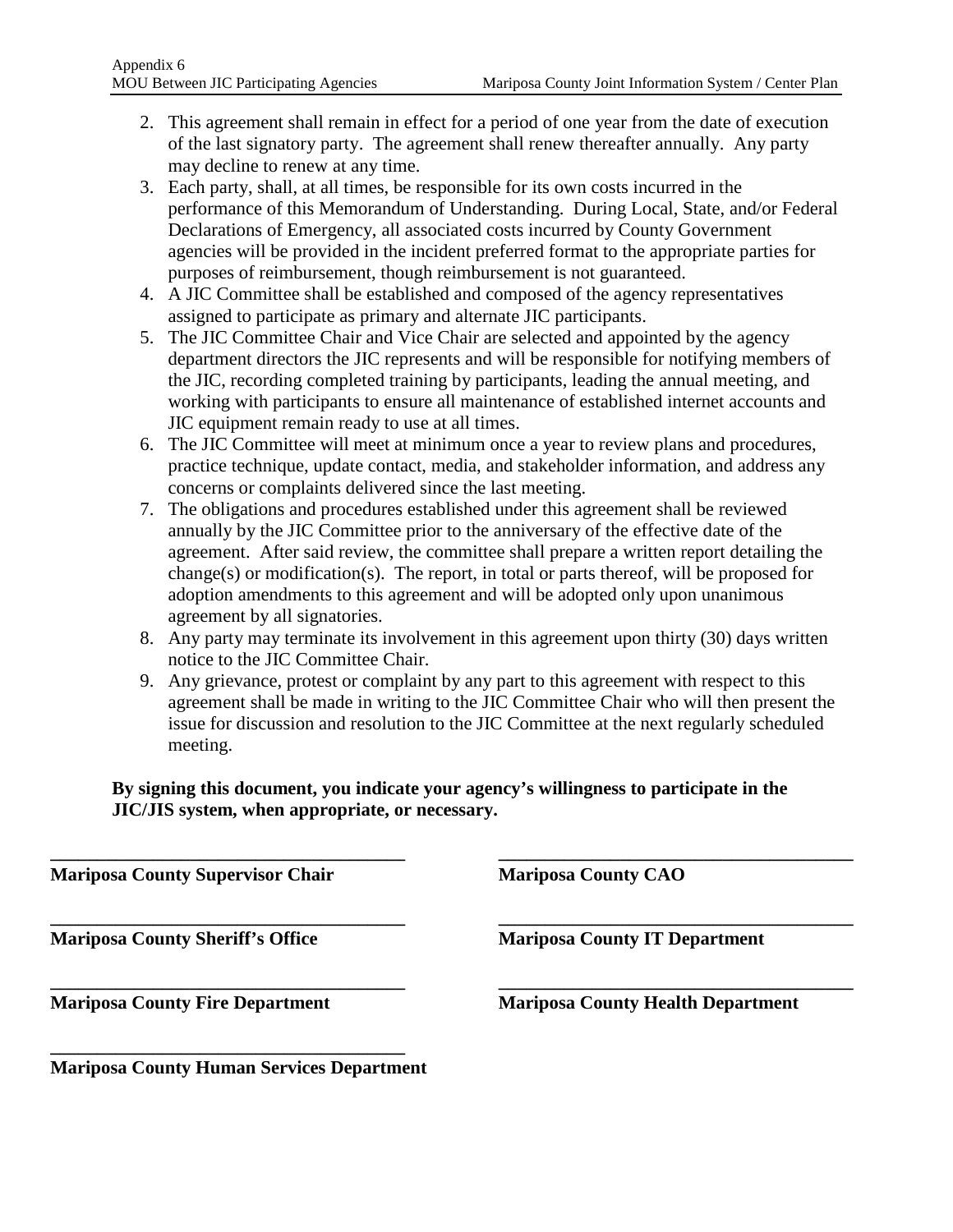# **Appendix 7 Confidentiality and HIPPA**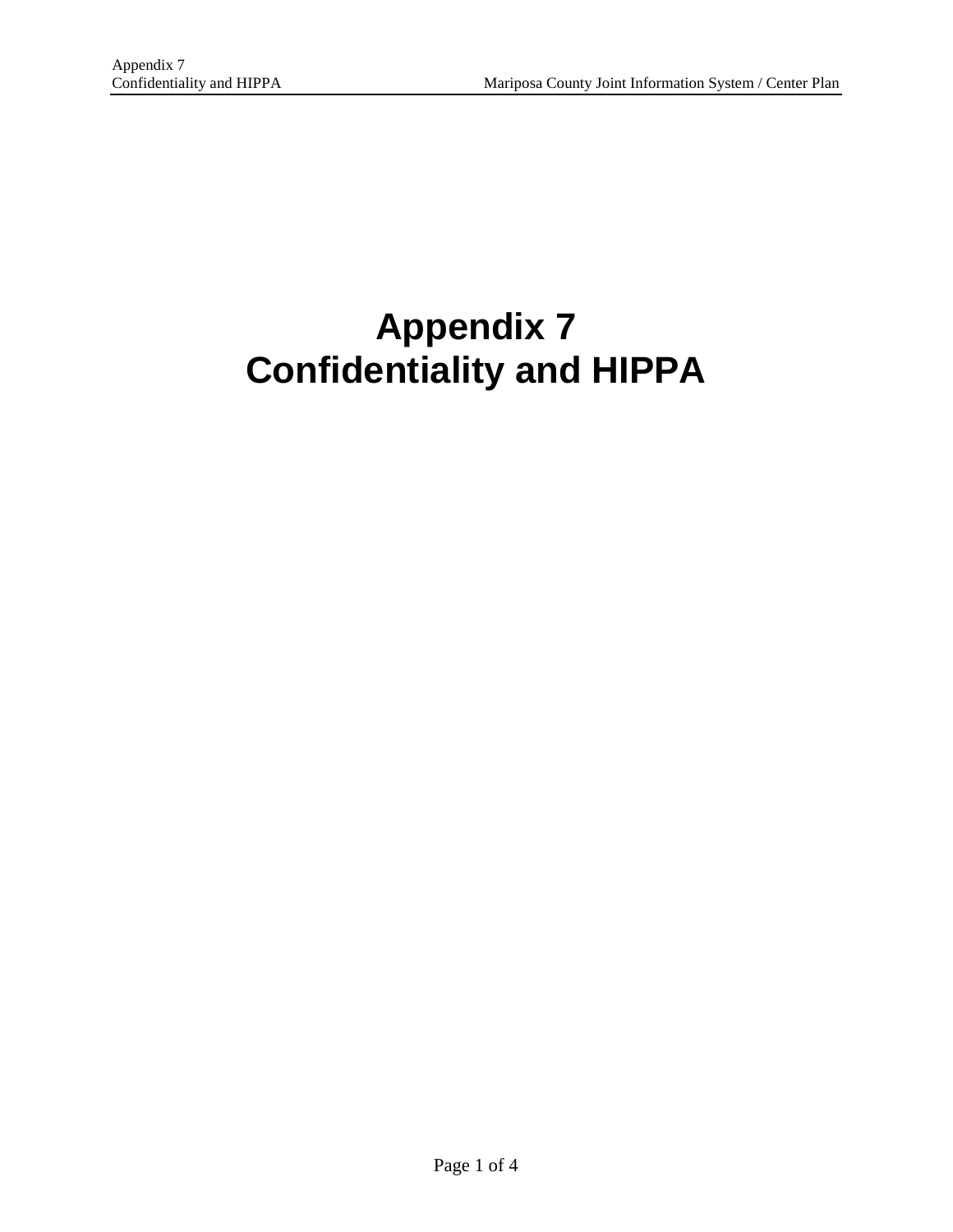### **Confidentiality Policy**

Joint Information Committee (JIC) participants are prohibited from:

- 1. Revealing or confirming health or medical information about an individual.
- 2. Supplying reporters or other media representatives with information that could lead to the revelation or confirmation of an individual's health or medical information.
- 3. Supplying reporters or other media representatives with information that identifies—or could lead to the identification of—clients or participants in DSHS programs if such identification is prohibited by constitutional, federal or state law or regulation or by protocol or procedure, unless proper approvals have been obtained.
- 4. Directly or indirectly contacting such above-described individuals, clients or participants on behalf of reporters or other media representatives seeking interviews or information, unless authorized by the Lead PIO.

In a rural community with a population less than 20,000 persons, it is possible that by releasing the age and sex of an individual there will be enough information to identify the individual locally. It is the purpose of the JIC to provide immediate and necessary information for community safety purposes, not to expound or embellish human interest stories for the media. For this reason, it will be the policy of the Mariposa County JIC to **not** release any personal, identifiable information specifically relating to the affected, whether injured, deceased, or unknown unless the release of such information is 1. Approved by the Incident / Unified Command and the Lead PIO **AND** 2. The release of information will contribute to the improvement of or mitigation of the current emergency as a life, health, and environment safety measure.

We understand, approve, and will follow the confidentiality policy:

\_\_\_\_\_\_\_\_\_\_\_\_\_\_\_\_\_\_\_\_\_\_ \_\_\_\_\_\_\_\_\_\_\_\_\_\_\_\_\_\_\_\_\_

\_\_\_\_\_\_\_\_\_\_\_\_\_\_\_\_\_\_\_\_\_\_ \_\_\_\_\_\_\_\_\_\_\_\_\_\_\_\_\_\_\_\_\_

\_\_\_\_\_\_\_\_\_\_\_\_\_\_\_\_\_\_\_\_\_\_ \_\_\_\_\_\_\_\_\_\_\_\_\_\_\_\_\_\_\_\_\_

\_\_\_\_\_\_\_\_\_\_\_\_\_\_\_\_\_\_\_\_\_\_ \_\_\_\_\_\_\_\_\_\_\_\_\_\_\_\_\_\_\_\_\_

\_\_\_\_\_\_\_\_\_\_\_\_\_\_\_\_\_\_\_\_\_\_ \_\_\_\_\_\_\_\_\_\_\_\_\_\_\_\_\_\_\_\_\_

\_\_\_\_\_\_\_\_\_\_\_\_\_\_\_\_\_\_\_\_\_\_ \_\_\_\_\_\_\_\_\_\_\_\_\_\_\_\_\_\_\_\_\_

JIC Committee Member Signatures: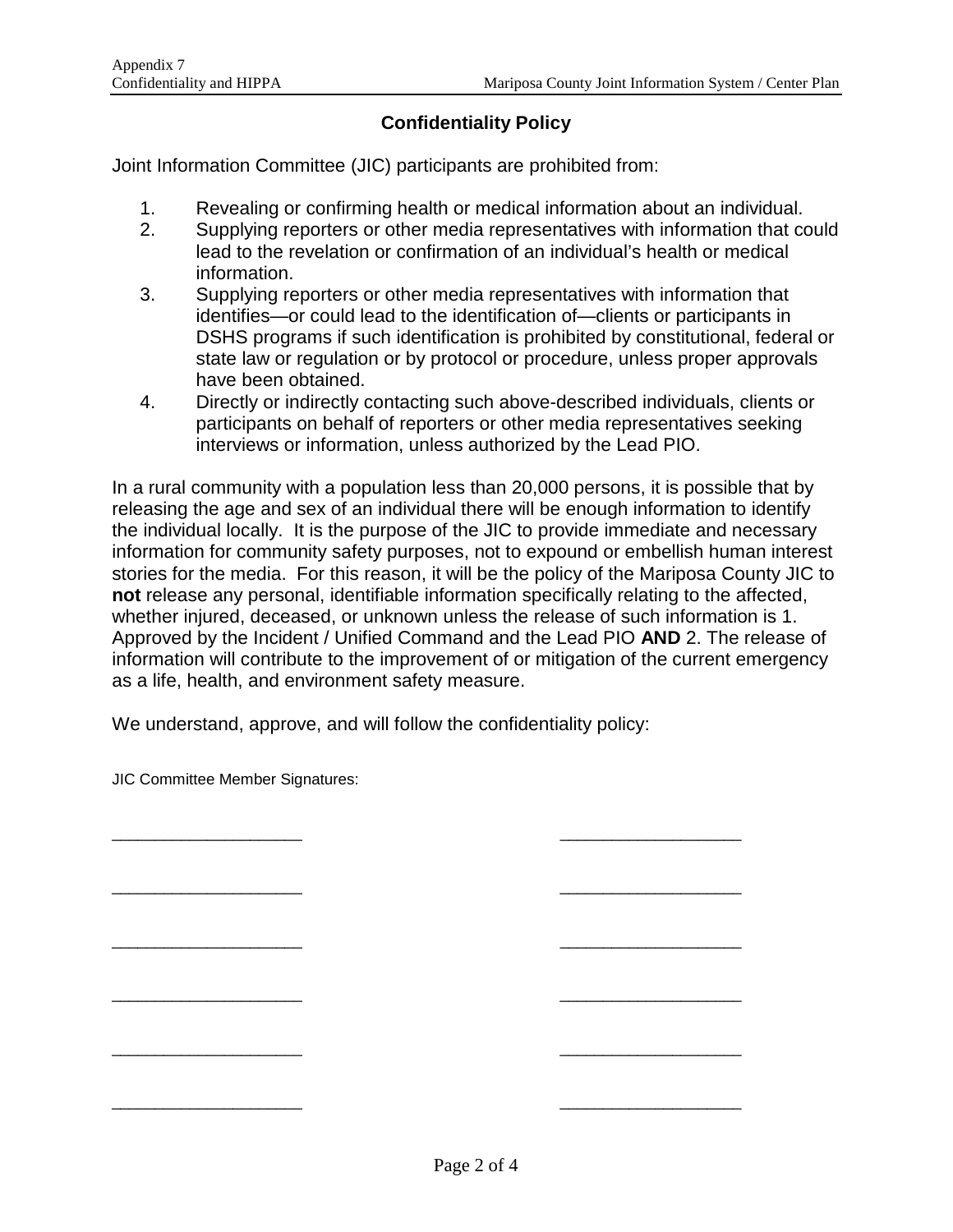### **NOTICE OF PRIVACY PRACTICES**

### *THIS NOTICE DESCRIBES HOW MEDICAL INFORMATION MAY BE USED AND DISCLOSED. PLEASE READ IT CAREFULLY*.

Medical information is personal, and we are committed to protecting it. Medical information is also very important to our ability to provide quality care, and to comply with certain laws. This Notice describes the privacy practices we follow regarding medical information.

We reserve the right to revise or change the terms of this Notice, and to apply those changes to all medical information.

### **Patient's Health Information Rights**

- 1. Patients have the right to obtain a paper copy of this notice upon request.
- 2. Patients have the right to inspect and request a copy of their medical information, with certain exceptions. To inspect or copy their medical records, they must submit a request in writing. They may be charged a fee for copying, mailing or other supplies associated with their request.
- 3. Patients have the right to request additional restrictions concerning their information.
- 4. Patients may refuse to get notification by mail.
- 5. Patients may request an amendment of their information. To request an amendment, they must send a written request to Dr. Charles Mosher at Mariposa County Health Department. They must include a reason that supports their request. In certain cases, we may deny their request for amendment. If we deny their request for amendment, they have the right to file a statement of disagreement with the decision.
- 6. Patients have the right to request an "accounting" of disclosures we made of their medical information other than our own uses. This request must be in writing and state a time period, which may not be greater than six years.
- 7. They have the right to request that we communicate with them about medical matters in a certain way or location. For example, they can ask that we only contact them at work or by mail.
- 8. Patients have the right to be notified in writing of changes to the Notice.
- 9. Patients have the right to inquire and/or lodge a complaint about our management of their medical information, under the applicable laws. To do so, please contact the Mariposa County Health Department.

### **EXAMPLES OF HOW WE MAY USE OR DISCLOSE PATIENT INFORMATION**

We may use medical information about patients to provide them with medical treatment or services. We may disclose private information about their care to other health care professionals. Different staff may be involved in making a copy of their medical records for a referral to an outside physician. We may also disclose information to their new provider.

The doctors, clinics or hospitals which get this information can use it **only** to: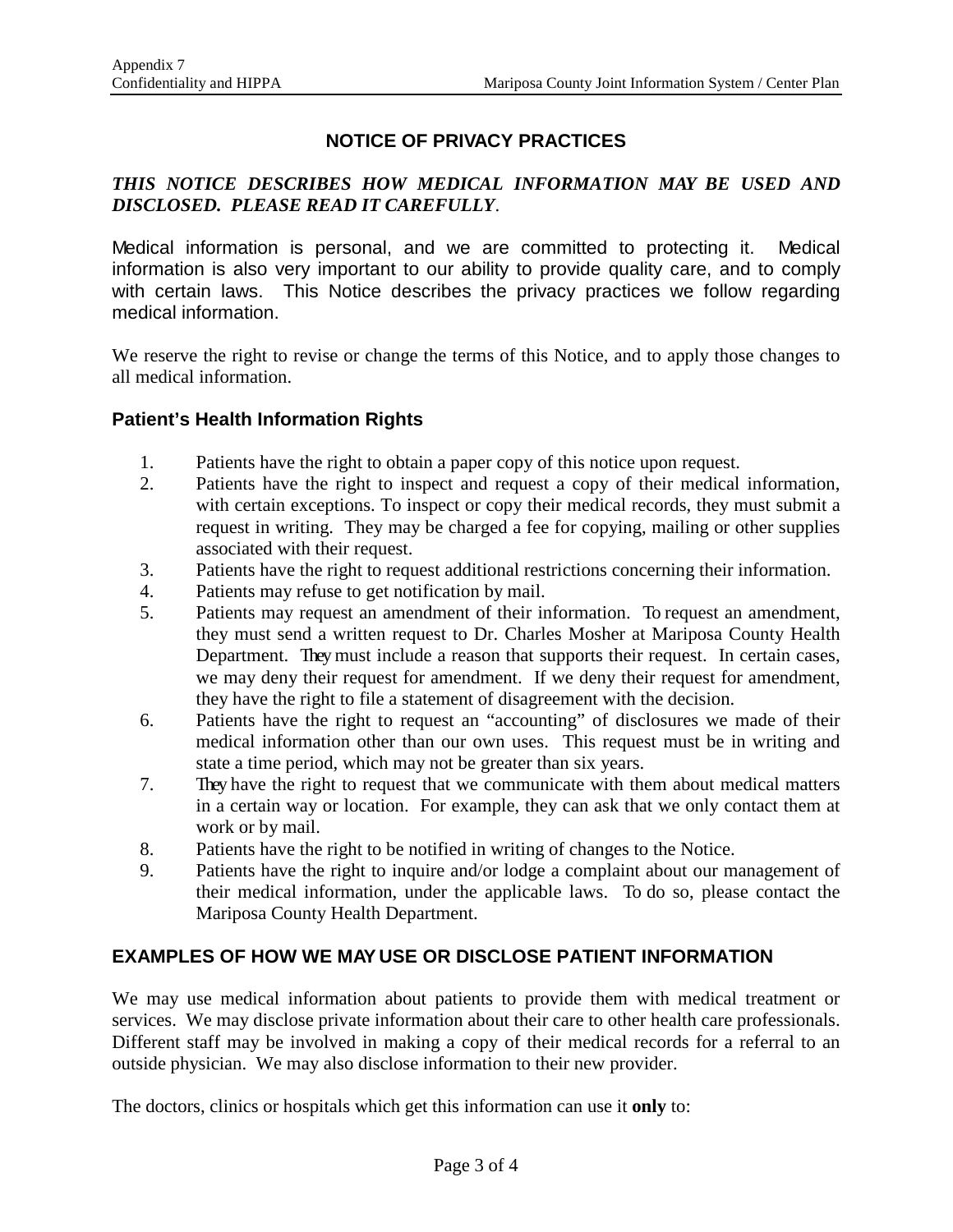- Help in deciding what care the patient needs; and
- Call patients to provide additional care instructions.

### **All of the healthcare entities who ask for and get this information are required by law to keep it confidential and use it only for the reasons listed above.**

### **AS REQUIRED BY LAW**

We will disclose medical information about a patient when required to do so by federal, state, or local law. For example, if we reasonably suspect child abuse, we are required by law to report it.

### **TO AVERT A SERIOUS THREAT TO HEALTH OR SAFETY**

We may use and disclose medical information about a patient when necessary to prevent a serious threat to their health and safety, or to the health and safety of the public or another person. Any disclosure, however, would only be to someone who we believe would be able to prevent the threat or harm from happening.

### **PUBLIC HEALTH RISKS**

We may disclose medical information about a patient for public health reasons. These generally include, but are not limited to the following:

- To prevent or control disease, injury or disability
- To report the abuse or neglect of children, elders and dependent adults
- To report reactions to medications, immunizations or problems with products

### **INMATES**

If the patient is an inmate in a correctional facility or under the custody of law enforcement official, we may release information about them to the correctional facility or law enforcement official if necessary to provide them with health care, to protect their health and safety or the health and safety of others, either outside or inside the facility where the patient resides.

### **OTHER USES OF MEDICAL INFORMATION**

Other uses and disclosures of a patient's medical information, not covered by this Notice or the laws that apply to us, will be made only with their written authorization. Patient's may revoke their written authorization at any time in writing.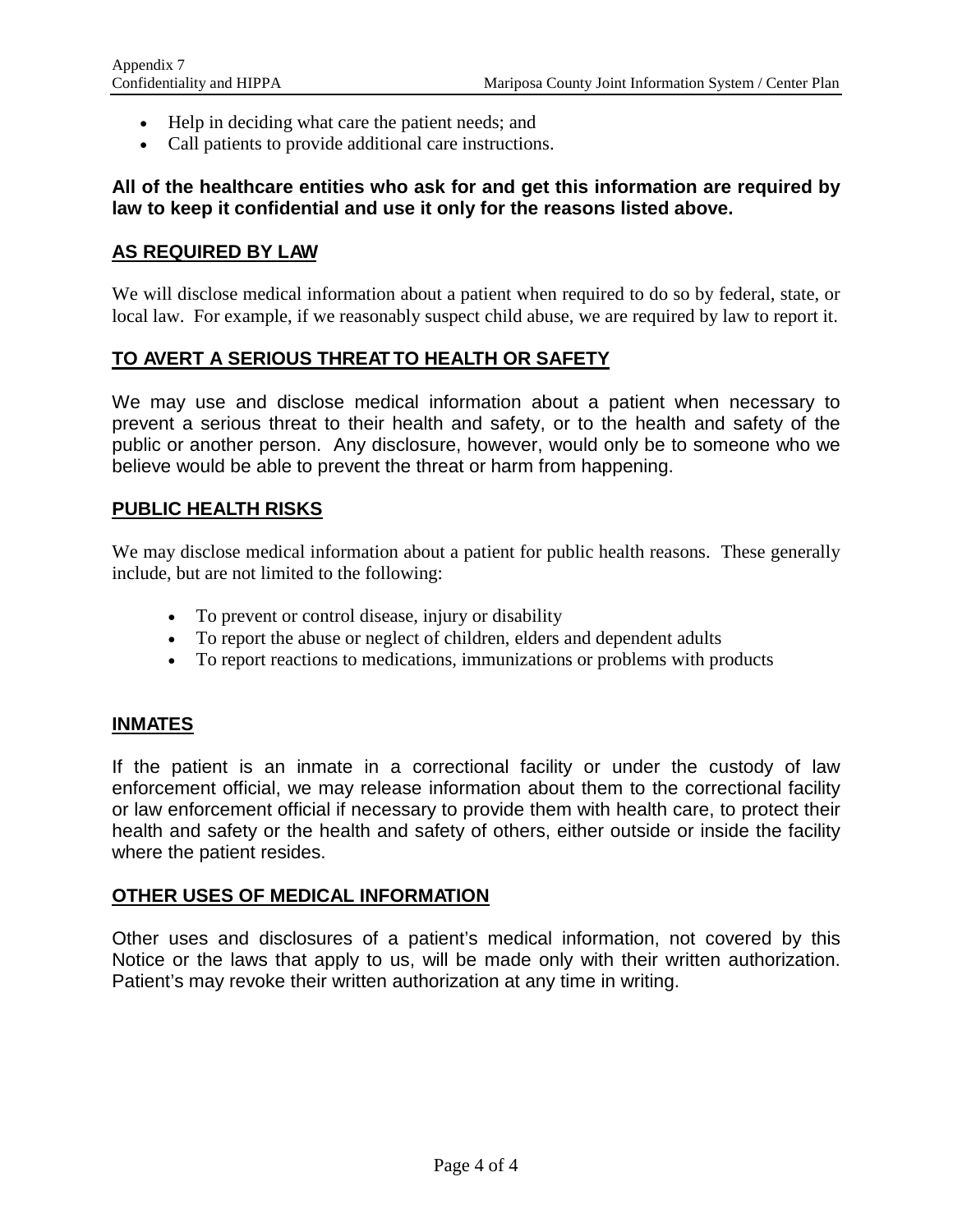## **Distribution List**

**Incident Name \_\_\_\_\_\_\_\_\_\_\_\_\_\_\_\_\_\_\_\_ Operational Period (Date and Time) \_\_\_\_\_\_\_\_\_**

|             | <b>Brochures</b> | <b>Flyer</b> |                                        |
|-------------|------------------|--------------|----------------------------------------|
| <b>Date</b> | #                | #            | <b>DISTRIBUTION LOCATIONS</b>          |
|             |                  |              | 49er Club                              |
|             |                  |              | 49er Market                            |
|             |                  |              | 5th Street Inn                         |
|             |                  |              | A Chu Chu Mi Massage                   |
|             |                  |              | Antique store by arts gallery          |
|             |                  |              | Apple Tree Inn                         |
|             |                  |              | Art Gallery (downtown)                 |
|             |                  |              | Barber Shop (Jay)                      |
|             |                  |              | <b>Bear Valley Store</b>               |
|             |                  |              | <b>Best Hardware</b>                   |
|             |                  |              | <b>Best Western</b>                    |
|             |                  |              | <b>Bootjack Feed Store</b>             |
|             |                  |              | <b>Bootjack Store</b>                  |
|             |                  |              | <b>Bountiful Closet</b>                |
|             |                  |              | Boutique by the Creek                  |
|             |                  |              | <b>Bug Hostel</b>                      |
|             |                  |              | <b>Butterfly Cafe</b>                  |
|             |                  |              | <b>CASA</b>                            |
|             |                  |              | Castillo's Restaurant                  |
|             |                  |              | Cathey's Valley Gas & Food (was Oaks)  |
|             |                  |              | Cathey's Valley Post Office            |
|             |                  |              | Century 21                             |
|             |                  |              | <b>Chamber of Commerce</b>             |
|             |                  |              | <b>Charles Street</b>                  |
|             |                  |              | <b>China Station</b>                   |
|             |                  |              | Chocolate Soup                         |
|             |                  |              | <b>Class Consignment</b>               |
|             |                  |              | Coast to Coast Hardware                |
|             |                  |              | <b>Coldwell Banker</b>                 |
|             |                  |              | Comfort Inn                            |
|             |                  |              | Cooperative Extension Office/Ag Office |
|             |                  |              | <b>Coulterville Community Center</b>   |
|             |                  |              | <b>County Fire</b>                     |
|             |                  |              | Cousin Jack's Music                    |
|             |                  |              | Curves                                 |
|             |                  |              | Daily Real Estate                      |
|             |                  |              | Downtown on Boards                     |
|             |                  |              | Dr. Barnes DDS                         |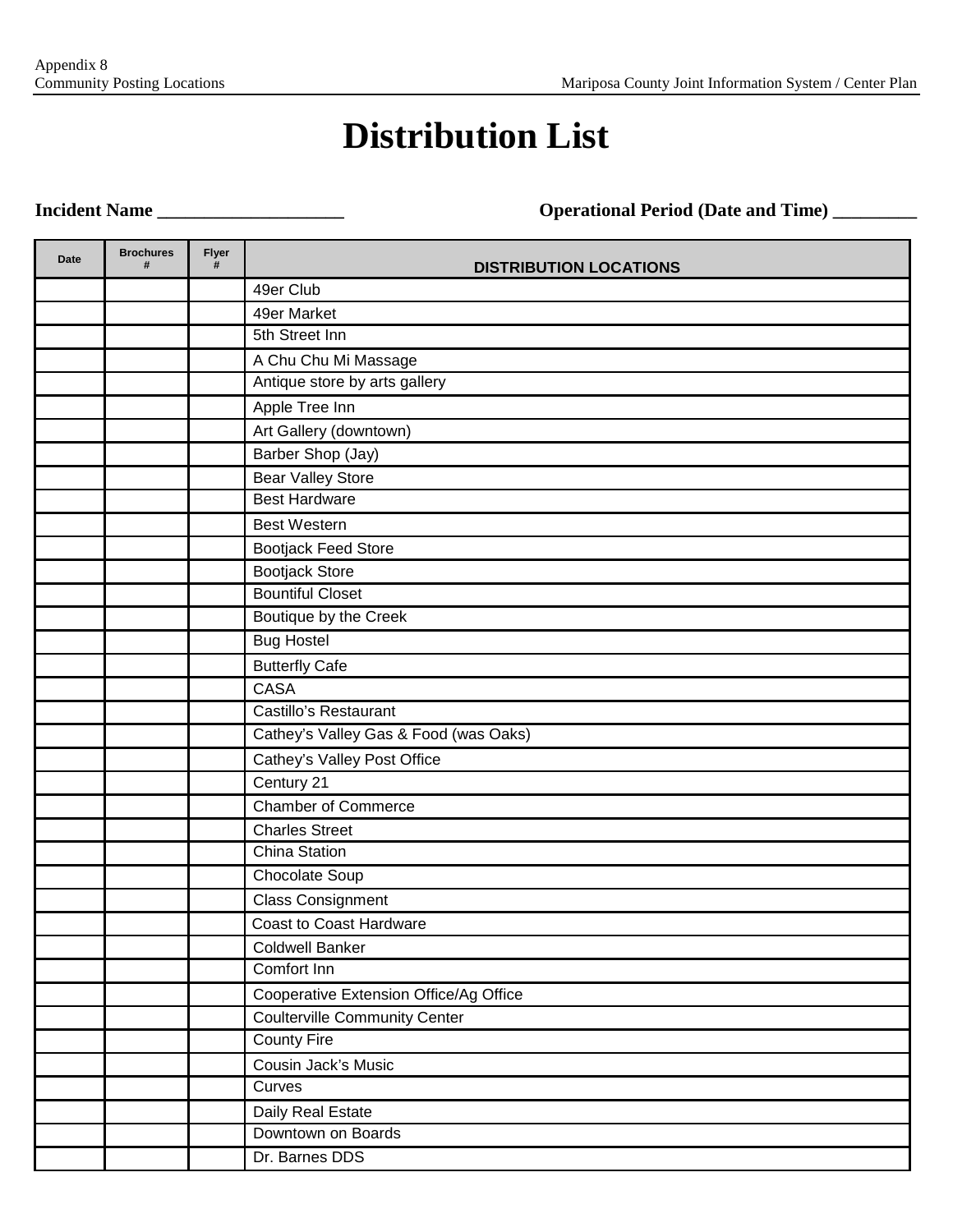|  | Dr. Debry DDS                                        |
|--|------------------------------------------------------|
|  | Dr. Platto                                           |
|  | Dr. Wieg DDS                                         |
|  | El Portal Community Center                           |
|  | El Portal Post Office                                |
|  | <b>El Portal Store</b>                               |
|  | Environmental Health Lobby                           |
|  | <b>Exit Reality</b>                                  |
|  | Fairgrounds                                          |
|  | Farm Advisor                                         |
|  | Fish Camp Post Office                                |
|  | Fish Camp Store                                      |
|  | Foster True Value Hardware Store                     |
|  | Fox's Restaurant                                     |
|  | <b>Fremont House</b>                                 |
|  | Fruit & Nut                                          |
|  | <b>Greeley Hill Store</b>                            |
|  | Gym - Body Works                                     |
|  | <b>H&amp;R Block</b>                                 |
|  | Happy Burger                                         |
|  | <b>Head Start</b>                                    |
|  | Heritage House                                       |
|  | <b>High County Health Food Store</b>                 |
|  | <b>Hornitos Post Office</b>                          |
|  | <b>Human Services</b>                                |
|  | <b>ICES</b>                                          |
|  | Jantz Bakery                                         |
|  | John C. Fremont Administrative Office (already have) |
|  | John C. Fremont Clinic                               |
|  | John C. Fremont Emergency Room (already have)        |
|  | John C. Fremont Home Health                          |
|  | John C. Fremont Hospital Admin.                      |
|  | Kiwanis                                              |
|  | Skate Shop                                           |
|  | Lake Don Pedro Homeowners Association/Community Hall |
|  | Library                                              |
|  | <b>Liquor Store</b>                                  |
|  | Mariposa Art Council                                 |
|  | Mariposa Behavioral Health                           |
|  | Mariposa County Fairgrounds                          |
|  | Mariposa County Fire Department Office               |
|  | Mariposa Family Medicine                             |
|  | Mariposa Feed Store                                  |
|  | Mariposa Fire Safe Council                           |
|  | Mariposa Fruit & Nut / Coffee                        |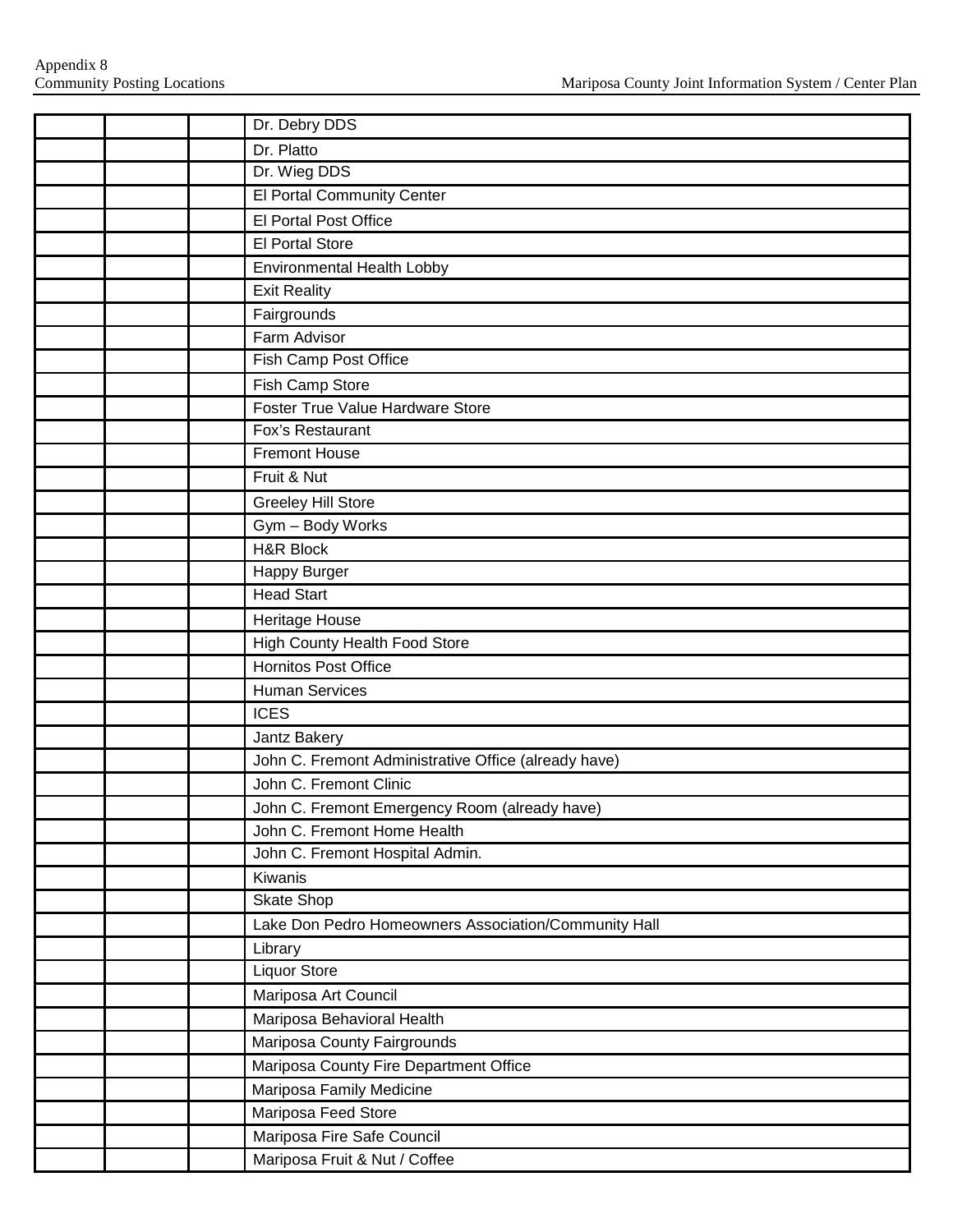|  | Mariposa Fruit & Nut Company                                 |
|--|--------------------------------------------------------------|
|  | Mariposa Gazette                                             |
|  | Mariposa High School                                         |
|  | Mariposa Homes & Land Co.                                    |
|  | Mariposa Indian Health Clinic                                |
|  | Mariposa Library 50 brochures, 50 bookmarks                  |
|  | Mariposa Lodge                                               |
|  | Mariposa Lumberyard                                          |
|  | Mariposa Middle School                                       |
|  | Mariposa Photo                                               |
|  | Mariposa Physical Therapy                                    |
|  | Mariposa Post Office                                         |
|  | Mariposa Reality Estate                                      |
|  | Mariposa Safe Families                                       |
|  | Mariposa Shipping                                            |
|  | Mariposa TV                                                  |
|  | Martha's Boutique                                            |
|  | Massage                                                      |
|  | Master Gardeners (for the Farmers Market)                    |
|  | Medical Supply (next to Pizza Plus)                          |
|  | Merced River Water Shed                                      |
|  | Merco                                                        |
|  | Merco Credit Union                                           |
|  | Midpines Post Office                                         |
|  | <b>Midpines Store</b>                                        |
|  | Miner Shack Video                                            |
|  | Miner's Inn Restaurant                                       |
|  | Motel 8                                                      |
|  | Mother Lode Lodge                                            |
|  | <b>Mountain Crisis</b>                                       |
|  | <b>Mountain Flowers</b>                                      |
|  | <b>Mountain Leisure Properties</b>                           |
|  | <b>MPUD</b>                                                  |
|  | North County (Scope Substation, Community Clubs and Chamber) |
|  | PD Quick Laundry                                             |
|  | <b>Pine Tree Market</b>                                      |
|  | <b>Pioneer Market Admin</b>                                  |
|  | Pioneer Market Store & Pharmacy                              |
|  | Pizza Factory                                                |
|  | Pizza Plus                                                   |
|  | Pony Express Coffee Shop                                     |
|  | <b>Records Stationers</b>                                    |
|  | Red Wagon                                                    |
|  | Rite Aid                                                     |
|  | River Rock Inn                                               |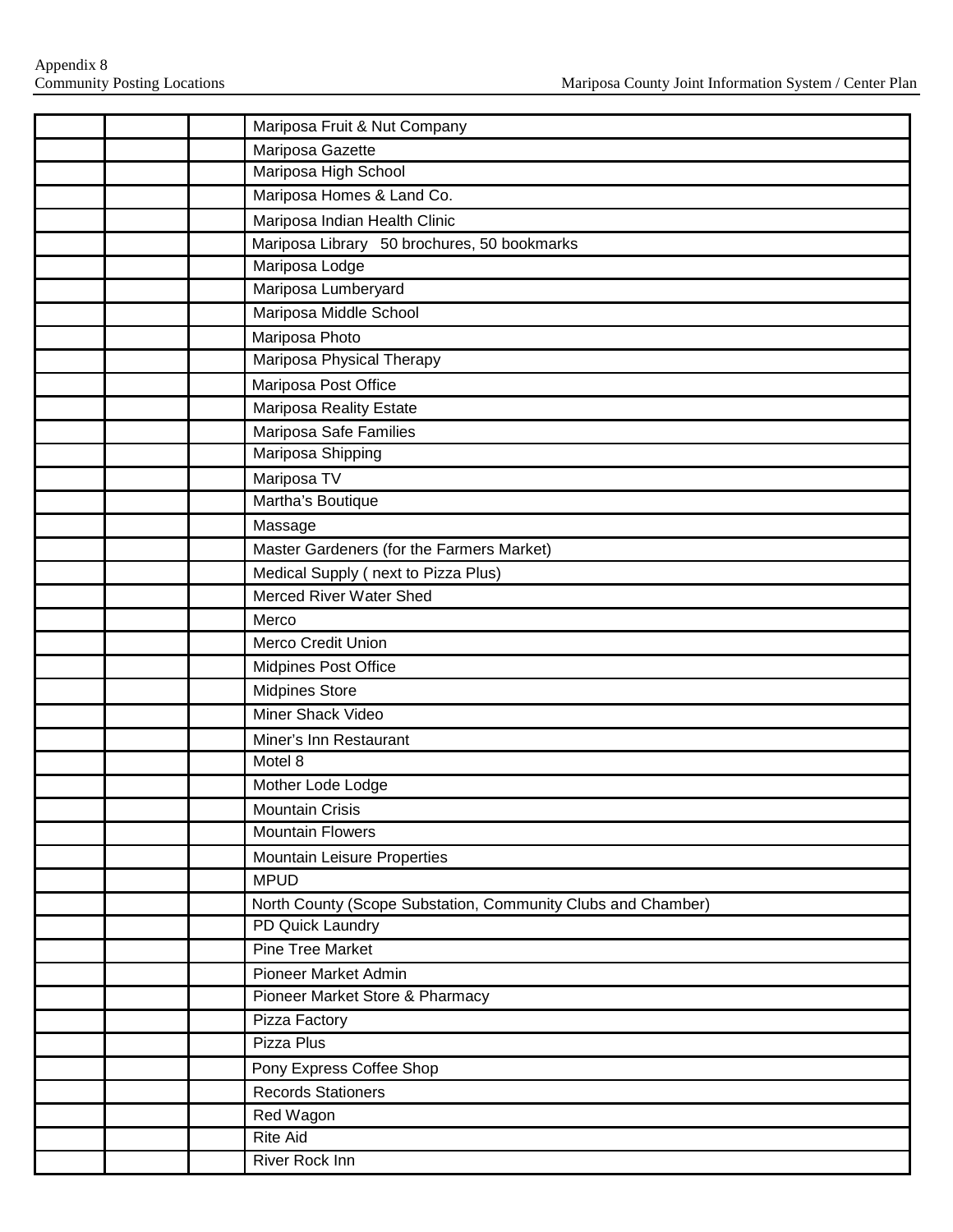|  | Rock shop 7 <sup>th</sup> street             |
|--|----------------------------------------------|
|  | Sal's Mexican Restaurant                     |
|  | Savoury's Restaurant                         |
|  | <b>School District Office</b>                |
|  | Senior Center                                |
|  | Sheriff's Department                         |
|  | Sheriff's Department Station in Coulterville |
|  | Sherrie's Frame                              |
|  | <b>Shockley Designs</b>                      |
|  | Sierra Artist                                |
|  | Sierra Auto                                  |
|  | Sierra Foothill Homes                        |
|  | Spitzer's Physical Therapy                   |
|  | St. Joseph's Catholic Church                 |
|  | Stage Stop                                   |
|  | State Farm Insurance                         |
|  | <b>Sugar Pine Restaurant</b>                 |
|  | Super 8 Motel                                |
|  | Synchronicity                                |
|  | Tai Ji Quan                                  |
|  | <b>Take and Bake Pizza</b>                   |
|  | Tea Shop                                     |
|  | Technique Computer                           |
|  | Tenaya Lodge At Yosemite                     |
|  | The Company Store                            |
|  | The Fremont House                            |
|  | The Oaks (Cathey's Valley gas station)       |
|  | <b>The Vault</b>                             |
|  | <b>Top Shoppe</b>                            |
|  | <b>Triangle Market</b>                       |
|  | True Value Hardware                          |
|  | Veteran's Affairs                            |
|  | <b>Visitors Center</b>                       |
|  | <b>Wawona Community Center</b>               |
|  | West America Bank                            |
|  | <b>WIC</b>                                   |
|  | Wieggle Jewelry                              |
|  | Windows of the World                         |
|  | Wine Store                                   |
|  | <b>Woodland Store</b>                        |
|  | Yosemite Bank                                |
|  | <b>Yosemite Gifts</b>                        |
|  | Yosemite Liquor                              |
|  | Yosemite Medical Clinic                      |
|  | <b>Yosemite Medical Supply</b>               |